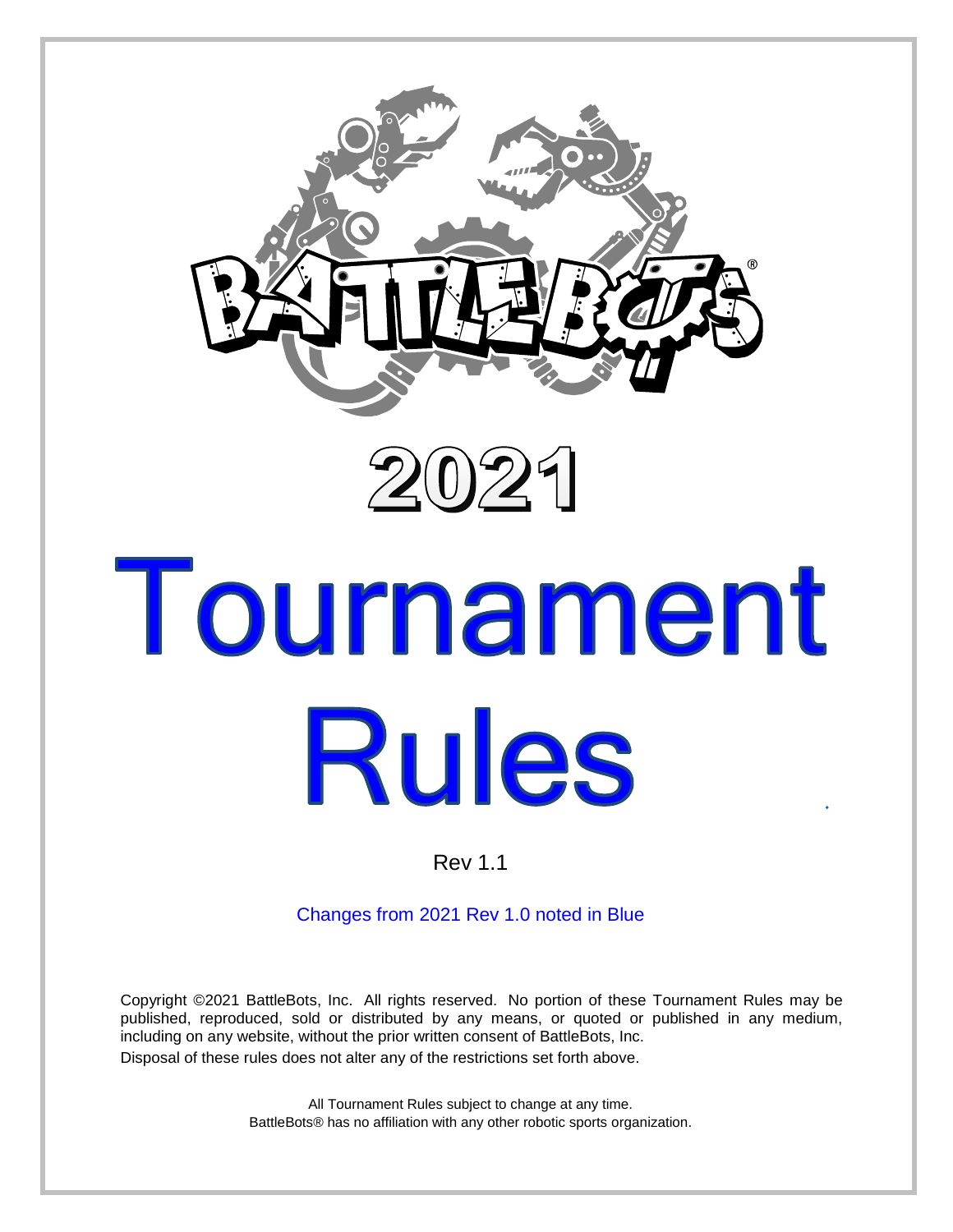# **Table of Contents**

| 1.0 |                                                             |  |
|-----|-------------------------------------------------------------|--|
|     | 1.1<br>1.2<br>1.3<br>1.4<br>1.5<br>1.6                      |  |
| 2.0 | 1.7                                                         |  |
|     | 2.1<br>2.2<br>2.3<br>2.4<br>2.5<br>2.6<br>2.7<br>2.8        |  |
| 3.0 | 3.1<br>3.2<br>3.3<br>3.4<br>3.5<br>3.6<br>3.7<br>3.8<br>3.9 |  |
| 4.0 | 4.1<br>4.2<br>4.3<br>4.5                                    |  |
| 5.0 | 5.1<br>5.2<br>5.3<br>5.4<br>5.5<br>5.6<br>5.7<br>5.8        |  |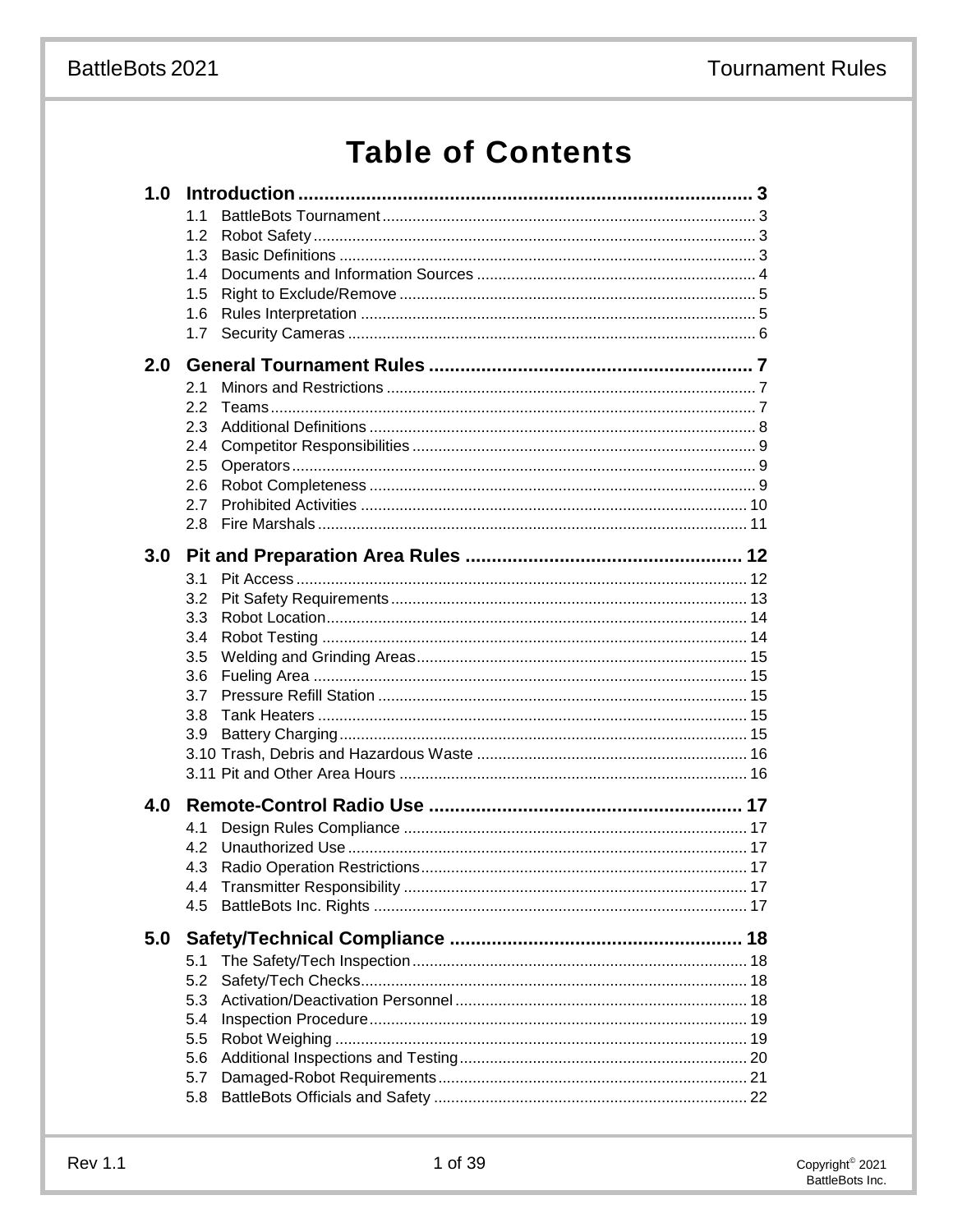# BattleBots 2021

| 6.0 |     |  |
|-----|-----|--|
|     | 6.1 |  |
|     | 6.2 |  |
|     | 6.3 |  |
|     | 6.4 |  |
|     | 6.5 |  |
|     | 6.6 |  |
| 7.0 |     |  |
|     | 7.1 |  |
|     | 7.2 |  |
|     | 7.3 |  |
|     | 7.4 |  |
|     | 7.5 |  |
|     | 7.6 |  |
|     | 7.7 |  |
|     | 7.8 |  |
|     | 7.9 |  |
|     |     |  |
| 8.0 |     |  |
|     | 8.1 |  |
|     | 8.2 |  |
|     | 8.3 |  |
|     | 8.4 |  |
|     | 8.5 |  |
|     | 8.6 |  |
|     | 8.7 |  |
|     | 8.8 |  |
|     | 8.9 |  |
| 9.0 |     |  |
|     | 9.1 |  |
|     | 9.2 |  |
|     | 9.3 |  |
|     | 9.4 |  |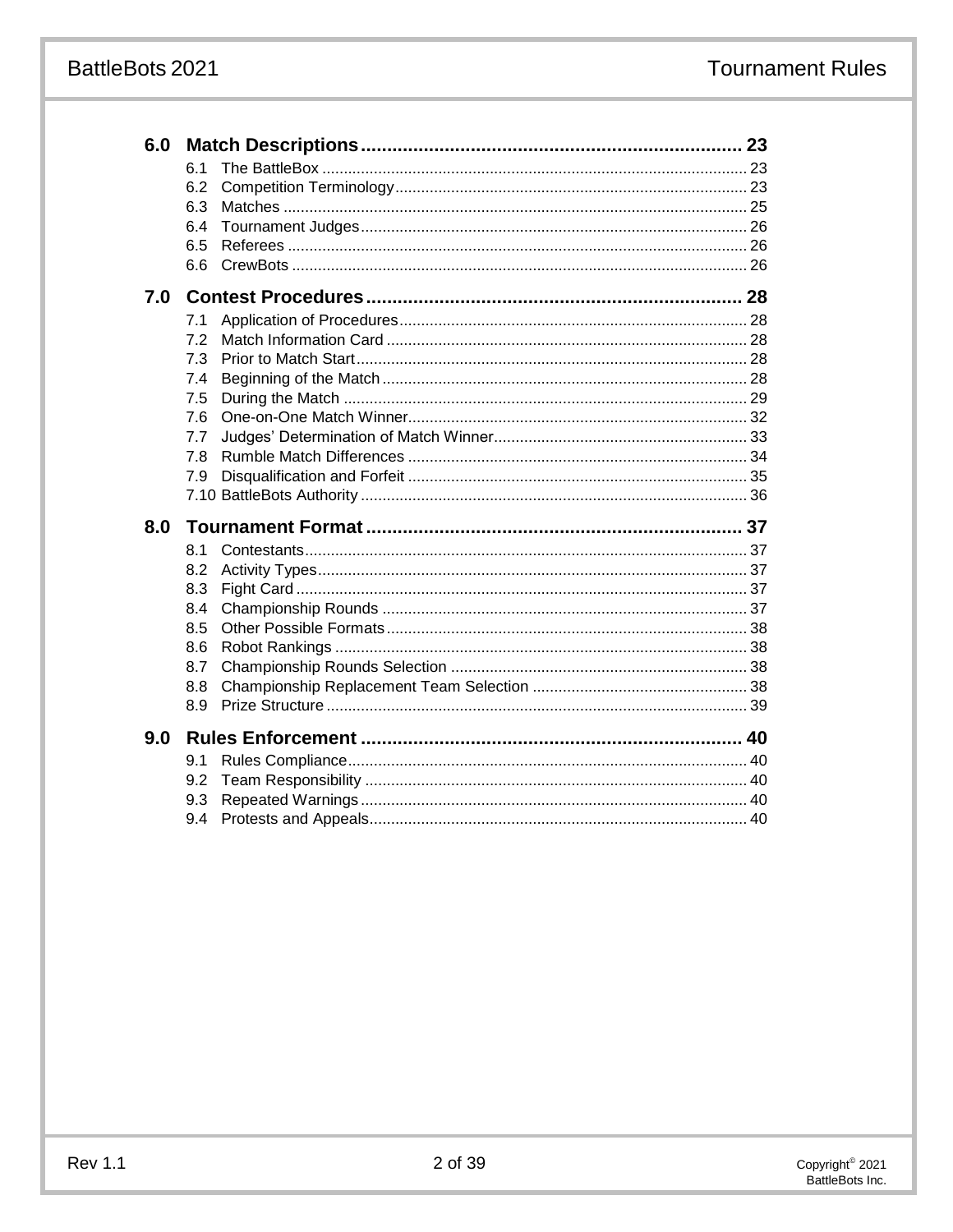# **1.0 Introduction**

**These Tournament Rules describe the basic definitions and procedures to be used at the BattleBots 2021 contest. Note also that there may be additional documents that pertain to these Tournament Rules that participants may be required to acknowledge and/or sign.**

**Additional explanations, definitions, procedures and requirements may be added in future releases of the Tournament Rules.**

# 1.1 **BattleBots Tournament**

A BattleBots Tournament celebrates the sport of robotic combat through a contest of battling machines. Teams design, build and control combat robots to demonstrate their creativity, engineering skills and driving ability.

# 1.2 **Robot Safety**

The safety of all concerned must be considered at all times during the design, construction, testing, shipping, preparation, maintenance, staging, activation, competition, deactivation and any other activity involving a combat robot. Common sense and safety awareness are foremost in all areas of construction and operation. BattleBots Inc. shall have the right to make and implement any modifications to the Tournament and/or Program that it deems necessary, in its sole and absolute discretion, in order to maintain the general safety of all individuals attending the Tournament and/or Program.

**Building and operating combat robots can be dangerous. Team members understand and agree that they will not build or operate a combat robot unless they are qualified to do so. Teams are solely responsible for their robot at all times whether or not has been inspected for safety or otherwise by BattleBots Inc. The Team members' responsibility includes all matters of safety, condition, design, conformity to law, operation, merchantability and fitness for use and for any particular purpose.**

**In addition, Team members under the age of 18 will have some limitations placed on the activities in which they are allowed to participate.**

# 1.3 **Basic Definitions**

The definitions below are used throughout these Tournament Rules. These definitions may be modified or further defined in subsequent sections of this document.

#### 1.3.1 **BattleBots Inc.**

The term "BattleBots Inc." shall include the corporate entity BattleBots Inc., BattleBots Inc. executives (including without limitation the CEO and President) and designees.

#### 1.3.2 **Producer**

The term "Producer" shall collectively include Greetings Media, LLC, Whalerock Studios, LLC and each of their respective officers, employees, and designees.

# 1.3.3 **BattleBots Officials**

The term "BattleBots Officials" or "Officials" refers to BattleBots Inc. executives, Producer's executives, and those persons designated by BattleBots Inc. and/or Producer to perform certain duties at the Tournament and in relation to the Program.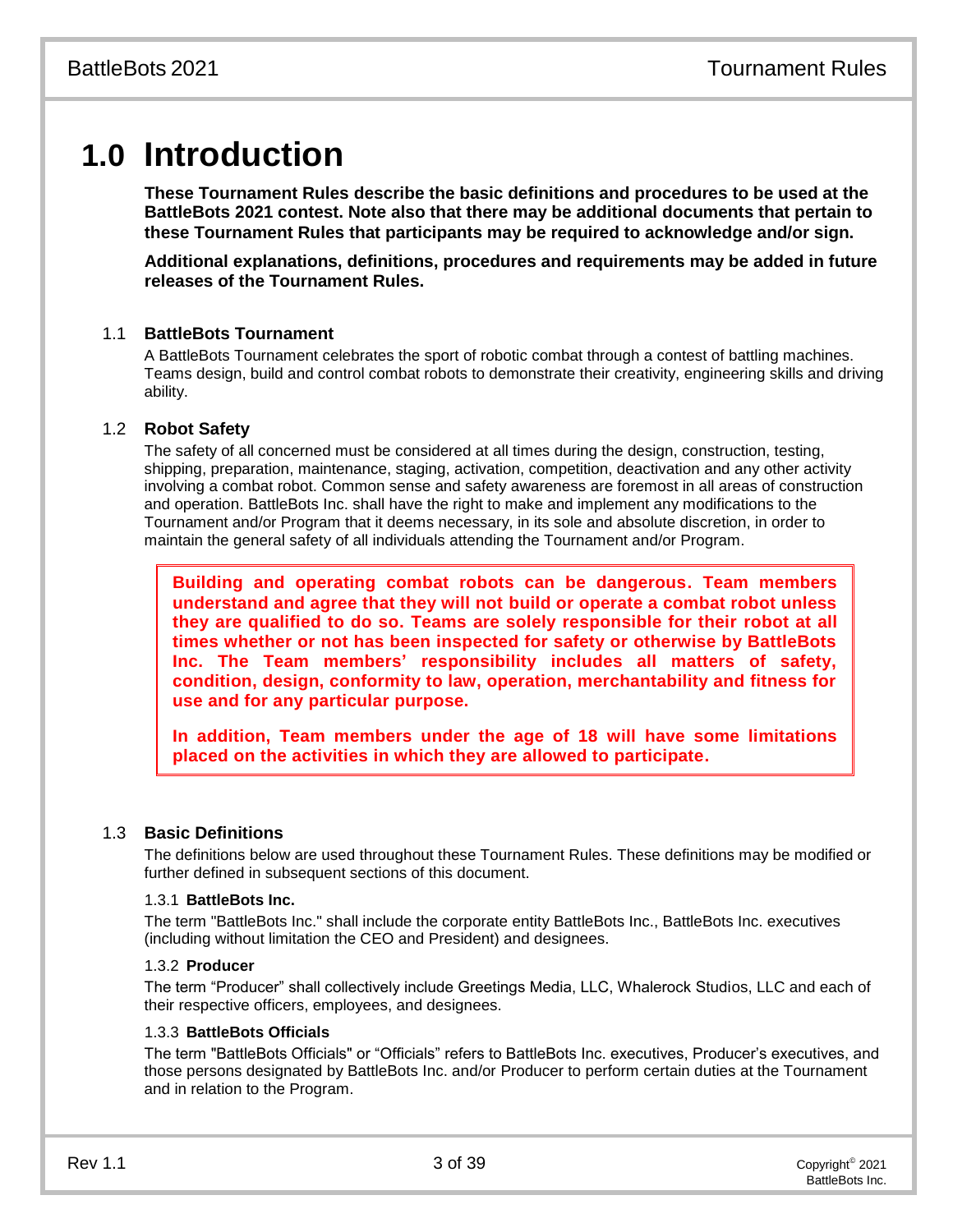#### 1.3.4 **Robot**

The term "Robot" refers to a combat robot that has been selected to potentially participate in the Tournament. The term "Robot" can also be used to indicate a "Multi-Bot" (ref[. 1.3.5\)](#page-4-0).

#### <span id="page-4-0"></span>1.3.5 **Multi-Bot**

The term "Multi-Bot" refers to a combination of combat robots that are intended to compete as a group. A single robot that is part of a Multi-Bot combination is referred to as a Multi-Bot "Segment".

#### 1.3.6 **Team**

A "Team" is a group of **2 or more** people associated with the design, construction, operation and/or support of a Robot competing in the Tournament. The terms "Robot" and "Team" may be used interchangeably at times in these Tournament Rules (e.g., if a Robot is disqualified, then the Team associated with that Robot will also be disqualified).

#### 1.3.7 **Primary Applicant**

The term "Primary Applicant" describes the person chosen by each Team to manage the Team's entry into the Tournament. This is assumed to be the same person as the "Primary Applicant" on the Teams' application to enter the Tournament. If not, BattleBots Inc. has to be notified of, and approve, the change.

#### 1.3.8 **Entrant**

An "Entrant" is a Team that has been selected to enter a Robot and compete in the Tournament. Entrant may refer to the Team as whole or to each individual member of the Team. For describing certain Tournament activities in this document, the term "Entrant" may also refer to an Alternate (ref. 1.3.9).

#### 1.3.9 **Alternate**

An "Alternate" is a Team that has been selected to serve as a back-up in the case that an Entrant is unable to compete in the Tournament. If an Alternate is needed, BattleBots Inc. will select the replacement Team.

#### 1.3.10 **Competitor**

"Competitor" refers to one or more members of a Team that is competing as an Entrant or Alternate in the Tournament.

#### 1.3.11 **Tournament**

The term "Tournament" includes all activities by Competitors and their Robots during all the prescribed days of on-location preparation and combat robot competition.

#### 1.3.12 **Program**

The term "Program" includes all Tournament activities, and in addition the activities of all BattleBots Officials and their affiliates, as well as the televised production and exhibition of the Tournament and its related activities.

#### 1.4 **Documents and Information Sources**

Multiple documents and information sources define the requirements for participation in the Tournament. All Entrants must be familiar with the contents of these documents and sources.

#### 1.4.1 **Primary Documents**

The primary documents governing the Tournament are:

- a. These BattleBots Tournament Rules ("Tournament Rules") that define the operational rules for a safe, fair and efficient Tournament.
- b. The BattleBots Design Rules ("Design Rules") define the requirements specific to the design and construction of a combat robot that is potentially eligible to compete in the Tournament.

The Tournament Rules and the Design Rules shall be referred to collectively herein as the "Rules".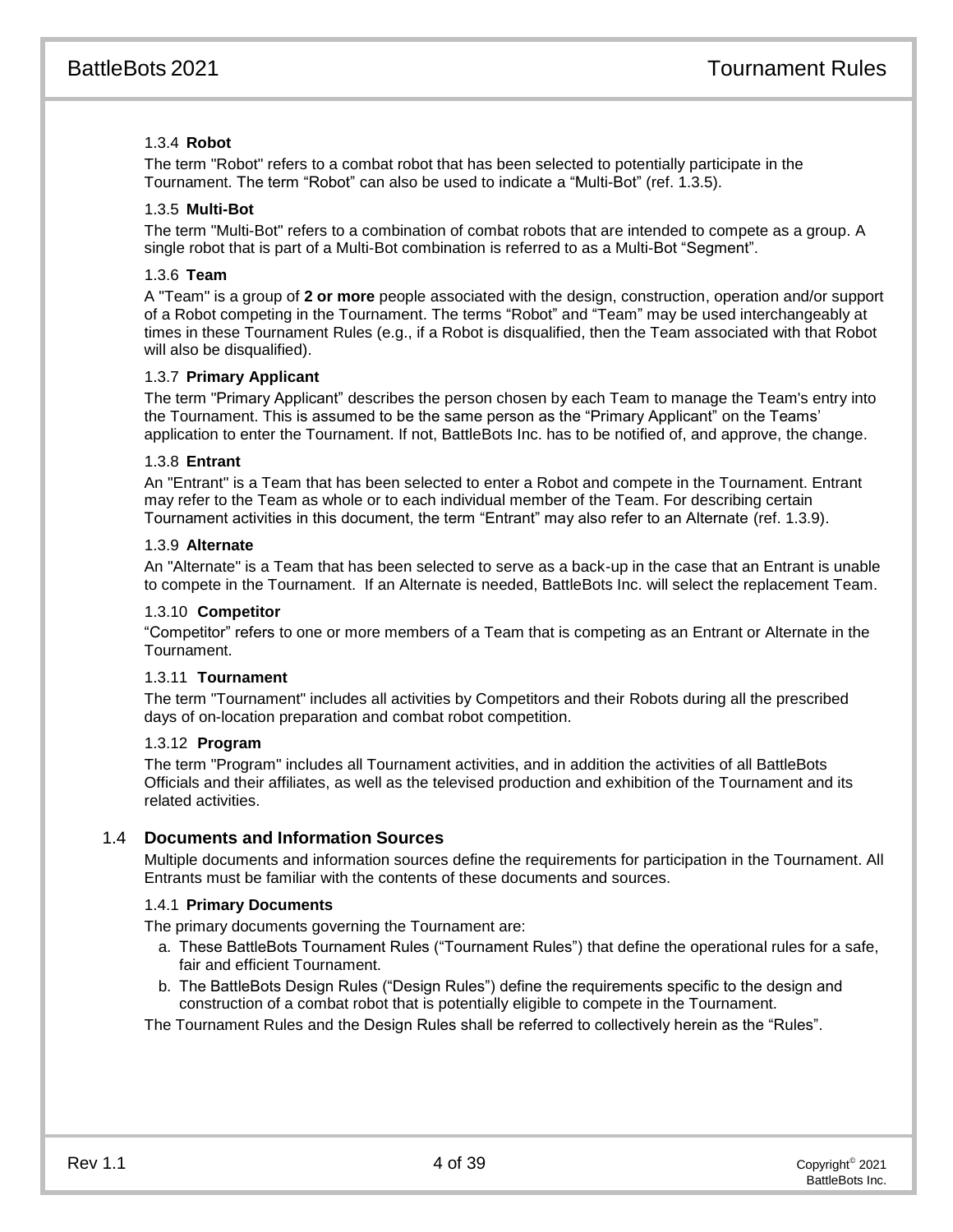## 1.4.2 **Potential Competitor Responsibilities**

It is the sole responsibility of every potential Competitor to verify that they are referencing the last-updated version of the Primary Documents.

It is also each potential Competitor's responsibility to ensure that BattleBots Inc. has an up-to-date email address for that Team, and to regularly check the BattleBots website and their email.

#### 1.4.3 **Rules Violation**

A violation of any rule in connection with the Tournament (including without limitation, any of the Rules) or a breach of any agreement or representation made by an Entrant or Alternate in any agreement relating to the Program (including without limitation in the Participant Agreement and any and all representations and warranties therein) may, in the sole discretion of BattleBots Officials, result in penalties up to and including the Entrant's removal from the Tournament/Program and/or forfeiture and/or return of any prize awarded (if any), even if already awarded.

#### 1.4.4 **Prize Forms**

Each Team Member will be required to fill out and sign his/her Team's Team Member & Prize Allocation Form prior to commencement of the Tournament. The Team Member Prize & Allocation Form specifies how that Team wants its prizes (if any) allocated amongst the Team Members. Only Team members listed on the Team Member & Prize Allocation Form are eligible to receive a prize (if any).

Additionally, prior to the awarding of any Tournament prizes, each Team member entitled to part of the prize will be required to execute a Prize Acceptance Form outlining the amount of the total prize that the Team is entitled to, and portion of the Team prize to which the individual Team member is entitled.

# 1.5 **Right to Exclude/Remove**

Authorized BattleBots Officials may exclude from competition any combat robot that, due to its design, construction or usage, they judge to be a hazard to safe competition, even if that robot has met all of the requirements in the Design Rules or any other BattleBots Inc. document. The foregoing shall not limit Official's right to, at any time, exclude or remove from the Tournament any Robot or Team for any reason and without explanation. Decisions of BattleBots officials in this regard are final and not subject to challenge or appeal.

#### 1.6 **Rules Interpretation**

#### 1.6.1 **Applicability**

Rules outlined in these Primary Documents supersede any corresponding previously-published Rules regarding Tournament operations.

#### 1.6.2 **Overlapping/Conflicting Requirements**

A reasonable effort is made to ensure that the requirements in all Rules are consistent with each other. However, in case of an inconsistency:

- a. If any provisions in the Rules appear to overlap, then the effective requirement will be the combination of all of the overlapping requirements, as determined by BattleBots officials.
- b. If any provisions in the Rules appear to conflict, then the effective requirement will be the most restrictive of the conflicting requirements, as determined by BattleBots officials.

#### 1.6.3 **Additional Requirements**

At the discretion of BattleBots Officials, additional rules, restrictions and/or requirements may be applied to all Competitors and/or their Robots at any time and without prior notice.

#### 1.6.4 **Final Authority**

BattleBots Inc. and Producer shall have final authority over the interpretation and application of all Rules and decisions regarding the Rules shall be made by BattleBots Inc. and Producer in their sole and absolute discretion. Decisions by BattleBots Inc. and Producer in regards to the interpretation and application of the Rules, the Tournament and the Program shall be final and not subject to challenge or appeal.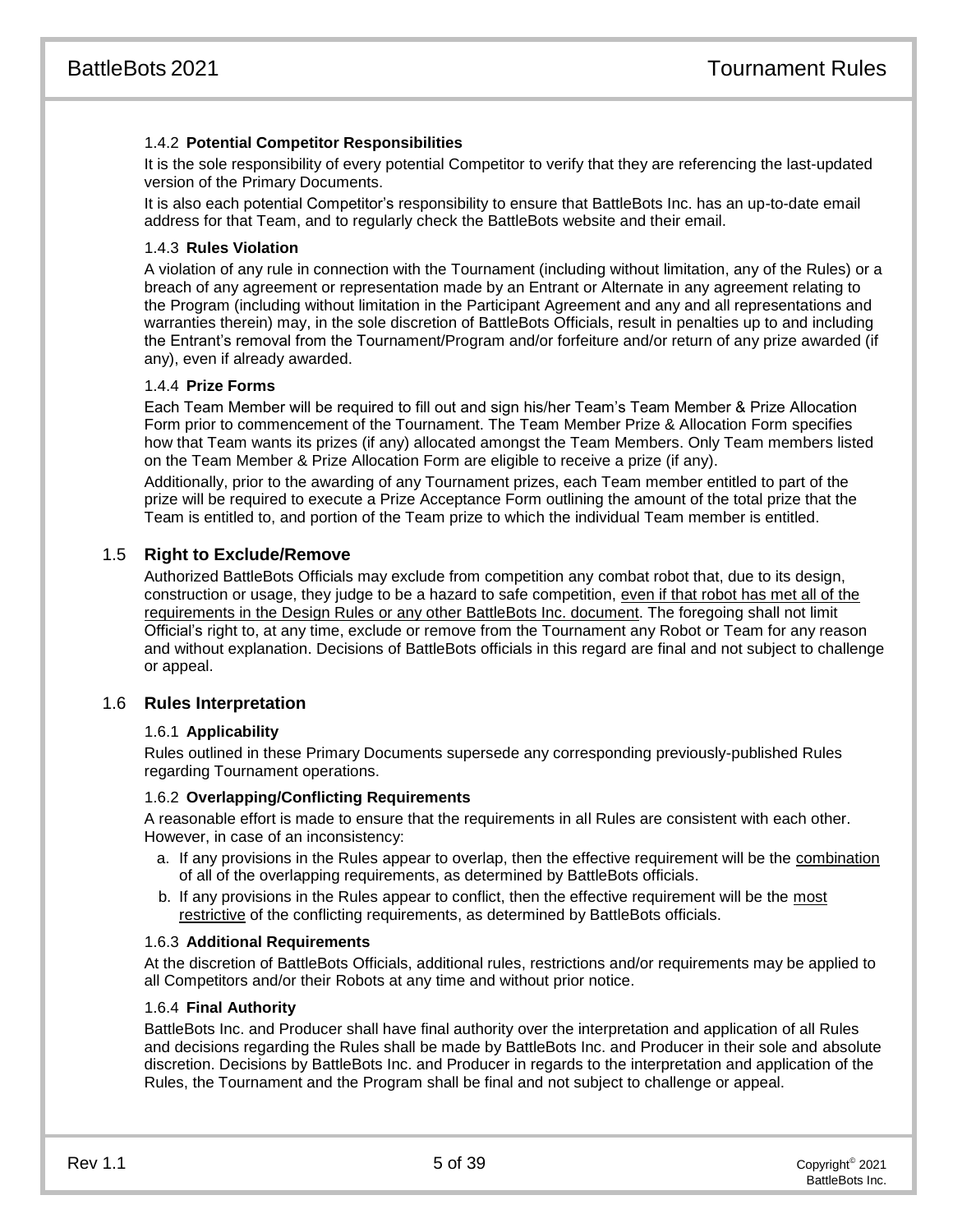## 1.6.5 **Rule Changes**

BattleBots Inc. and Producer reserve the right, at any time, to change, add to, delete from, modify or amend these and any other Rules at their sole and absolute discretion. BattleBots Inc. and/or Producer will make commercially reasonable efforts to have any Rules changes available to all Competitors within a reasonable time.

#### 1.6.6 **Rules Clarification**

If a proposed Robot's configuration or component design is not adequately addressed by the rules set forth in the Design Rules, it is the Entrant's responsibility to contact BattleBots Inc. for clarification in advance of constructing the combat Robot.

The sole responsibility of BattleBots Inc. will be to notify the requestor if the proposed combat Robot design does not comply with the applicable Design Rules. BattleBots Inc. will not provide any guarantees that an entry will be accepted to compete in the Tournament.

No "waivers", release forms or other documents will be issued to allow a Robot to compete if that Robot does not meet the Design Rules requirements as interpreted by BattleBots Inc. in its sole and absolute discretion.

# 1.7 **Security Cameras**

Teams are hereby notified that there may be video and audio recording security cameras at any location in and around the Tournament premises.

**By participating in the Tournament and Program, each Competitor agrees that all decisions regarding the Tournament and the Program including, but not limited to, eligibility determinations, the selection of Entrants and Alternates, all judging and safety determinations, match-ups, seeding and match play, the awarding of any prize, penalties or disqualifications, Competitor/Team removal, substitution, and/or elimination, these Rules and rule interpretations, the interruption, resumption, cancellation or postponement of any game play, the handling of technical difficulties or other errors are at the sole and exclusive discretion of BattleBots Inc. and Producer, and are final, binding and not subject to appeal.**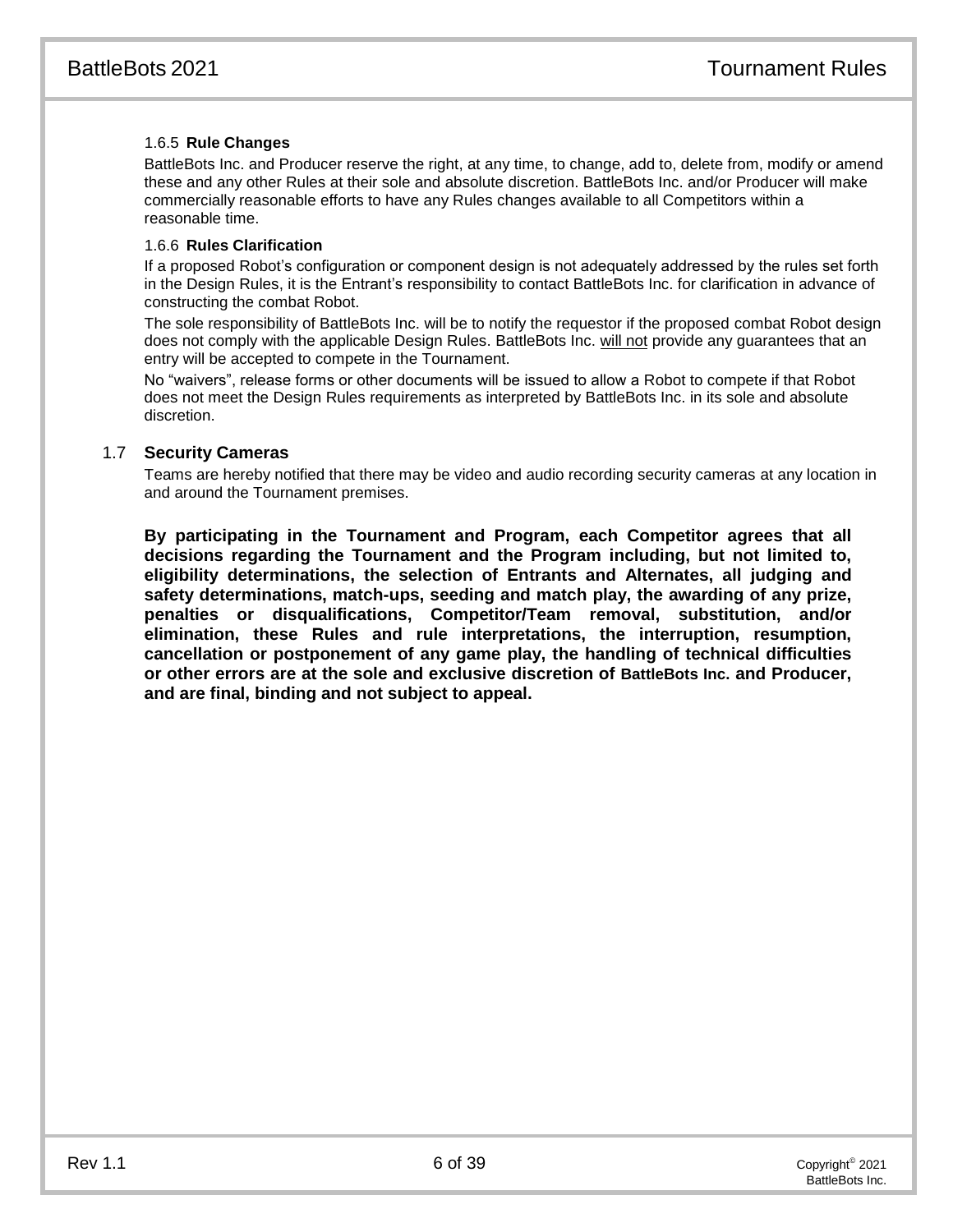# **2.0 General Tournament Rules**

# 2.1 **Minors and Restrictions**

# 2.1.1 **Minor Definition**

A "Minor" is defined as a person less than **18 years** old. Minors are allowed to be Team members, provided that they have the written approval of both the Primary Applicant and the Minor's parent or legal guardian.

#### 2.1.2 **Supervising Adult**

A "Supervising Adult" is a Team member **21 years** or older who is responsible for no more than **2 Minors** on the Team. Thus, if there are more than two Minors on the Team, there will need to be more than one Supervising Adult.

Each Supervising Adult must understand their limits and responsibilities defined herein, and takes full responsibility for the actions of any Minors under his/her charge.

While supervising any Minors, a Supervising Adult cannot at the same time be participating in any way in the supervision, preparation, repair, transport, or testing of any Robot.

#### 2.1.3 **Minors' Participation Rules**

Minors less than **8 years** old are not allowed in the Pit Area, or any other area where Robots are being repaired, transported or operated.

Minors **8 years** old or more are allowed to work on the preparation and repair of their Team's Robot, under the direct watch of the Supervising Adult. Such repair and preparation can only involve the use of basic hand tools.

The Supervising Adult may request that a Minor under their supervision be allowed to use low-powered hand tools such as a soldering iron or electric drill. BattleBots officials will evaluate the skill and maturity of the Minor, and may agree to allow that specific Minor to use specific tools, in the exercise of their sole discretion.

Minors cannot enter the BattleBox or any testing area during the Activation or Deactivation (ref. 2.3.3) of any Robot.

#### 2.2 **Teams**

Tournament Teams and Team members are subject to the following:

#### 2.2.1 **Team Name**

All Team names must be approved by BattleBots Inc. The Team name must be unique and not be identical or very similar to the name of a previously-registered Team. The name also cannot be identical or very similar to any commercially-trademarked name.

BattleBots Inc. reserves the right to require the renaming of any Team whose name it deems inappropriate, offensive or conflicting.

Once a Team has been accepted for entry into the Tournament, the Team's name cannot be changed, unless they receive written permission from BattleBots Inc.

#### 2.2.2 **Team Technical Expertise**

One member or a combination of members of the Team must have knowledge and understanding of all of the technical aspects of the Team's Robot.

#### 2.2.3 **Team Size Limits**

A Team must consist of a minimum of **2 people**, at least one who is not a Minor.

There are no specific limits to the maximum number of people that may be on any Team. However, there are limits on the number and age of Team members who can be on a Pit Crew (ref. "2.1.3 Minors' Participation Rules" and ["3.1.4](#page-12-0) Pit Crew [Members"](#page-12-0)).

# 2.2.4 **Team Personnel**

No person can be a member of more than one Team.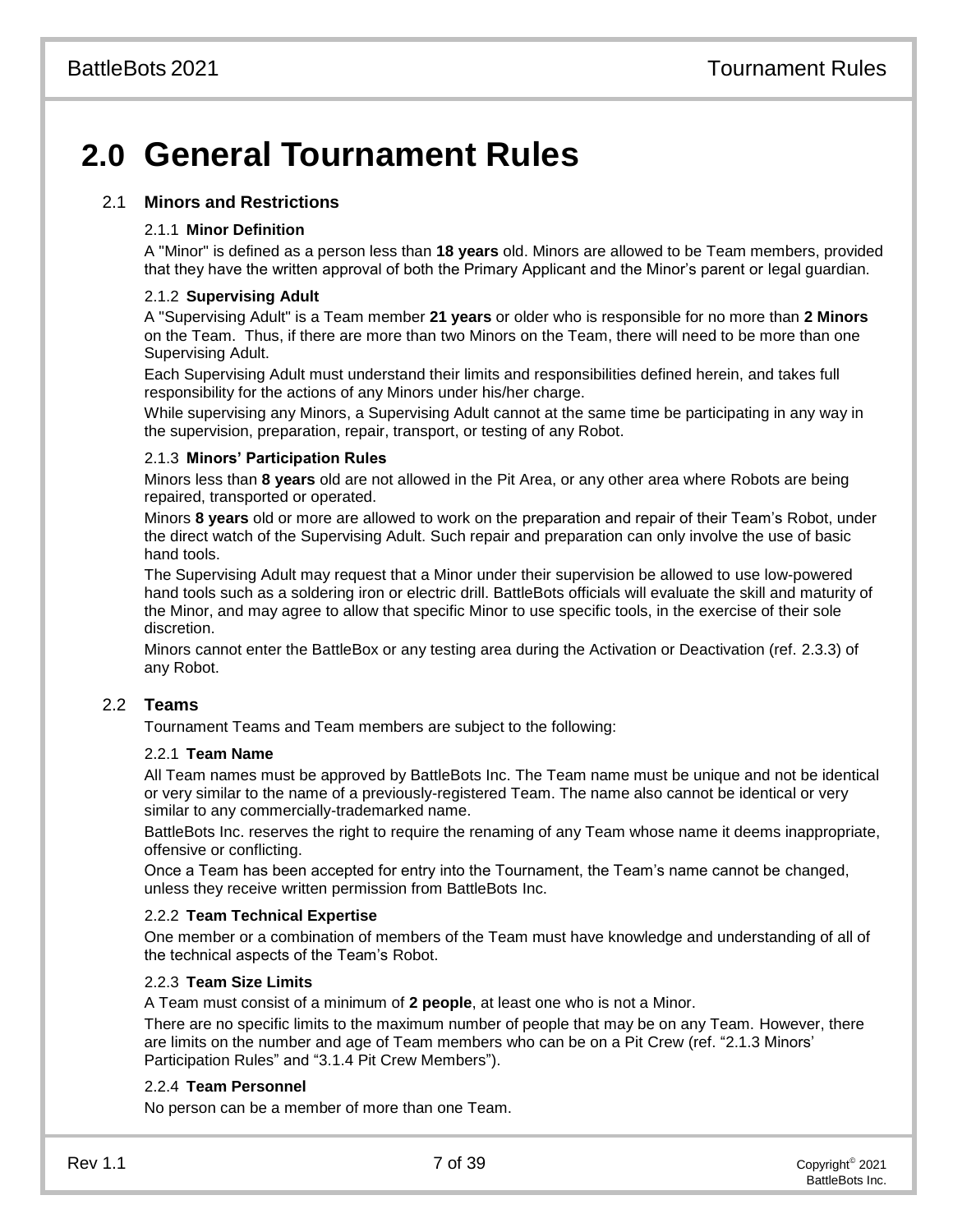# 2.3 **Additional Definitions**

Below are additional definitions of terms used throughout this document. Many are explained in more detail in other sections.

#### 2.3.1 **BattleBox**

The "BattleBox" (also referred to as the "Arena") is the enclosed area in which combat takes place between two or more Teams and their Robots. The BattleBox may also be made available for Robot testing purposes.

#### 2.3.2 **Driving Platform**

The "Driving Platform" is an area adjacent to the BattleBox from where the Team members operate their Robots and any associated equipment.

Depending upon the type of contest in the Arena, BattleBots Inc. will limit the number of members from each Team who can be on the Driving Platform during that contest.

#### 2.3.3 **Activation and Deactivation**

"Activation" of a Robot is the process of using switches or other means to provide power to a Robot's weapons and mobility systems. "Deactivation" is the reverse of Activation, where all power is removed from the Robot's weapons and mobility systems.

#### 2.3.4 **Disqualification**

"Disqualification" or being "Disqualified" means that, at a minimum, a Team's Robot is no longer allowed to compete in the Tournament.

#### 2.3.5 **Expulsion**

"Expulsion" or being "Expelled" means that one or more Team members is to leave the Tournament premises for the duration of the Tournament.

#### 2.3.6 **Fuel-Powered Engine**

An internal combustion engine that runs on gasoline.

#### 2.3.7 **Match**

A "Match" is a competition between two or more Robots. Refer to "6.0 Match Descriptions".

#### 2.3.8 **MiniBot**

A Multi-Bot Segment that has no active weapon (as defined in the Design Rules) and weighs no more than 20 pounds.

#### 2.3.9 **Operators**

"Operators" Refers to the Team members who control the Team's Robot during a Match.

## 2.3.10 **Pit Area**

The "Pit Area" refers to the areas within which each Team's Robot and associated support equipment are prepared, maintained, stored and tested during a Tournament. Further definitions and specifications of the Pit Area are described in "3.1.1 Pit Area".

#### 2.3.11 **Pit Crew**

The "Pit Crew" includes those Team members who provide direct support work for a Robot at the Tournament.

#### 2.3.12 **Test Box**

A "Test Box" is a special enclosed, armored area used for testing the operation of a single Robot. Test Box usage is strictly regulated. There may be more than one Test Box.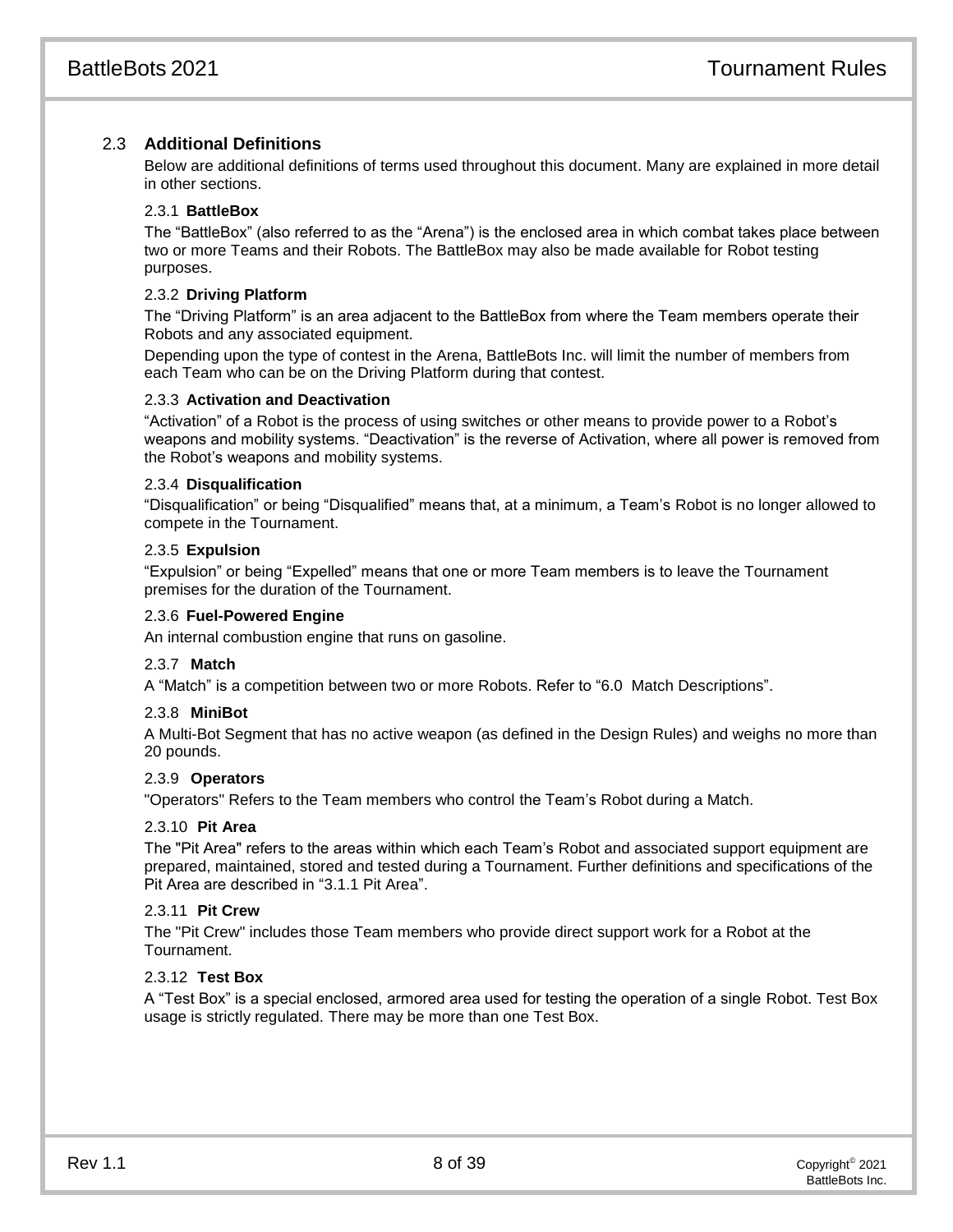# 2.4 **Competitor Responsibilities**

All Competitors at the Tournament have certain duties and responsibilities.

#### 2.4.1 **Response to Officials**

Competitors must follow the verbal instructions of BattleBots Officials at all times.

#### 2.4.2 **Regulations, Rules and Procedures**

Competitors are ultimately responsible for knowing the Rules of the Tournament/Program, including without limitation the regulations, rules and procedures as defined in this and other official BattleBots Inc. documents, including emails and web pages, as well as each of the Primary Documents.

#### 2.4.3 **Promptness**

Competitors are responsible for showing up on time for all meetings, inspections, ceremonies or other events that require their participation.

#### 2.4.4 **Pre-Match Readiness**

BattleBots Officials will provide ways for Competitors to learn approximately when their Matches are scheduled. However, some Matches cannot be scheduled until a previous Match's outcome has been determined, and the Match order can change at any time due to unforeseen circumstances.

Prior to a Match, each Team's Robot must undergo an inspection and weigh-in, as described in paragraph [5.6.4.](#page-20-0) Once notified of their scheduled Match time, competitors are ultimately responsible for having their Robot combat-ready with sufficient time (at least **60 minutes**) to allow for the inspection.

#### 2.4.5 **Pit Crew Member Availability**

Each Team must have a person available at their designated Pit Table during periods when inspections or contests are taking place. At other times, the Team must leave a note on their Pit Table with the phone numbers and/or locations where key Pit Crew members can be found.

If a Team's Robot is scheduled for a Match and BattleBots Officials cannot find any member of the Pit Crew, the Team will Forfeit the Match.

#### 2.4.6 **Informing Officials**

Competitors are responsible for immediately informing the appropriate BattleBots Officials of any problems with remote-control radios, their Robot, or any other factor that could affect the Team's participation.

#### 2.5 **Operators**

Multiple members of the same Team may control the Team's Robot during a Match. The number of Operators is limited to the number of members allowed on the Pit Crew for that Team, as defined in ["3.1.4](#page-12-0) Pit Crew [Members"](#page-12-0).

The plural form ("Operators") may refer to a single person who is the only one controlling the Robot. When the singular form is used ("Operator"), it always refers to one person.

"Operators" also includes any Team member who is using additional equipment to "target" an opponent Robot, or who is controlling Arena hazards.

#### 2.5.1 **Operators' Positions**

Operators may only control a Robot from the designated "Driver's Platforms" adjacent to the BattleBox.

#### 2.6 **Robot Completeness**

Each Robot must be designed to be complete, and not be dependent upon components from any other Team's Robot competing at the Tournament.

#### 2.6.1 **Sharing of Parts**

A Robot, including its remote-control system, must not contain any parts from any other Robot that is still eligible to compete in Tournament elimination Matches. Thus, a Robot may utilize parts from another only if that other Robot has been eliminated from Match competition.

However, spare parts may be shared between consenting Teams.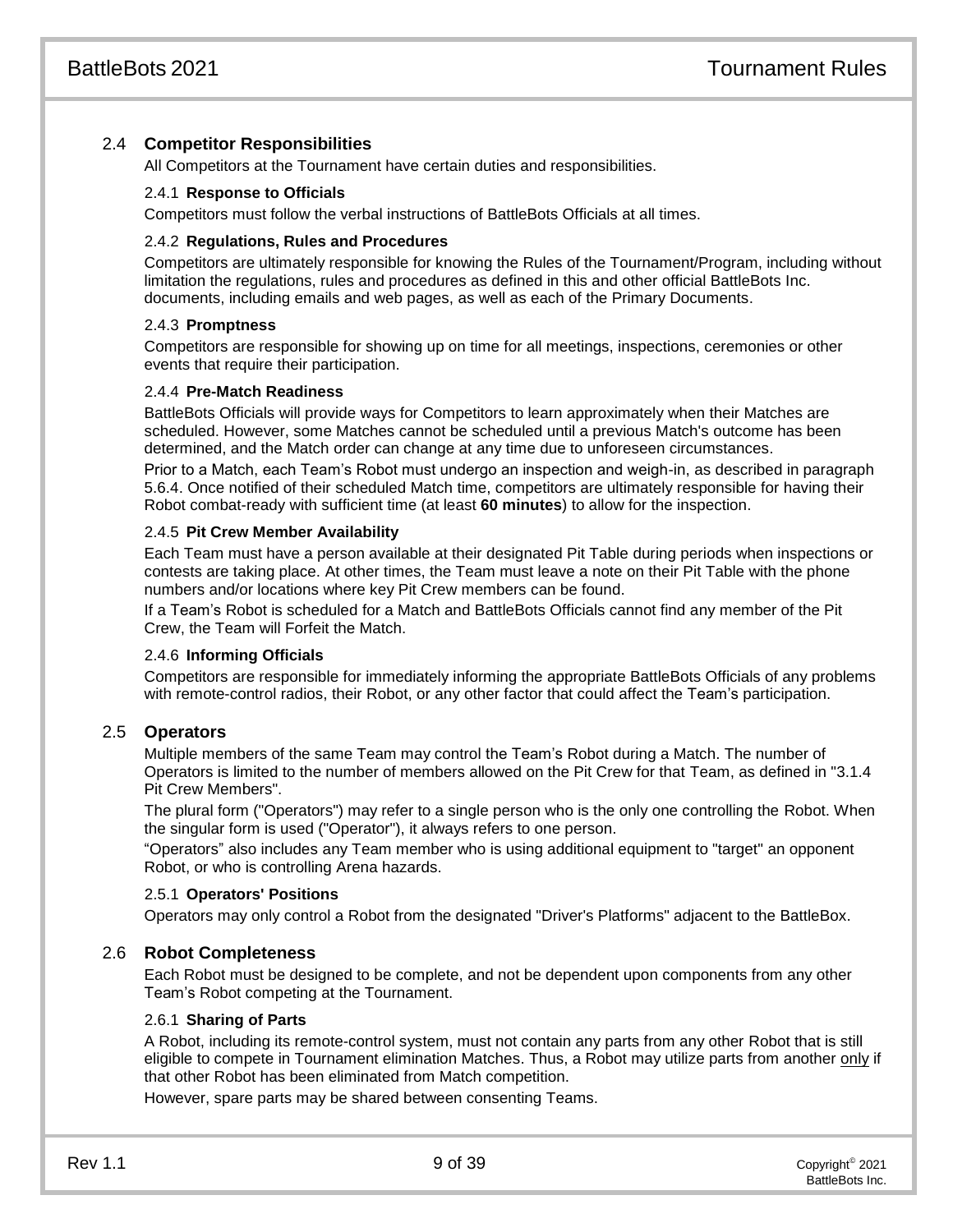# 2.6.2 **Sharing of a Transmitter**

Two Robots entered by different Teams cannot be required to use the same remote-control transmitter unit.

#### 2.7 **Prohibited Activities**

BattleBots Inc. expects all Competitors to act in a safe and legal manner. The actions of a single Team member may be grounds for Disqualification or Expulsion of the entire Team.

The following activities are prohibited; violation of any of these terms may result in Competitor and/or Team Disqualification, as determined by BattleBots Inc. and/or Producer in their sole and absolute discretion.

#### 2.7.1 **Unruly Behavior**

Fighting, belligerence, threat of physical violence or other unruly behavior, including abusive physical contact with any BattleBots Official, will not be tolerated and can result in the immediate Expulsion of the offending Team member's entire Team from the Tournament.

#### 2.7.2 **Vehicles in Pit Areas**

Scooters, bicycles, skateboards, skates and similar vehicles cannot be used in any of the Pit Areas. In addition, powered vehicles such as Segways, hoverboards or powered scooters cannot be used or stored in the Pit Areas.

The only exceptions are wheelchairs (manual and powered) occupied by disabled persons, and vehicles used by authorized personnel for Tournament operations.

#### 2.7.3 **Running and Playing**

Running in the Pit Area, except in an emergency, is not allowed. Running while carrying a charged pneumatic tank, or any sharp or otherwise dangerous part, may result in the revoking of the Pit Pass of the offender.

Engaging in horseplay, tossing balls or other items, or operating remote-control vehicles or equipment in the Pit Area is also not allowed.

#### 2.7.4 **Team Property**

No Team member may deliberately touch, handle or otherwise come in contact with any Robot, parts, tools or other equipment belonging to another Team, without the explicit verbal authorization from a member of the other Team.

#### 2.7.5 **Smoking**

Use of either tobacco products, nicotine vapor devices (e-cigarettes) or similar non-nicotine delivery devices is specifically prohibited in any of the Pit Areas, and in any other indoor or nearby outdoor area that is marked as "No Smoking".

#### 2.7.6 **Alcohol Use**

No alcohol may be consumed at the Tournament by any Team member at any time. In addition, no alcoholic beverage may be brought into any of the Pit Areas.

A Team member under the influence of alcohol is not allowed in any of the Pit Areas, and cannot participate in any activity involving the preparation, transport or operation of any Robot at the Tournament.

#### 2.7.7 **Illegal Drugs**

No possession of illegal drugs or other substances or any use thereof will be tolerated at any time or place during the entire production, on camera or off. Penalty is immediate dismissal of the entire Team of the offender from the Competition and Program.

#### 2.7.8 **Firearms and Explosives**

No firearms, weapons, explosives or other dangerous items or materials of any kind may be possessed or brought to any Tournament location by any Competitor or anyone else other than authorized law enforcement personnel.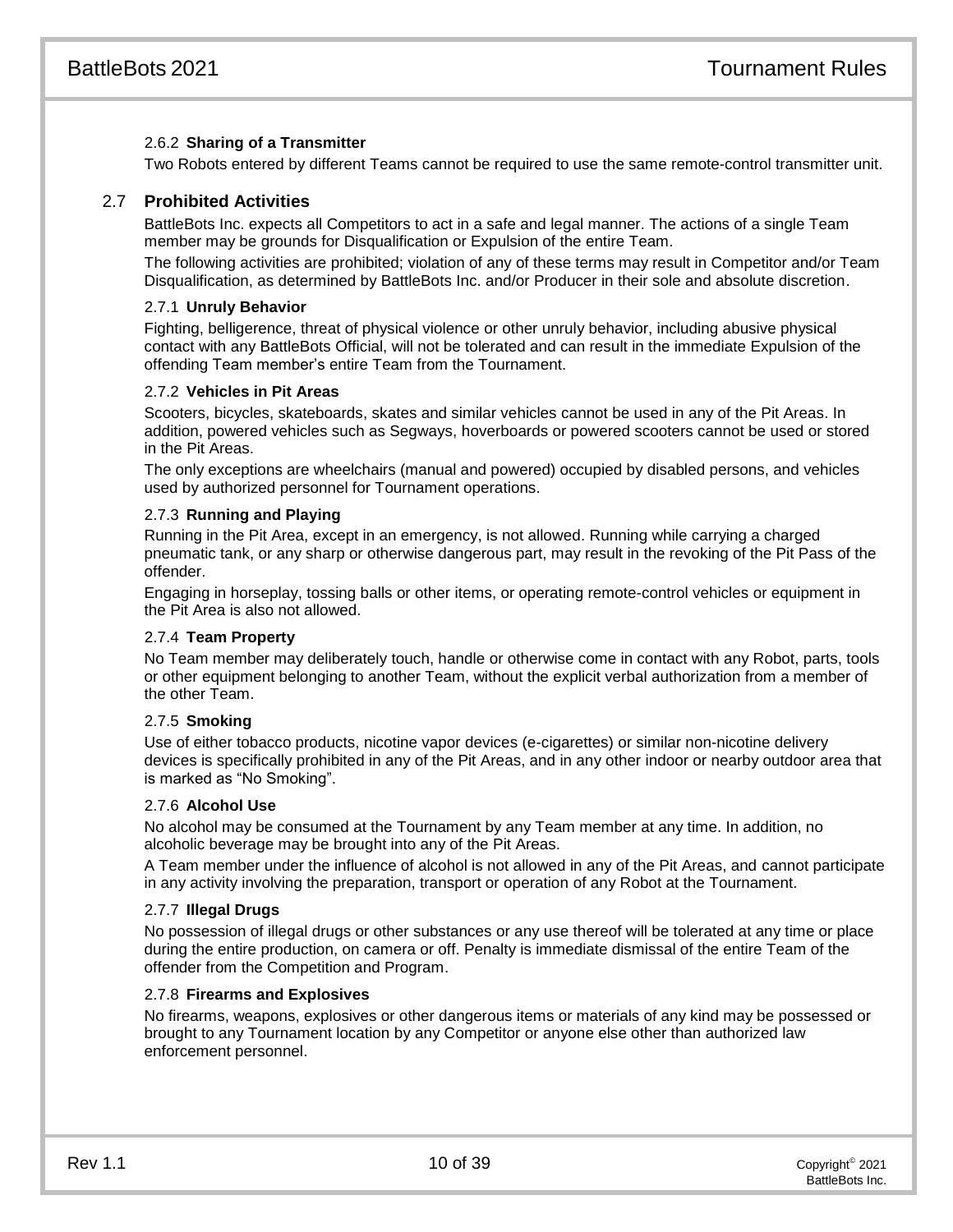# 2.7.9 **Lasers**

Deliberate pointing of any laser at any other person at the Tournament will not be tolerated and may result in the immediate Expulsion of the offending Team member's entire Team from the Tournament.

# 2.7.10 **No Pets**

No pets of any kind are allowed anywhere at the Tournament. The only exception is a certified service dog being used to assist a disabled person.

# 2.8 **Fire Marshals**

For fire safety and to comply with local and state ordinances, Fire Marshals may place additional requirements or restrictions on any or all persons at the Tournament.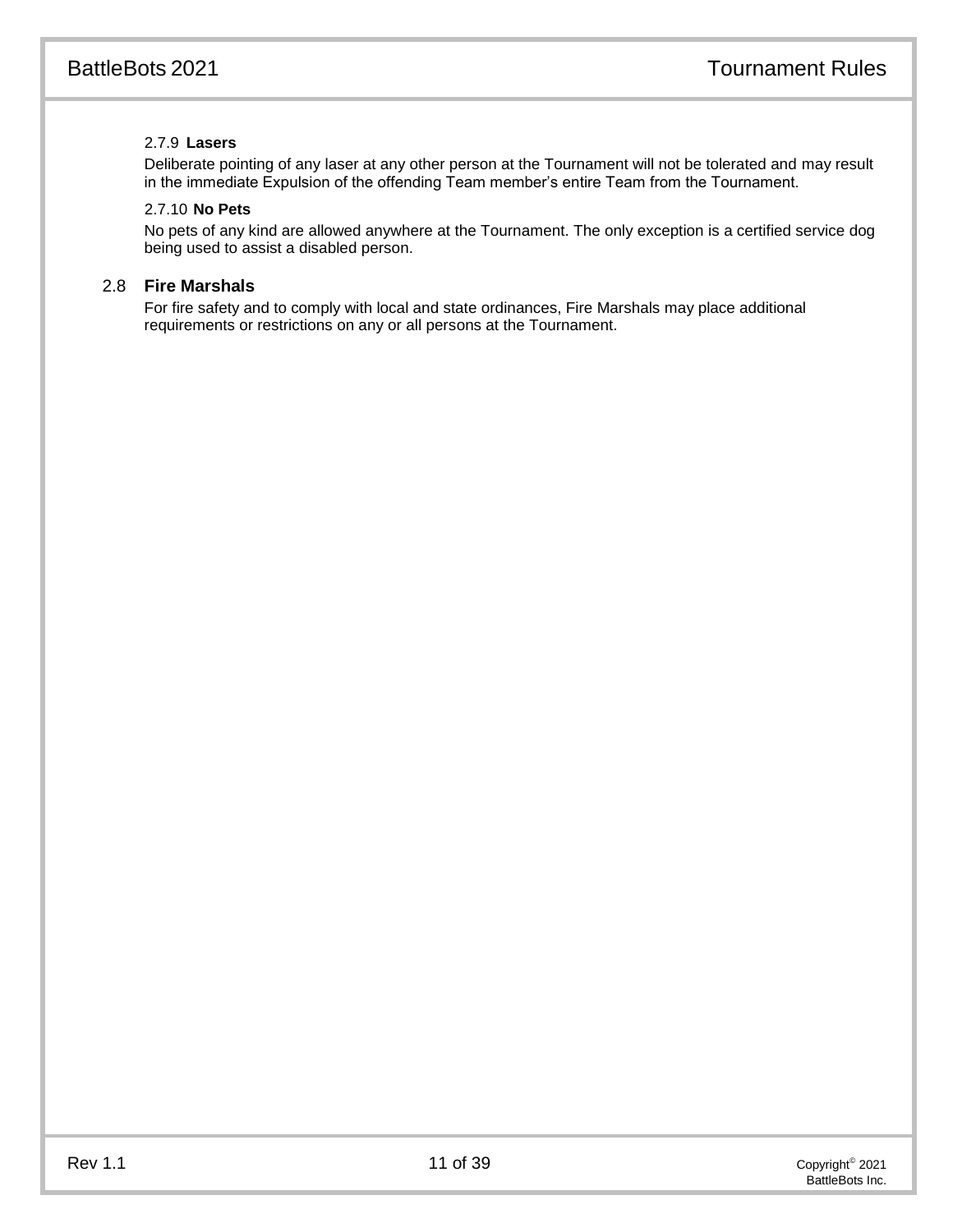# **3.0 Pit and Preparation Area Rules**

# 3.1 **Pit Access**

#### 3.1.1 **Pit Areas**

The term "Pit Area" refers to several areas within and near the Tournament premises. These include:

- a. The "Main Pit Area" where Robots are stored and prepared for combat.
- b. The "Welding and Grinding Area" where all welding or grinding or sawing operations are to be performed.
- c. The "Battery Charging Area", where all batteries, regardless of type, are to be charged.
- d. The "Pressure Refill Station", where all charging of pressurized gasses is to take place.
- e. The "Fueling Area" where all filling of flammable gasses or liquids is to take place.
- f. Any other location where a Robot is being prepared, repaired, or tested.

#### 3.1.2 **Testing Area**

The "Testing Area" is generally not considered to be a Pit Area. It has much stricter access and usage requirements, as described in the section "3.4 Robot Testing" below.

#### 3.1.3 **Pit Table**

The "Pit Table" refers to the specific table in the Main Pit Area that is assigned by BattleBots Inc. to a specific Team's Robot. For identification purposes, each table is labeled with a number. This number must not be obscured or removed.

Each Team member is responsible for any and all activities that occur at or near the Team's Pit Table.

#### <span id="page-12-0"></span>3.1.4 **Pit Crew Members**

The "Pit Crew" refers to those members of a Team who work on the Team's Robot. Different Team members may alternate between being on the Pit Crew. The Pit Crew is defined by those people wearing Pit Passes.

#### 3.1.5 **Pit Passes**

The "Pit Passes" are laminated cards issued by BattleBots Inc. to each Team. A Pit Pass is required to be worn and visible at all times when a Team member is in the Pit Area. However, Pit Passes should not be worn when activating or deactivating a Robot.

Each Team will be provided up to **5 Pit Passes**. However a Team will not receive any more Pit Passes than there are Team members. Pit Passes are exchangeable between members of the same Team. Individual Pit Passes are revocable by BattleBots Inc. at any time.

#### 3.1.6 **Pit Access Limits**

No Team member can be in a Pit Area without a Pit Pass.

#### 3.1.7 **Transferring a Pit Pass**

Any Team member caught transferring their Pit Pass to a person not on their Team will be required to turn in their Pit Pass and leave any Pit Area immediately. No replacement Pit Pass for the Team will be issued.

#### 3.1.8 **Non-Team Pit Access**

Subject to safety requirements and considerations, friends and family of Team members ("Visitors") may be allowed into certain designated Pit Areas if they have received prior approval from BattleBots Inc. and Producer, and they are escorted by a Team member with a Pit Pass. There is a limit of 2 Visitors per escort.

Other persons invited by BattleBots Inc. ("Invitees") may be allowed in the Pit Areas if they are escorted by BattleBots Officials.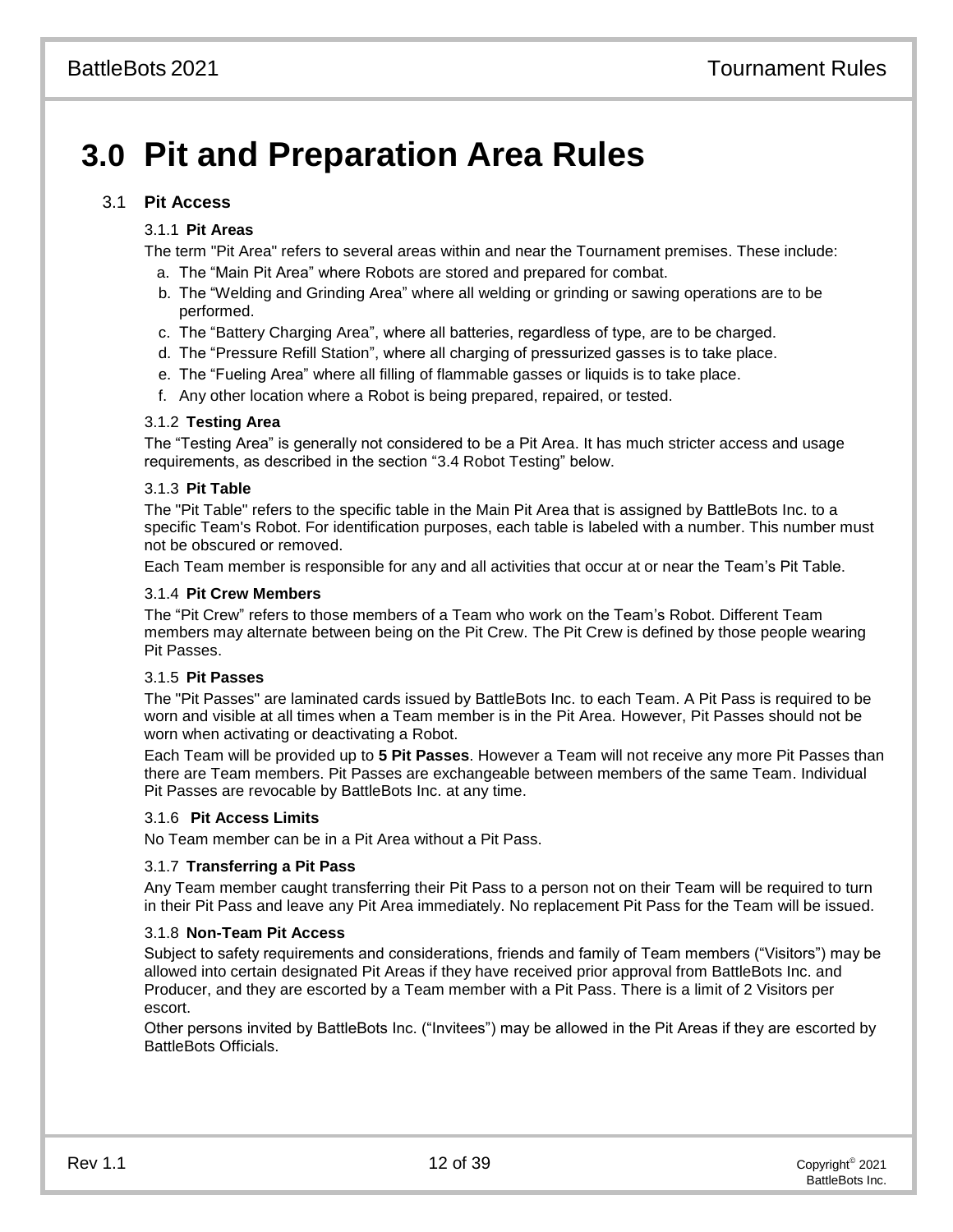# 3.2 **Pit Safety Requirements**

It is expected that Pit Crew members will practice safety and exhibit common sense at all times. However, certain specific safety requirements must be adhered to in the Pit Areas, as specified below.

#### 3.2.1 **Pit Pass Revocation**

BattleBots Inc. reserves the right to permanently or temporarily revoke the Pit Pass of any Team member caught violating any of the Pit Safety Requirements defined herein.

#### 3.2.2 **Eye/Face Protection**

All persons working, standing or moving through the Pit Areas must at all times wear shatterproof safety glasses or face masks.

Corrective-lens eyeglasses are not considered to be a substitute for safety glasses unless the eyeglasses have shatterproof lenses and some degree of side-entry protection.

#### 3.2.3 **Foot Protection**

All persons in the Pit Area must at all times be wearing closed-toe shoes with full soles. Bare feet, socksonly, sandals and open-toe shoes are specifically prohibited in any Pit Area, the Test Box or the Arena.

#### 3.2.4 **Runaway Prevention**

When any Robot is being stored at its Pit Table, all Robot motion system wheels/tracks/legs/etc. must be suspended in the air, with a clearance of at least **1/4 inch**, such that the Robot is incapable of translational motion even if its motion system is moving.

#### 3.2.5 **Protective Covers/Restraints**

All sharp objects and edges of the Robot must have the Safety Covers installed, all pinch hazards must be blocked, and any Safety Restraints must be installed.

The only exception is when a Pit Crew member is working on a specific Robot part that requires removal of a cover, block or restraint.

#### 3.2.6 **Welding/Grinding/Sanding**

No welding or power grinding/sanding of any kind is to be done except in the Welding and Grinding Area. This includes grinding and sanding of plastic and fiber composite materials (e.g. Lexan, fiberglass, Kevlar, etc.).

Drilling a small number of holes at a Pit Table is allowed, provided that all shavings fall within the Team's Pit Table area and are cleaned up immediately after the drilling operation is complete.

#### 3.2.7 **No Robot Activation**

Under no circumstances can a Robot be Activated or operated except in a designated Testing Area.

Any switch or plug that activates the motion or weapon system must not be turned on or connected in the Pit Area. Such systems may only be Activated in the BattleBox or in a designated Testing Area. Refer to section ["3.4](#page-14-0) Robot [Testing"](#page-14-0).

If a Robot employs pneumatic or hydraulic systems, the downstream system must not be pressurized in the Pit Area. That is: all shut-off valves must be closed and all pressure-relief valves must be opened.

A Robot's pneumatic or hydraulic actuation system may only be pressurized in the BattleBox or Test Box.

#### 3.2.8 **Robot Pressure Tanks**

Pressurized primary pneumatic storage tanks specifically for use in a Robot are allowed in the Main Pit Area provided that:

- a. Any tank is completely undamaged, as defined in "5.7.5 Pneumatic Systems".
- b. The pressure in any tank does not exceed the limit specified in the Design Rules.
- c. Each tank has an attached pressure relief valve or a burst disk.
- d. Each tank is either properly installed in a Robot or is placed in a container that prevents it from moving.

All pneumatic tanks in the Main Pit Area, whether discharged or not, must either be installed in a Robot or placed in a secure container. There must be no pressure storage tanks lying about loose at any time.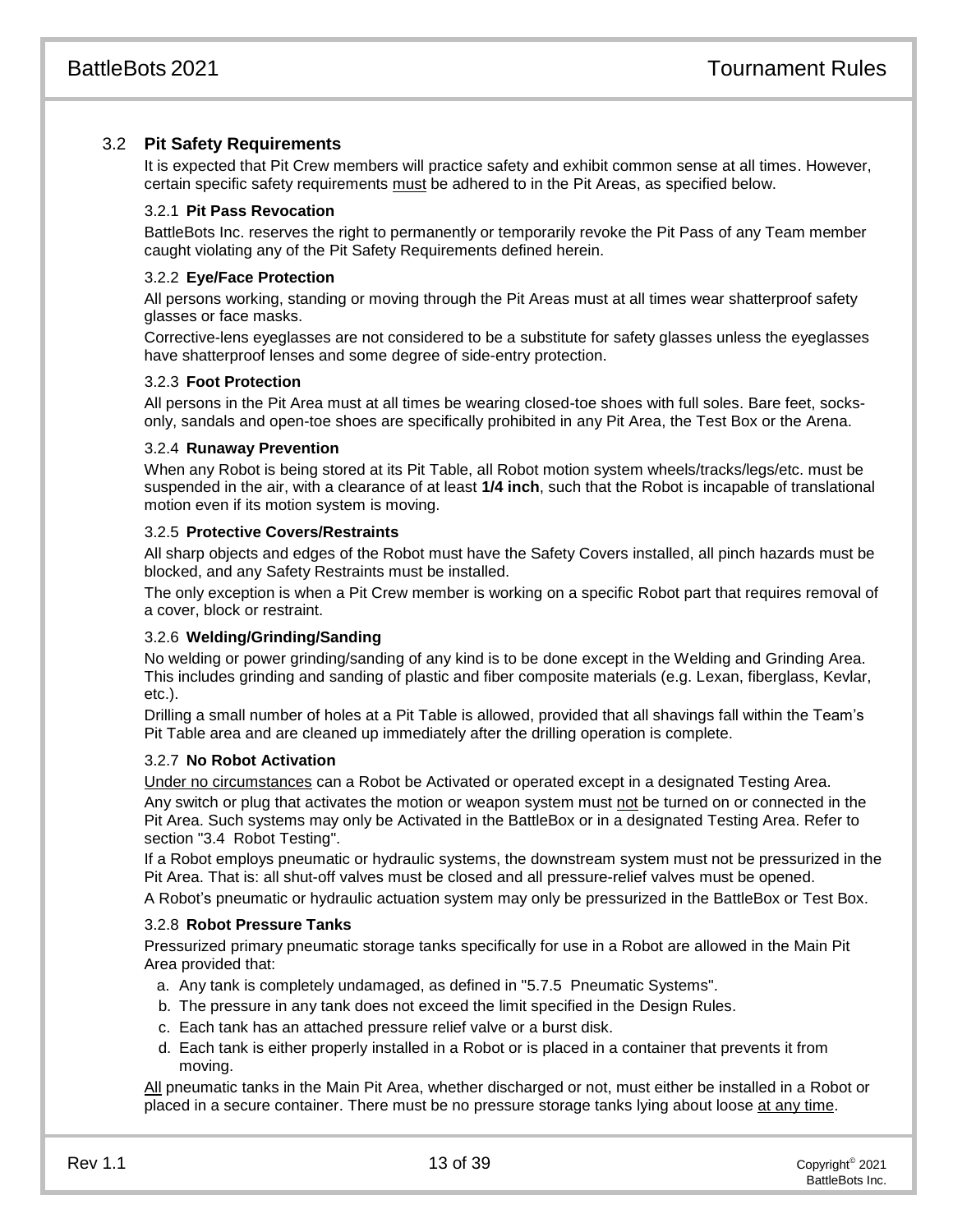#### **Improper use, handling or storage of pneumatic tanks can result in the Disqualification of a Team.**

#### 3.2.9 **Pneumatic Tank Charging**

Pressurized pneumatic tank charging is specifically prohibited except in the designated Pressure Refill Station (ref. [3.7\)](#page-15-0).

#### 3.2.10 **Fuel Filling and Storage**

Gasoline engine and flame system tank filling is specifically prohibited in the Main Pit Area. All filling of Robot fuel tanks has to be done in the designated Fueling Area. In addition, fuel refilling containers have to be stored at the Fueling Area.

#### 3.2.11 **Battery Charging**

Recharging of batteries of any type is specifically prohibited in the Main Pit Area. All battery charging has to be done in the designated Battery Charging Area. Batteries used to power a Robot's weapon, flame or mobility system are not allowed in the Pit Area at any time.

#### 3.3 **Robot Location**

From the time a Contestant first brings their Robot to the Tournament location until the time that the Robot will no longer be competing in the Tournament, the Robot cannot be removed from the Tournament location. Parts for the Robot may be brought in or removed from the Tournament site, but the Robot must substantially remain at the Tournament location.

#### <span id="page-14-0"></span>3.4 **Robot Testing**

Robots may only be tested in certain areas and only when supervised by certain BattleBots Officials.

#### 3.4.1 **Test Boxes**

One or more Test Boxes will be provided at the Tournament for the testing of Robot safety and operation. Any use of a Test Box must be supervised by a BattleBots Official. This Official will control entry and exit from any Test Box and determine what type of testing may be safely performed.

A designated Safety/Tech Inspector ("Inspector") may in special circumstances choose to allow a Robot to be tested in a safe area outside the Test Box. During such testing, the Robot and supporting personnel must at all times be under the direct observation and supervision of the Inspector.

**Unauthorized or unsupervised testing of any kind of robot at the Tournament site can result in the Disqualification of a Team.**

#### 3.4.2 **Robot Transport**

When transporting any Robot to or from the Pit Area, or any other Area on the Tournament grounds:

- a. The Robot must be moved on a rolling dolly or cart. Driving or hand carrying is prohibited.
- b. All Safety Covers and Restraints must be installed.
- c. The Robot must be completely Deactivated.

**Absolutely no riding or carrying of passengers on robots or other remote-controlled vehicles is permitted at any time. Violators may be Expelled from the Tournament.**

#### 3.4.3 **Testing Safety**

In its sole discretion, BattleBots Inc. may at anytime modify the Testing process, move the location of the Testing Box or shut down any Testing Area.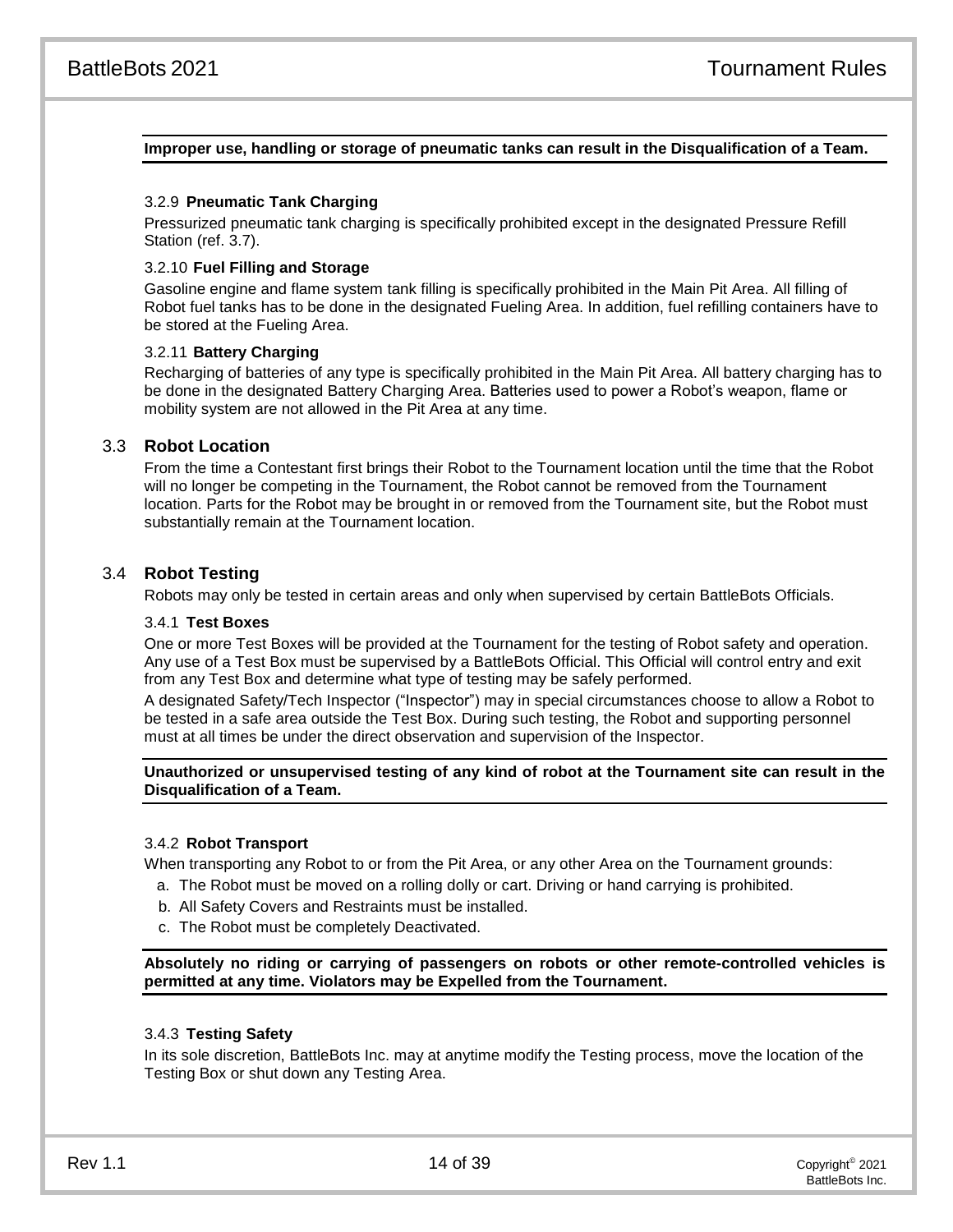# 3.5 **Welding and Grinding Areas**

All welding and power grinding or sanding must be done in areas specifically set aside for those purposes. When working in the Welding/Grinding Area, these procedures must be followed:

- a. Shatterproof safety glasses or facemasks must be worn by all persons in the Welding/Grinding Area, regardless of whether the person is performing welding or grinding operations, or simply observing.
- b. When grinding metal, the part and the grinding tool must be positioned such that no metal particles are thrown toward another person, or outside the Grinding Area.
- c. For welding or torch-cutting, darkened welder's goggles or a darkened face shield must be used by the welder and by anyone observing. The parts being welded or cut must be sufficiently shielded such that others cannot directly view the arc or flame.

#### 3.6 **Fueling Area**

All fueling of gasoline, Propane or Butane has to take place in a Fueling Area specifically designated for that purpose. There must be no smoking or other open flames in or near the Fueling Area.

#### <span id="page-15-0"></span>3.7 **Pressure Refill Station**

All refilling of pressurized Nitrogen or compressed air tanks must be done at the designated Pressure Refill Station. BattleBots Inc. will provide official pneumatic refilling equipment for Nitrogen.

All Robot pneumatic storage pressure tanks must be equipped with, or have an adapter for, the filler fitting specified in the Design Rules.

#### 3.8 **Tank Heaters**

Pressurized tank heaters are specifically not allowed to be brought to or used at the Tournament.

#### 3.9 **Battery Charging**

Batteries are subject to several restrictions on their use, storage and charging as follows;

#### 3.9.1 **Charging Area**

Batteries of any type that are used to power a Robot can only be charged in a specific "Battery Charging Area" that will be designated by BattleBots Officials.

Teams are responsible for bringing their own battery chargers. Battery chargers must have the name of the Team and their Pit Table number clearly labeled on the charger.

#### 3.9.2 **Lithium Chargers**

Lithium batteries must be charged using chargers specifically designed for Lithium batteries, and must have automatic overcharge protection.

#### 3.9.3 **Lithium Battery Handling**

Teams using Lithium batteries must bring containment envelopes or other functional means to safely contain their Lithium batteries during charging.

BattleBots Officials will provide salt water baths and sand buckets in the Battery Charging Area and other locations. If a battery begins to swell, smoke or catch fire, it must be immediately disposed of in either the salt water bath, sand bucket or a containment envelope.

#### 3.9.4 **Robot Battery Fires**

If a Robot is outside the Arena, and if its batteries start smoking or burning, the Robot must be immediately moved to an outdoor or other well-ventilated area away from any groups of people.

#### 3.9.5 **Radio-Control Batteries**

Non-Lithium batteries for radio-control transmitters and receivers are allowed to be stored and charged in the Main Pit Area, provided that any charging is done using an un-modified commercially-made charger specifically designed for the type and capacity of the batteries being charged.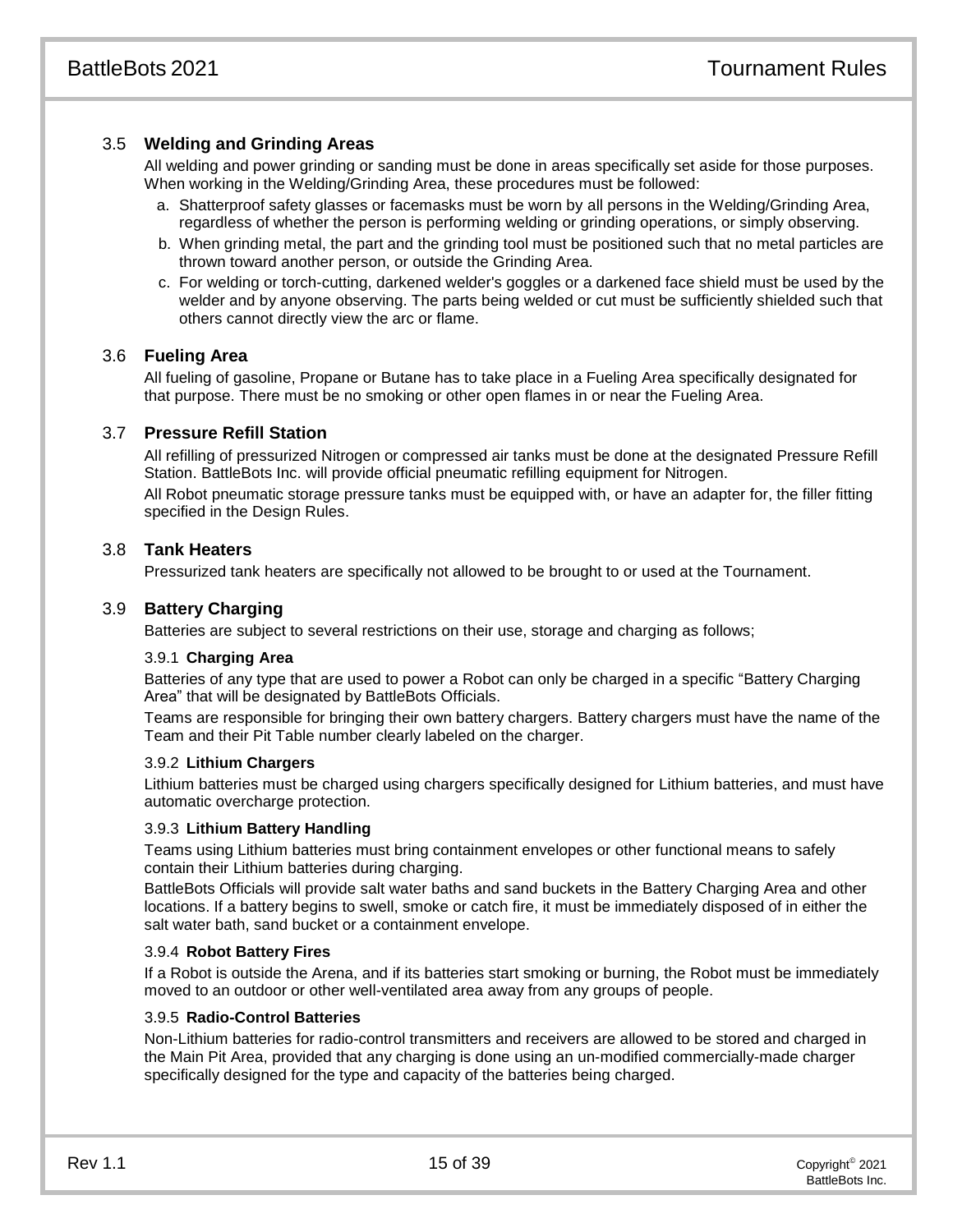# 3.10 **Trash, Debris and Hazardous Waste**

For the safety of all, Pit Crew members have to at all times minimize the amount of trash and debris at their Pit Table location. In addition, when a Team vacates their Pit Table after their final Match, they must remove all debris and other items on the table, on the floor beneath and beside the table and on any walls adjacent to the table.

BattleBots Inc. will provide specific containers for the disposal of hazardous materials. These must be used at all times when disposing of fuels, oil, hydraulic fluid and damaged or discharged batteries.

**Disposal of Trash, Debris and Hazardous waste in violation of local ordinances and/or state and federal codes can result in Team Disqualification.**

#### 3.11 **Pit and Other Area Hours**

The Pit Area access hours will be limited during the Tournament. The Main Pit Area will be closed from late night to early morning. For safety and operational reasons, the other Pit Areas (Welding/Grinding, Test Box, Fueling, Battery Charging, Pressure Refill, etc.) may have more limited hours.

The specific hours of operation for each of the Pit Areas may vary from day-to-day and will be announced and posted at the Tournament.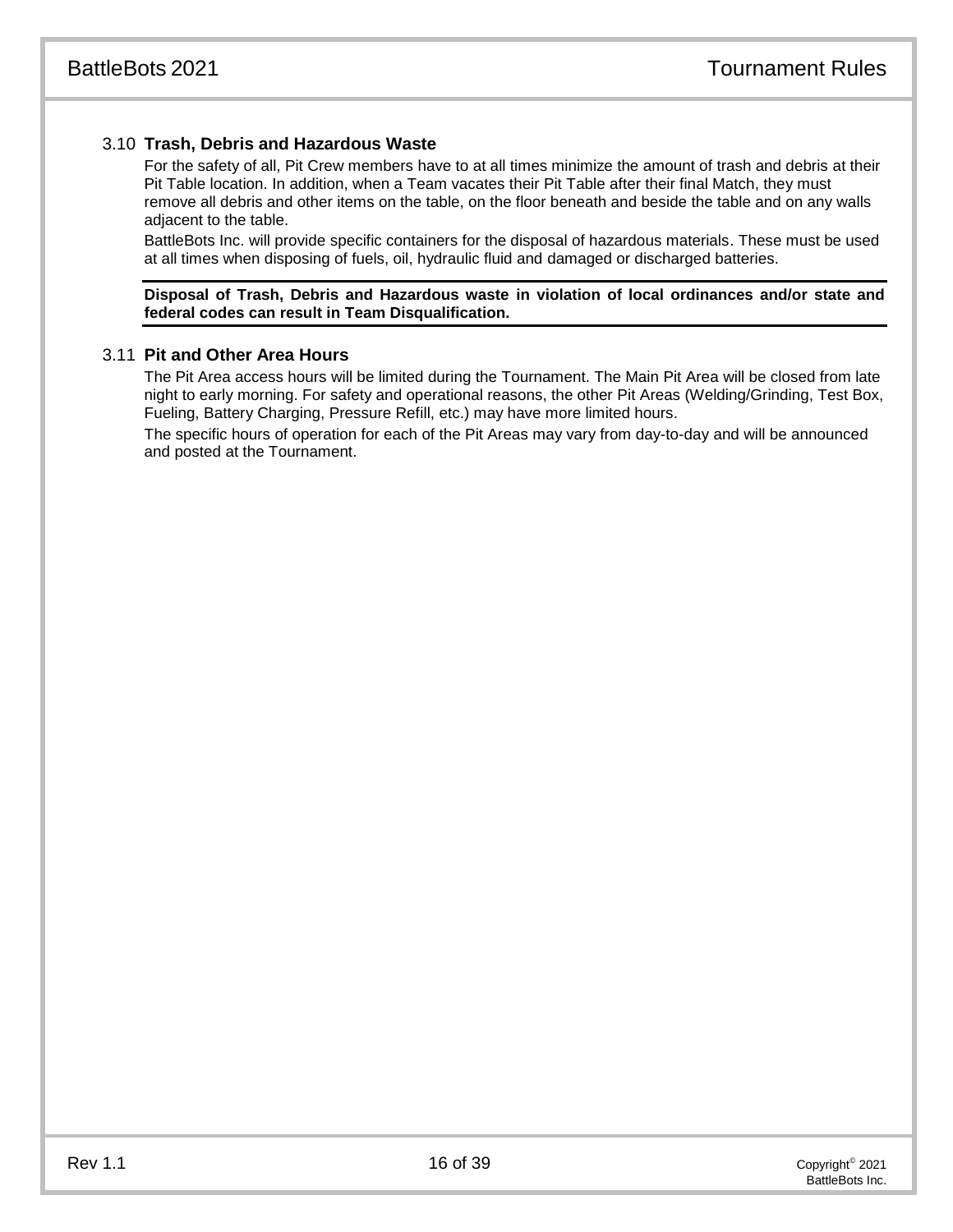# **4.0 Remote-Control Radio Use**

# 4.1 **Design Rules Compliance**

All Robot radio-control equipment ("R/C Equipment") must at all times comply with all the requirements and restrictions of the Design Rules document, including frequency used and control type.

# 4.2 **Unauthorized Use**

To avoid radio interference issues, all Teams must at all times follow the instructions of any BattleBots Official, regarding the use of their radio control equipment.

**The unauthorized or improper use of any radio control transmitter is grounds for Disqualification of a Robot and/or Expulsion of a Team.**

# 4.3 **Radio Operation Restrictions**

Radio transmitters or receivers are not allowed to be turned on in the Pit Area or any other locations other than the Test Box or the Arena, unless specifically authorized by a BattleBots Official who is present during the time that the radio is in operation.

# 4.4 **Transmitter Responsibility**

Teams should put their Team name and Pit Table number on each of their remote-control transmitters. BattleBots Inc. and its affiliates have no responsibility for the safeguarding of any transmitters or other remote-control equipment.

# 4.5 **BattleBots Inc. Rights**

Notwithstanding the above, BattleBots Inc., at its sole discretion, has the right to impound or otherwise limit access to any or all R/C Equipment as it deems necessary for safety or other practical reasons. Such added and/or changed procedures may be announced prior to or at the Tournament. Failure to comply with any such procedures may result in the Disqualification of the Team and its Robot from the Tournament.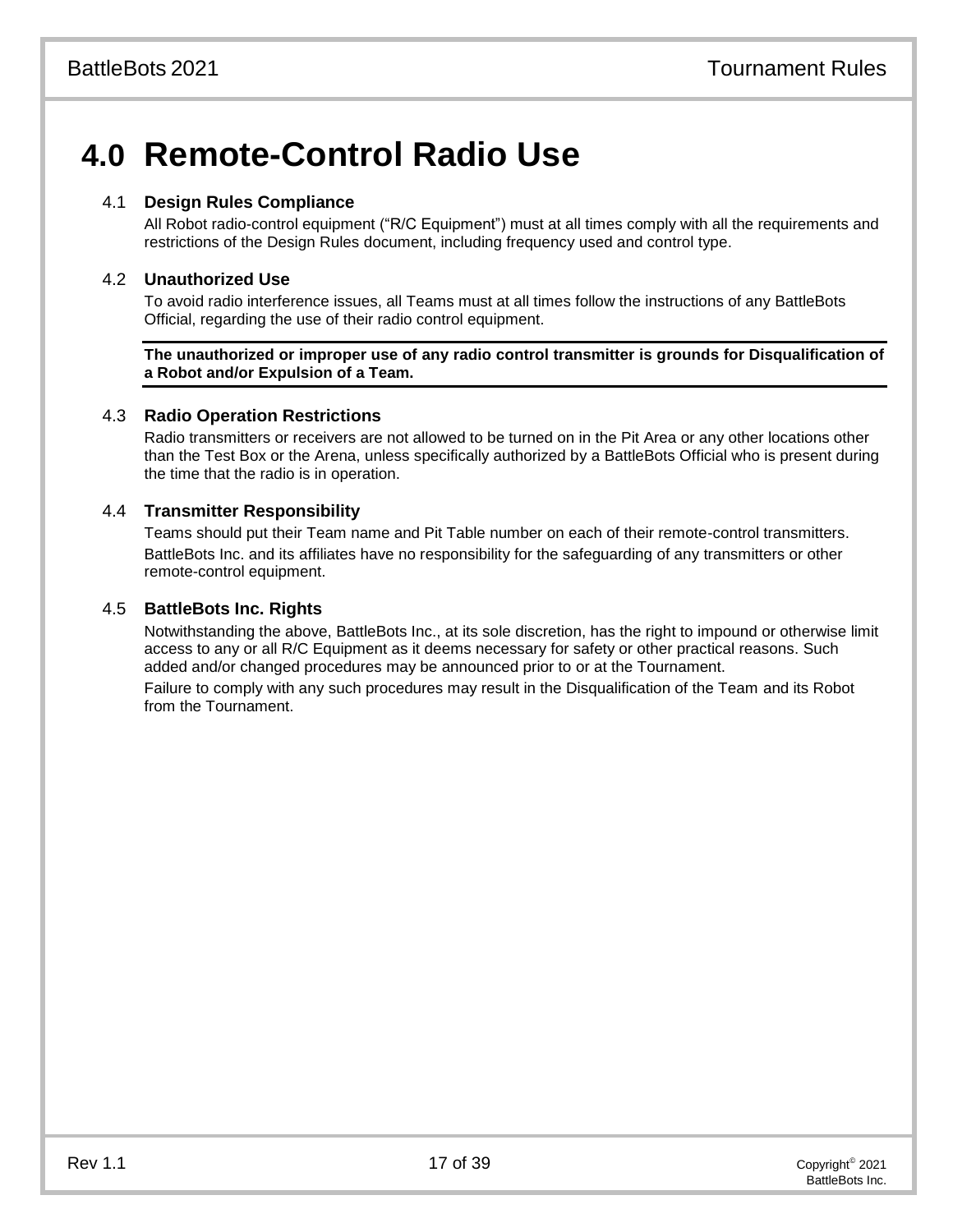# **5.0 Safety/Technical Compliance**

# 5.1 **The Safety/Tech Inspection**

To be eligible to compete in the Tournament, an Entrant's Robot and any associated auxiliary systems must pass a Safety and Technical Inspection ("Safety/Tech Inspection").

## 5.1.1 **Safety Administrator**

The Safety Administrator ("SA") is the BattleBots Official responsible for the scheduling of Robots for Safety/Tech Inspection and the recording of Inspection results. The SA is also the contact point for any questions or disagreements about the inspection scheduling and procedures.

# 5.1.2 **Safety/Tech Inspector**

A "Safety/Tech Inspector" (also "Inspector") is a BattleBots Official responsible for inspecting Robots for compliance with all the Rules. Inspectors also have additional responsibilities to insure the safe preparation, handling and testing of Robots at the Tournament.

#### 5.1.3 **Disagreement with Inspector**

If an Entrant disagrees with an Inspector about whether their Robot complies with certain Rules, they can notify the SA to request a review of that Inspector's decision.

Similarly, if an Entrant or Alternate is asked to perform a test that they believe is unnecessary and could damage their Robot, they may refuse to do the test and notify the SA to request a review.

Any review regarding the disagreement will be done by a BattleBots Inc. and/or a proxy designated by BattleBots Inc, and the decision will be final.

# 5.2 **Safety/Tech Checks**

The Safety/Tech Inspection is intended to confirm that the Robot complies with all of the Rules as defined in the Design Rules and in this document. The Safety Tech Inspection will include but not be limited to:

- a. That all Safety Covers and Restraints meet the point/edge and pinch protection requirements.
- b. That the Robot complies with the weight limits, using the methods defined in "5.5 Robot Weighing".
- c. That remote-control and any telemetry systems comply with all requirements for allowed frequency, control-type and non-interference.
- d. That electrical systems comply with battery-type, voltage limitations and insulation requirements.
- e. That fuel-powered engines comply with the engine type, fuel type and fuel quantity requirements.
- f. That all pneumatics comply with the pressure limitations, component type, component rating, tank protection, tank fill and pressure-relief requirements.
- g. That all hydraulics comply with the pressure limitations, component type, component rating, reservoir tank protection and pressure-relief requirements.
- h. Flame weapons systems comply with all relevant requirements for such systems, and any additional requirements that may be specified by BattleBots Officials.
- i. A demonstration that the Robot can comply with the specified Activation and Deactivation time limits and fail-safe requirements.
- j. A demonstration that the Robot is readily controllable and maneuverable using the remote-control.
- k. A demonstration that all Active Weapon systems operation is predictable and fail-safe.

# 5.3 **Activation/Deactivation Personnel**

At least two Team members (other than the Team captain) have to be fully qualified to both Activate and Deactivate all of their Robots. In addition, those Team members must know how to disassemble their damaged Robot in order to Deactivate it. The specified Team members must be identified to BattleBots officials during the inspection and testing. No Team member other than those specified can Activate or Deactivate their Robot.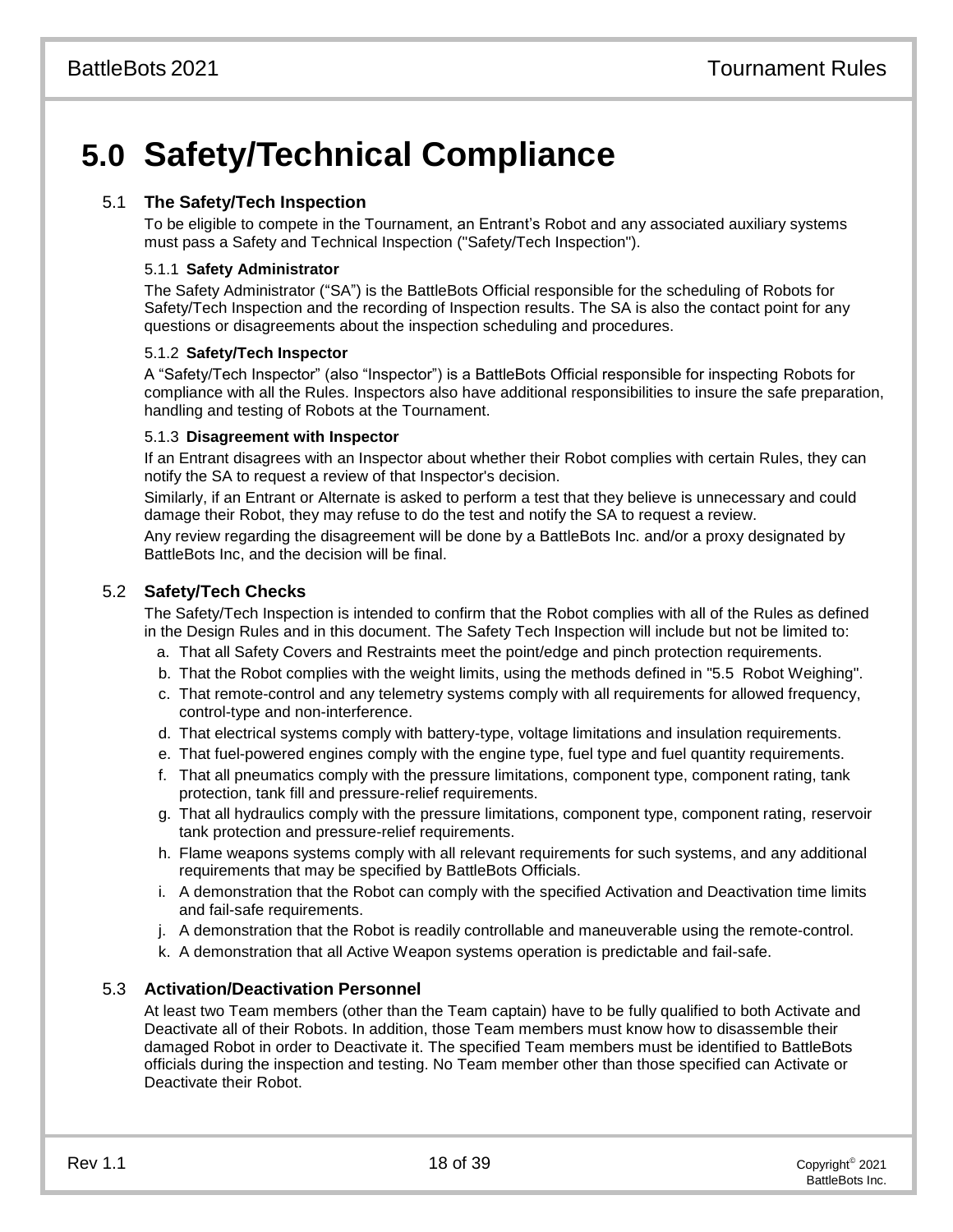Some or all of the specified Team members may be required to demonstrate their ability to Activate and Deactivate their Robot during the Inspection Procedure.

#### 5.4 **Inspection Procedure**

The inspection procedure has two primary parts: the Internal Inspection and the Functional Testing. The Robot also has to be weighed as part of the Inspection. A Robot's weight may be checked more than once during the inspection procedure and can be re-checked throughout the Tournament at the discretion of Inspectors or other BattleBots Officials.

#### 5.4.1 **Internal Inspection**

Internal Inspection involves the inspection of all of the components of the Robot to confirm that its components and their configurations comply with the requirements of the Design Rules. For this part of the inspection, the Robot is partly disassembled to allow access to all internal components.

The Internal Inspection is performed at the Pit Table for the Team's Robot.

#### 5.4.2 **Functional Testing**

Functional Testing of a Robot is not begun until the Robot has completely passed its Internal Inspection and has been reassembled. Functional Testing involves a demonstration that the Robot can be safely controlled and meets all of the Activation, Fail-Safe, Mobility, Deactivation and other requirements specified in the Design Rules. Operation and compliance of all active weapons (excluding flames) on the Robot will be tested also.

A Robot with a lifter, grappler or flipper will be required to demonstrate their ability to lift or flip a weight, as defined in the Builder's Guide.

If the Robot has one or more flame systems, the flame system(s) will be tested separately following satisfactory completion of the above-described tests. As a result of the flame testing, the Entrant may be required to modify the size and direction of the flame output, or to disable the flame system completely.

#### 5.4.3 **Inspection and Testing Completion**

If a Robot fails any part of the Internal Inspection, it must again be inspected and pass completely before it can be eligible for the Functional Testing. Similarly, if a Robot fails any part of the Functional Test, it must again be tested and pass before it will be allowed to compete in any Matches.

At the discretion of the Inspector, the Robot may be required to re-pass all parts of the Internal Inspection or the Functional Test, even if some parts were passed on the initial inspection or testing.

#### 5.4.4 **Full Disclosure**

During any Safety/Tech Inspection, an Entrant must fully and accurately disclose all features and characteristics of the Robot that could affect safety or compliance with all Rules. Deliberate misrepresentation or obfuscation of any Robot feature or characteristic may result in Disqualification of the Team and Robot.

#### 5.5 **Robot Weighing**

#### 5.5.1 **Tournament Official Scale**

One scale at the Tournament will be designated the Tournament "Official Scale". This scale can be used by any Robot for official weigh-in and will be used for any subsequent weight checks.

BattleBots Officials will make reasonable efforts to insure the accuracy, sensitivity and consistency of the Official Scale so that all Robots are treated equally.

#### 5.5.2 **Weight Limit**

The weight limit, as specified in the Design Rules, will be strictly enforced. The weight reading on the Official Scale is the weight that will be used to determine whether a Robot complies with the rules.

Weighing is typically performed with the Robot in combat-ready configuration, including any gasses and liquids. For safety and other reasons, the Robot can be weighed without gasses or liquids provided that sufficient allowance is made for the added weight of any gasses and/or liquids.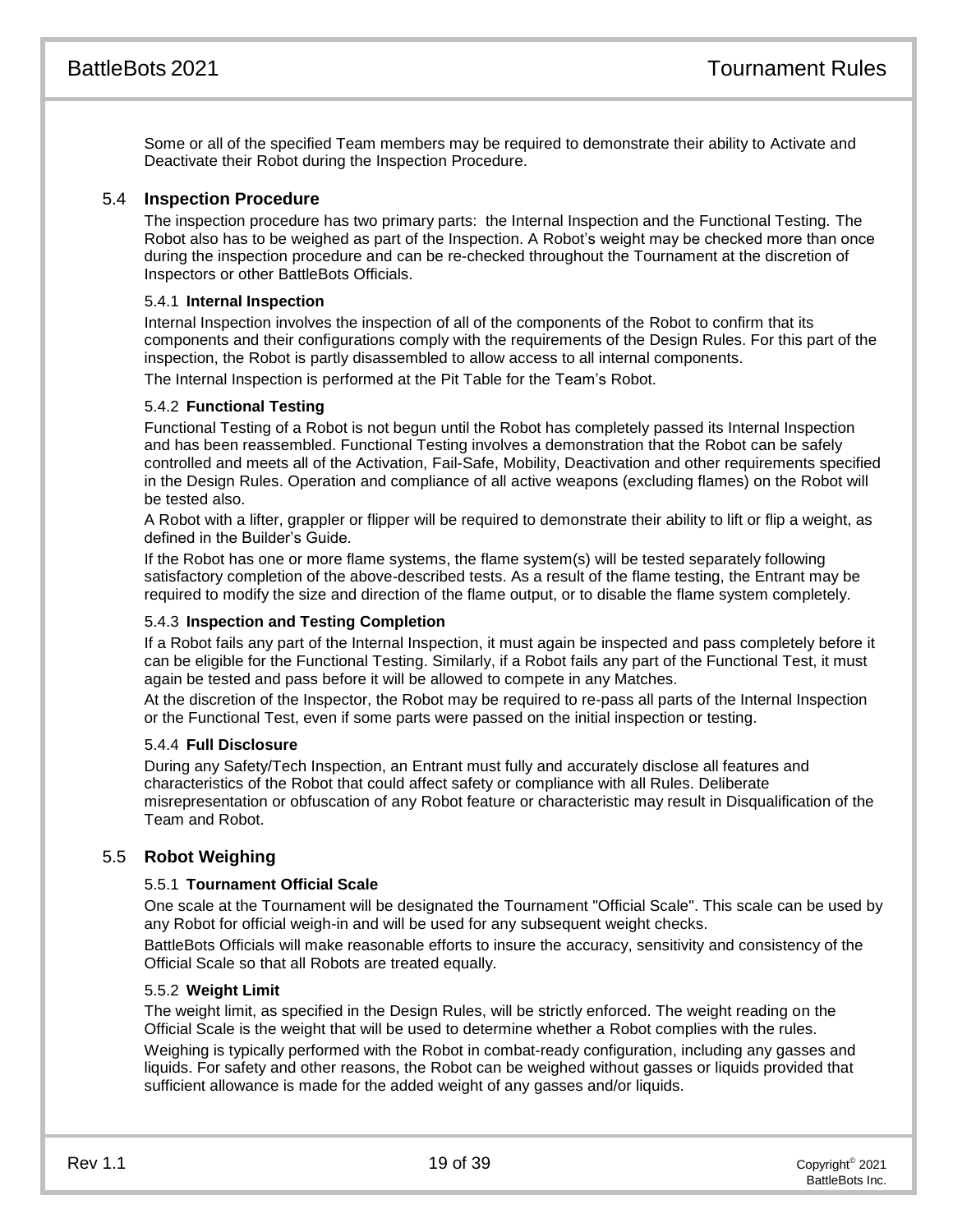## 5.5.3 **Dithering**

If the digital reading on the Official Scale is "dithering" (changing between two values) the weight value used will be the highest of the weights displayed. The scale will be considered to be dithering if it does not maintain a consistent value for at least **5 seconds**.

# 5.5.4 **Alternate Configuration Weights**

If the Robot uses alternate weapons or configurations, each of the configurations is weighed and must be within the weight limit.

#### 5.5.5 **Multi-Bot Weight**

The weight of a Multi-Bot will be determined by weighing all Segments together at one time. In addition, each Segment must also be weighed separately and a sticker applied to each segment indicating that Segment's weight. A MiniBot does not require a weight sticker.

Any time a change is made that affects the weight of a Multi-Bot Segment, then that Segment must be reweighed and the sticker changed if necessary.

#### 5.5.6 **Other Scales**

BattleBots Inc. may make other scales available for use by Competitors. If such scales are available, a Competitor may use them to weigh parts or to do comparative weighing. However, the initial Robot weighing and any subsequent re-weighing for compliance checking will use the Official Scale.

## 5.6 **Additional Inspections and Testing**

The initial Safety/Tech inspection and testing is intended to determine if a Robot, as initially entered, appears to comply with the Design Rules. Passing the initial Safety/Tech Inspection does not in any way exclude a Robot from being inspected or tested at any later time during the duration of the Tournament.

#### 5.6.1 **Robot Modification**

If an inspected Robot is subsequently modified in any way that could affect its safety, efficacy, operation or appearance, the Robot's Team must request that the modification(s) be inspected and approved by a Safety/Tech Inspector. At the discretion of the Safety/Tech inspector, the Robot may be required to undergo new functional testing. Failure to request re-inspection can result in the Disqualification of the Robot.

#### 5.6.2 **Right to Request**

If any BattleBots Official or Competitor has reason to believe that a Robot does not comply with any of the Rules, they can request that the Robot be re-weighed and/or re-inspected at any time except while the Robot is in the Arena competing in a Match.

The Competitor or BattleBots Official must verbally notify any Safety/Tech Inspector of their request to have a Robot re-weighed and/or re-inspected. Any Safety/Tech Inspector may initiate a re-weigh or re-inspection at their discretion.

#### 5.6.3 **Best Effort**

If a Team's Robot has been selected for re-weighing and/or re-inspection, they must make their best effort to move and/or prepare their Robot for the procedure. Failure to do so may result in the Team's Disqualification.

#### <span id="page-20-0"></span>5.6.4 **Pre-Match Inspection**

Prior to its Match, a Robot will be tested for functionality and also weighed to confirm compliance with the regulations.

Once the Pre-Match Inspection of a Robot starts, no changes are allowed to be made the Robot that involve the addition of any parts that affect the weight or functionality of a Robot. Removal of parts may be allowed.

If during or after inspection a part is found to be faulty or damaged, BattleBots Officials may allow replacement of that part with a structurally and functionally identical part.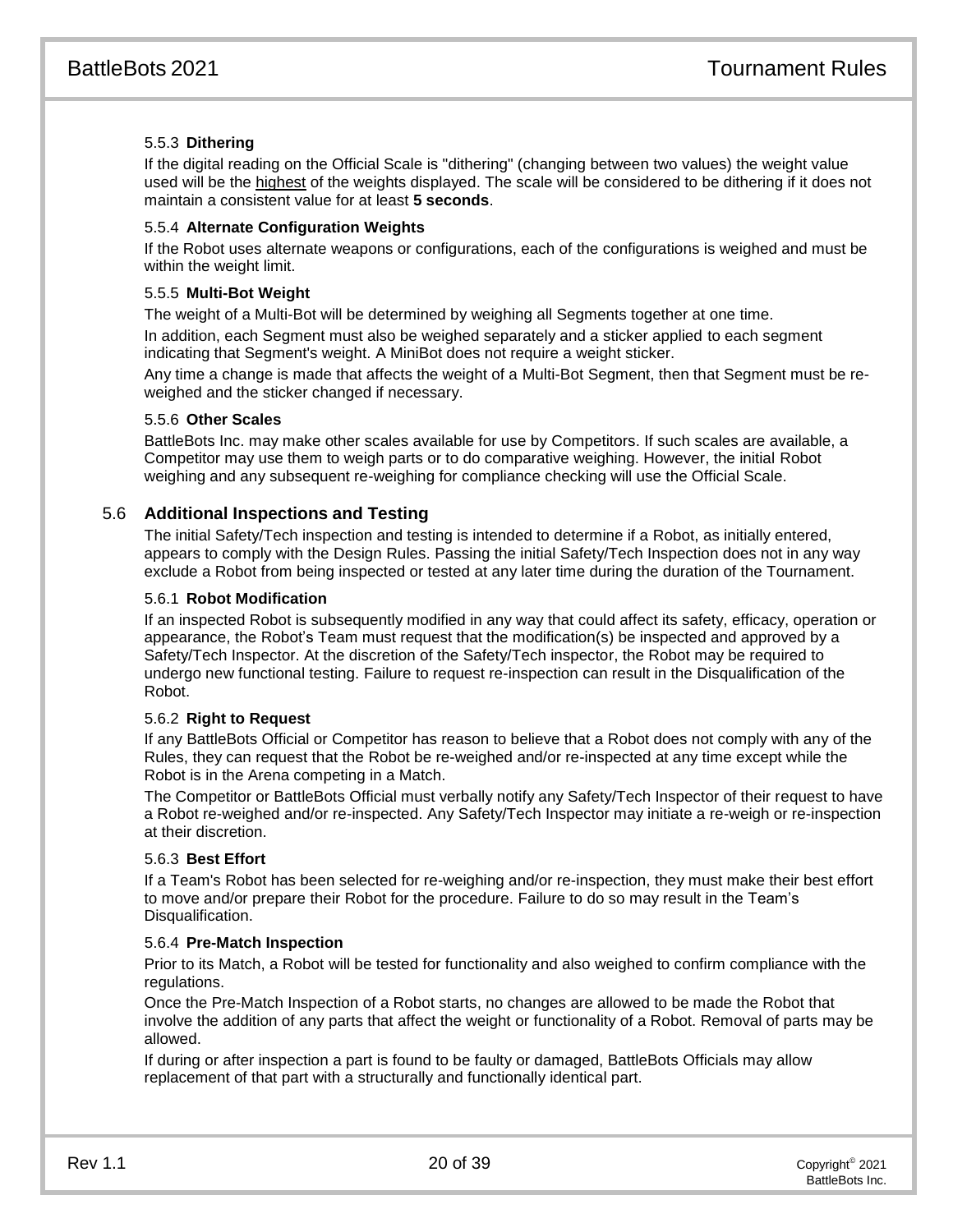If BattleBots Officials determine that Team is causing a delay in Tournament production by continually changing their Robot's configuration, the Officials may require that the Team decide on and implement a single Robot configuration to be used for the Robot's next Match.

#### 5.6.5 **Non-Compliant**

If as the result of the re-weighing and/or re-inspection, a Robot is found to not comply with any applicable Rules, the remedy will depend on the nature of the non-compliance as follows:

- a. If the non-compliance was accidental, and would not have affected the outcome of any Match in which it participated, the Robot will have to be modified to make it comply.
- b. If the non-compliance was accidental, but could have affected the outcome of any Match in which it participated, the Robot may be Disqualified.
- c. If the non-compliance was deliberate, the Robot may be Disqualified.
- d. If the non-compliance was deliberate, and the non-compliance endangered or injured personnel at the Tournament, the Team will be subject to Expulsion.
- e. All decisions regarding the applicability of these non-compliance rules shall be made by BattleBots Inc. in its sole and absolute discretion and all decisions shall be final and not subject to challenge or appeal.

# 5.7 **Damaged-Robot Requirements**

If a Robot has been damaged, either by combat or by any other means, it must comply with the requirements specified below, as is applicable.

#### 5.7.1 **Activation/Deactivation Access**

If a Robot is damaged such that it cannot meet the Activation or Deactivation time requirements of the Design Rules, it must not be activated. Before any Activation, the Robot must be repaired such that both the Activation and Deactivation time requirements can be met.

#### 5.7.2 **Safety Covers and Restraints**

If damage to a Robot precludes the use of an existing Safety Cover or Restraint, a new cover or restraint may be fabricated, provided that it complies with all the requirements of the Design Rules.

#### 5.7.3 **Electrical Systems**

If any Weapon or Mobility Master Switch or its mounting is damaged in such a way that it can no longer function safely and reliably, the Master Switch must either be replaced, or it must be repaired in such a manner that its full functionality and safety are restored before the Robot is Activated.

#### 5.7.4 **Fuel-Powered Engines**

Damaged Fuel-Powered Engine systems cannot be operational on a Robot, in the following situations:

- a. If any fuel line, fuel tank or its mounting/attachment system is damaged, it must be either replaced or repaired such that the original functionality and structural integrity is fully restored.
- b. If any engine fail-safe cut-off system is damaged, it must be either replaced or repaired such that the full fail-safe functionality is restored.

Damaged Fuel-Powered Engine components may be carried aboard an Activated Robot provided that no fuel is carried on board.

#### 5.7.5 **Pneumatic Systems**

Damaged pressurized pneumatic systems cannot be operational on a Robot, as follows:

- a. If any pneumatic pressure storage tank sustains damage that in any way compromises its structural integrity, it must be immediately depressurized as soon as the damage is discovered. This tank can never again be used to store pressurized gas at the Tournament.
- b. If any pneumatic component other than a pressure tank is damaged in any way that compromises its structural integrity or operation, then that component must be replaced before the pneumatic system is pressurized.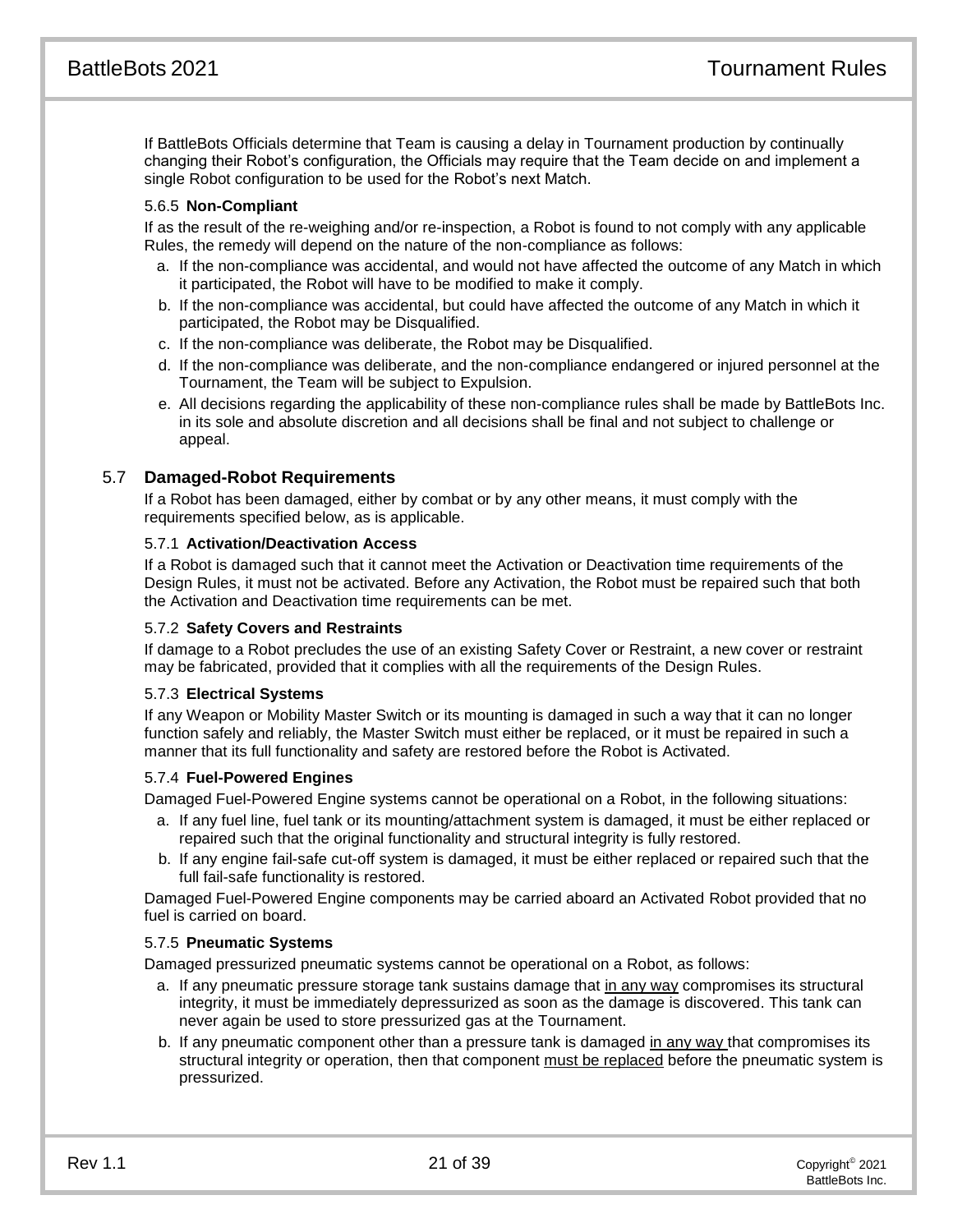Damaged pneumatic components may be carried aboard an Activated Robot provided that the damaged components are completely depressurized at all times.

#### 5.7.6 **Hydraulic Systems**

Damaged pressurized hydraulic systems cannot be operational on a Robot, as follows:

- a. If any low-pressure hydraulic storage reservoir or its mounting system is damaged, it must be either replaced or repaired such that the original functionality and structural integrity of the reservoir and/or its mounting system is fully restored.
- b. If any hydraulic component, other than the storage reservoir, is damaged in any way that compromises its structural integrity or operation, then that component must be replaced or restored to full integrity and functionality before the hydraulic system is pressurized.

Damaged hydraulic components may be carried aboard an activated Robot provided that the damaged components are completely depressurized and contain only residual hydraulic fluid, and that no fluid is leaking.

#### 5.7.7 **Flame Systems**

Damaged flame-producing systems cannot be operational on a Robot, as follows:

- a. If any flammable-gas pressure storage tank sustains damage that in any way compromises its structural integrity, it must be immediately depressurized as soon as the damage is discovered. This tank can never again be used to store pressurized gas aboard a Robot at this Tournament.
- b. If any flame system component other than a pressure tank is damaged in any way that compromises its structural integrity or reliability of operation, then that component must be replaced or restored to original integrity and functionality before the flame system is pressurized.

Damaged flame system components may be carried aboard an activated Robot provided that the damaged components contain no flammable gas or fluid.

#### 5.7.8 **Competitor Responsibility**

It is the responsibility of all Competitors to constantly check if their Robot has sustained any damage that requires repair or replacement as described herein. Checking for damage is particularly important immediately following a Match. Any deliberate Activation of a damaged Robot that fails to comply with the requirements of the Design Rules, or of this section 5.7, may result in the Disqualification of the Robot and its respective Team.

## 5.8 **BattleBots Officials and Safety**

If at any time during the Tournament, a BattleBots Official determines that a Robot poses a threat to Tournament safety, BattleBots Inc. reserves the right to require that specific modifications be made to the Robot. If such modifications are not possible, then the Team's Robot may be Disqualified.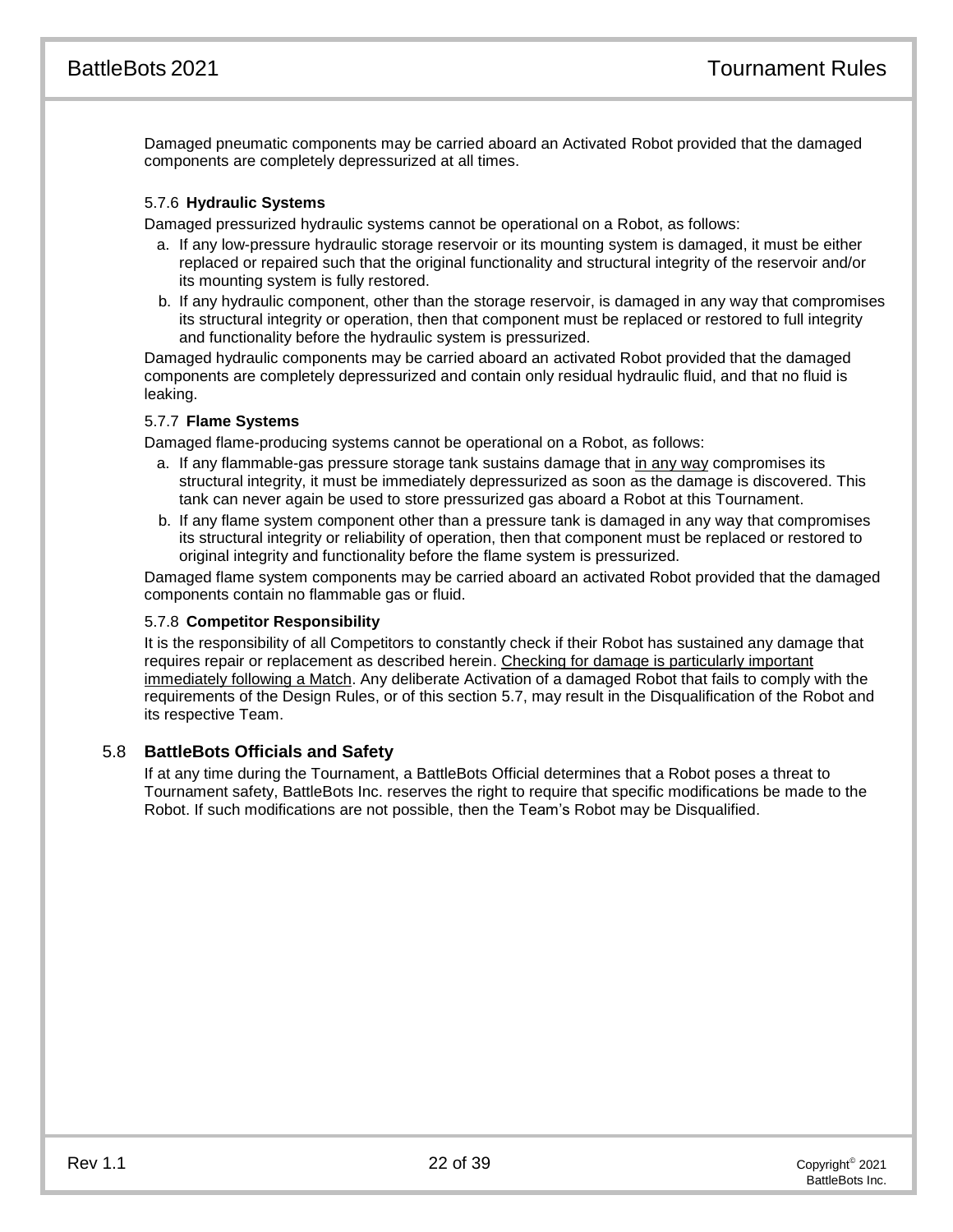# **6.0 Match Descriptions**

# 6.1 **The BattleBox**

The BattleBox is the Arena in which Matches take place.

#### 6.1.1 **BattleBox Description**

The BattleBox is a fully enclosed **48 foot** by **48 foot** rectangle raised **2 feet** off the ground. The BattleBox floor is approximately level, but is not guaranteed to be flat or smooth. The BattleBox employs certain "Hazards" and other obstacles that can block, damage and/or disable a Robot. The BattleBox may also contain debris and/or have damage from previous Matches.

Competitors are encouraged to use the Hazards and obstacles to their advantage. However, BattleBots Inc. is not responsible for any Robot damage caused by the BattleBox itself, the Hazards or any debris within the BattleBox.

# 6.1.2 **No-Flame Zone**

The area within **10 feet** of the BattleBox walls and **8 feet** from the bottom of the roof truss is designated a "No-Flame Zone". Robots are not allowed to use any flames in this zone. A light gray line may be painted on the Arena floor to help indicate the boundary of the zone and Referees will warn Competitors if they use their flames near or within that area (ref. ["7.5.20](#page-32-0) ["Flame](#page-32-0) Off"").

Violation of the No-Flame Zone rules can result in a Team being Disqualified, or their flame effect can be disabled for the duration of the Tournament. The penalty levied for violation of the No-Flame Zone will be determined in BattleBots Inc. at its sole and absolute discretion.

#### 6.1.3 **The "Upper Deck"**

The Upper Deck is an approximately **16 foo**t wide by **8 foo**t deep platform raised about **6 inches** off the floor of the Arena. It is located against the far end of the Arena opposite the side with the entry/exit doors. The platform floor is covered in Lexan plastic. The side of the platform facing the center of the Arena has two screws identical to the hazard screws used on the sides of the Arena. The screws can rotate in either direction. The two other sides of the platform are vertical edges with a height of 6 inches, with protruding spikes.

If the Referees jointly determine that a Robot is unnecessarily remaining on the Upper Deck, they may start a count-down for the Robot, as defined in paragraph [7.5.4.](#page-29-0)

*Note: During television production, the "Upper Deck" may be referred to using an alternate name.*

#### 6.1.4 **Door Buffer Zones**

The Door Buffer Zones are the Arena floor areas between the entry/exit doors and the floor spike strips that are inset from the doors. Match rules for actions involving the Door Buffer Zones are defined in paragraph [7.5.9.](#page-30-0)

#### 6.1.5 **Sneeze-Guard "Gap"**

The Sneeze-Guard Gap is the opening between the top of the slanted plastic sheets at the sides of the Arena and the sides of the Arena itself. Actions for a Robot stuck on the Sneeze-Guard Gap are defined in paragraph [7.5.13.](#page-31-0)

# 6.2 **Competition Terminology**

The following are definitions of additional terms used to describe Match competition.

#### 6.2.1 **Tournament Definitions**

These are the basic terms used at the Tournament. Some terms may be defined more fully in other paragraphs.

- a. **Match**  A competition between two or more Robots. It can take two forms: "One-on-One Matches" or "Rumble Matches".
- b. **One-on-One Match**  A Match format where two Teams compete in one-on-one combat.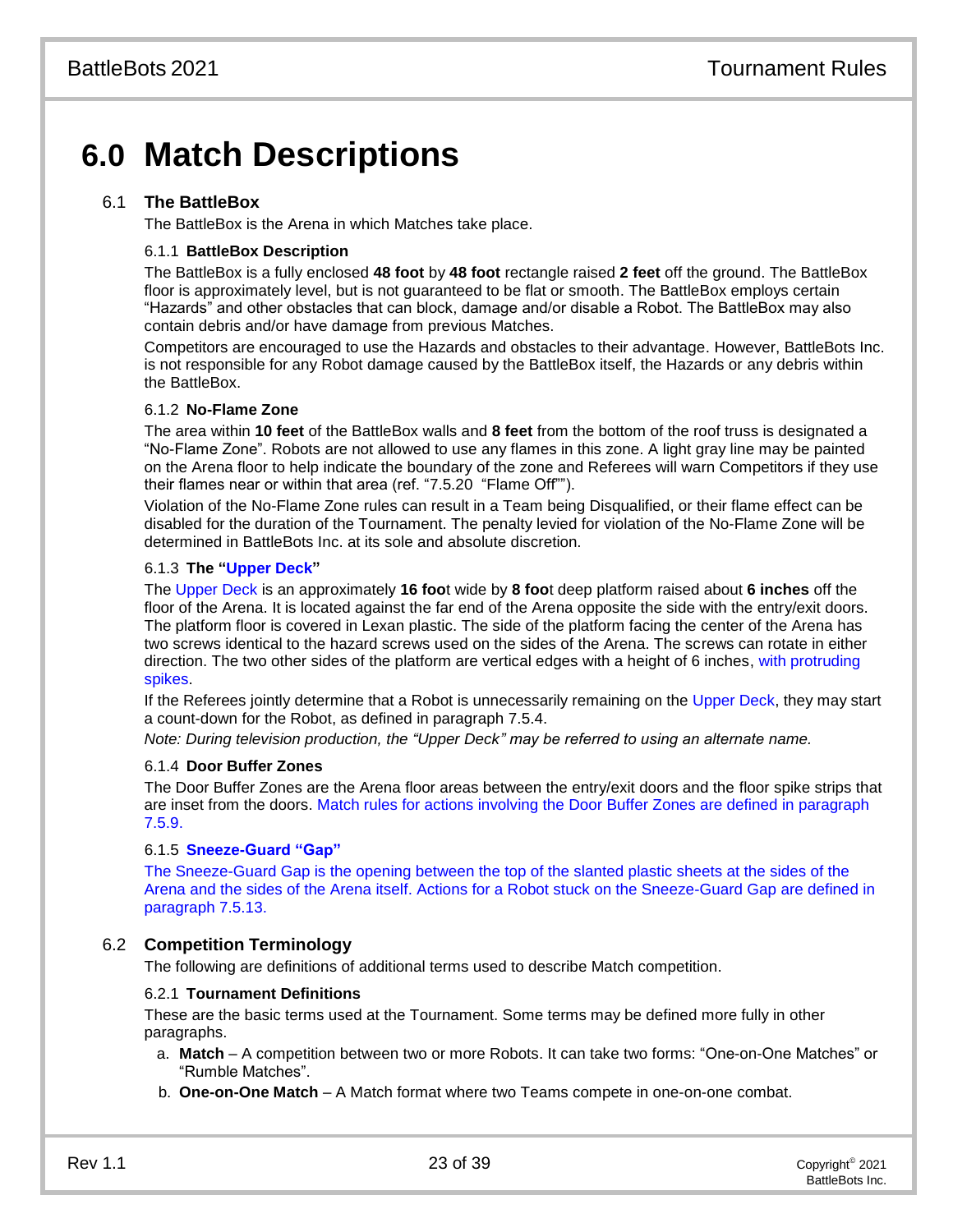- c. **Rumble Match** A Match where more than two Teams compete with each other in the Arena at the same time. Some rules for Rumble Matches are different than for the One-on-One Matches.
- d. **Rematch**  A repeat Match when a previous Match was stopped or otherwise declared to not have been completed.
- e. **BattleBox or Arena** The armored venue where the Matches take place.
- f. **Round** One set of Matches, where all remaining Competitors are paired off and compete in order to advance in the Eliminations.
- g. **Hazards** Obstacles and other powered devices located in the BattleBox that are controlled by persons outside the BattleBox. Also referred to as "Arena Hazards".
- h. **Referee** A person who oversees and manages the operations in and around the BattleBox before, during and after a Match.

#### 6.2.2 **Match-Specific Terminology**

Below are terms used to describe situations that can occur during Match competition.

- a. **Corralling** The situation where one Team's Robot blocks its opponent in an Arena corner or other Arena location such that the opponent is unable to move out of that location and unable to effectively use its weapon(s).
- b. **Count** An interval of time that is approximately one second in duration. During a Match, the Referees will use "count-downs" to determine if certain actions are to be taken.
- c. **Disqualification** A Robot and its Team is no longer permitted to compete in the Tournament.
- d. **Engagement Avoidance** The situation when a Team's Robot deliberately and continuously avoids contact with an opponent Robot that is actively pursuing it.
- e. **Fault** Occurs when a Robot starts moving along the Arena floor, starts a weapon moving, or initiates certain other actions before the official start of a Match.
- f. **Forfeit** A Team loses a Match, either because it was not ready to compete at the scheduled time, or because of some specific Team, Operator or Robot action during a Match.
- g. **Incapacitated** In a Referee's opinion, a Robot is not Responsive for a certain number of Counts. A Robot on the Upper Deck can become Incapacitated even if it is still Responsive.
- h. **Knock-Out** Usually occurs when the attack or deliberate actions of one Team's Robot causes an opponent Robot to become Incapacitated. Other situations may also result in a Knock-Out
- i. **Lifting** The situation where one Team's Robot controls an opponent Robot's translational motion by raising the drive mechanism of the opponent off of the Arena floor.
- j. **Grappling** The situation where one Team's Robot controls an opponent Robot's translational motion by using its weapon to grab and hold an opponent Robot to prevent its movement.
- k. **Pinning** The situation where one Team's Robot, through sheer force, holds an opponent Robot stationary (usually against the edge of the Arena) in order to Incapacitate it.
- l. **Postponement** Occurs when a Match is delayed from the originally scheduled time.
- m. **Radio Interference** Refers to the situation where a Robot becomes non-Responsive or noncontrollable due to the effect of the opponent Robot's remote-control signal.
- n. **Responsive** In a Referee's opinion, a Robot can display controlled and directed translational movement along the Arena floor.
- o. **Restart** Occurs after a Fault or a Timeout has been declared and the competing Robots are ready to continue.
- p. **Stuck** A Robot is jammed or otherwise hung-up such that it is effectively non-Responsive, but not necessarily Incapacitated. The conditions for defining and handling a Stuck Robot are specified in paragraph [7.5.12.](#page-30-1)
- q. **Tap-Out** A situation during a Match when a Robot's Operators decide that they no longer want to continue the Match, and concede the win to the opposing Team. **Tap-outs are not allowed**.
- r. **Technical Knock-Out** Occurs when a Team's Robot wins due to Incapacitation of the opponent Robot even though, in the Judges' opinion, no action of the winning Robot caused the opponent's Incapacitation.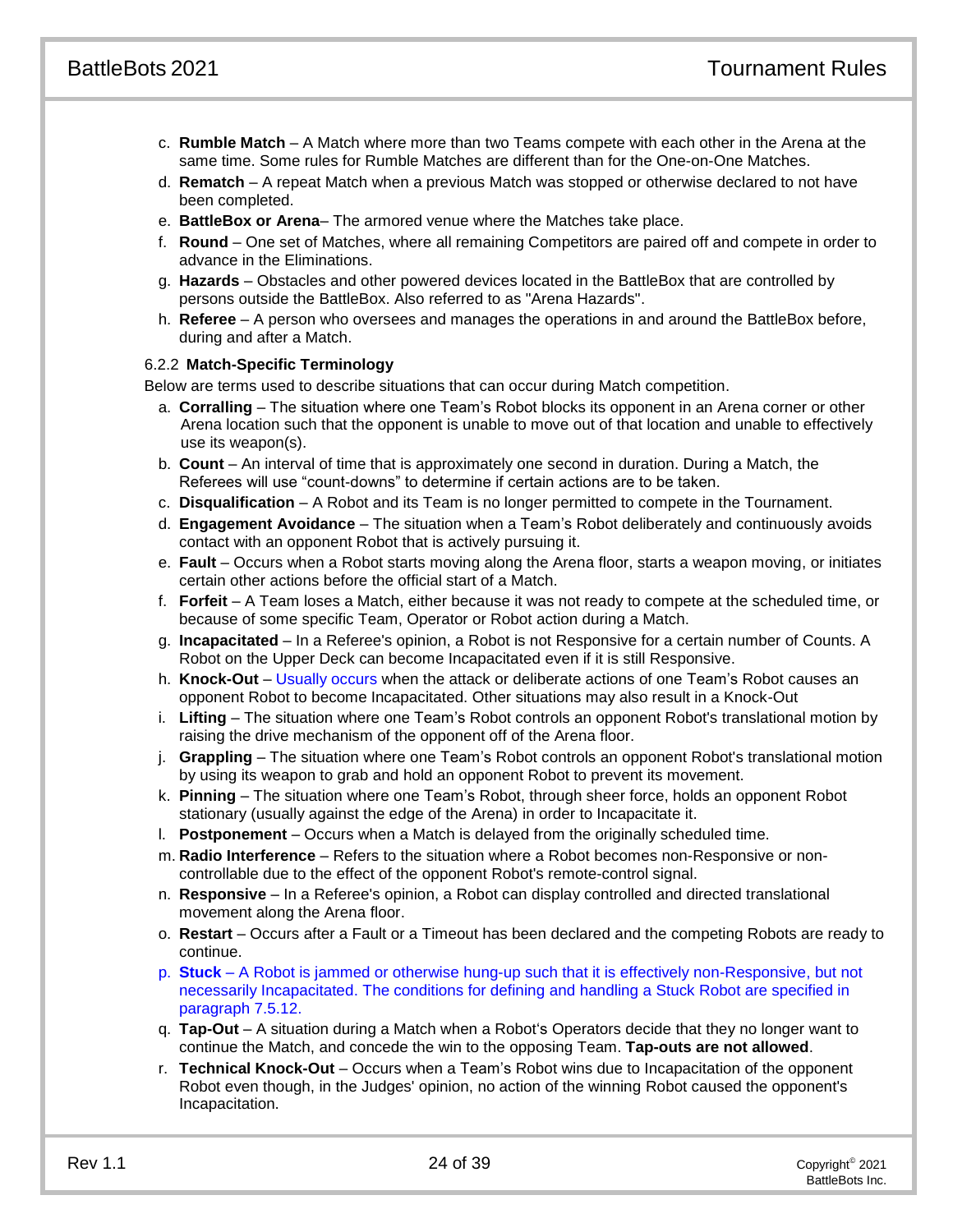s. **Timeout** – A temporary halting of a Match. Timeouts can be called by Referees or by BattleBots Officials.

## 6.3 **Matches**

#### 6.3.1 **Match Format**

One-on-One Matches are started with the two Robots in colored squares on opposite sides of the BattleBox. Rumble Matches are started with each Team's Robot located at designated positions within the BattleBox.

Before the start, all Robots must be completely motionless within their respective squares. After the official start, the Robots fight in an attempt to damage and/or Incapacitate their opponent.

#### 6.3.2 **Robot Weapon Operation**

At the beginning of a Match, each Robot must be able to demonstrate the effective operation of at least one of its powered weapon systems. If it cannot, the Robot's Team may Forfeit the Match.

#### 6.3.3 **Multi-Bot Segments**

If a Team is competing with a Multi-Bot, only one Segment is allowed to be a MiniBot; all of the other Segments must have an active weapon.

A Team can use a different MiniBot in different Matches, provided that all the MiniBots have passed the Safety/Tech inspection.

BattleBots officials reserve the right to exclude any MiniBot from competing in a Match, even if the use of that MiniBot was previously allowed.

#### 6.3.4 **Match Time Limits**

Unless a Match terminates early (ref. ["6.3.5](#page-25-0) [Early Termination"](#page-25-0)), the Match will last for **3 minutes** of fighting time. The time limit does not include any time elapsed as a result of Timeouts.

#### <span id="page-25-0"></span>6.3.5 **Early Termination**

A Match can be terminated early by Forfeit, Disqualification or Incapacitation. Tap-Outs are not allowed.

#### 6.3.6 **Time Between Matches**

Teams and their respective Robots may be required to compete in multiple Matches in one day. However, no Team will be required to compete in more than one Match in any **60 minute** period. Teams who are not prepared to compete after this period may be required to Forfeit.

There is no specified maximum time between Matches, and due to the scheduling of the Tournament and/or production related activities, Teams may have different amounts of time between their respective matches. BattleBots Officials will use reasonable efforts to schedule matches in a manner that minimizes the between-Match time differences.

#### 6.3.7 **Match Postponement**

If a Team will not be able to compete in a Match as originally scheduled, e.g., due to problems with their Robot, they may request that the Match be postponed to a later time. All such requests are subject to the approval of BattleBots Officials, taking into account factors such as production and Tournament schedules, fairness considerations, etc.

After a Team has been granted a Match postponement, any subsequent requests for additional postponements must also be approved by the opposing Team in the affected Match, in addition to the approval process set forth above. Additionally, BattleBots Inc. reserves the right to postpone any Match for any reason in their sole and absolute discretion. Any such postponement will not count as a Teamrequested postponement.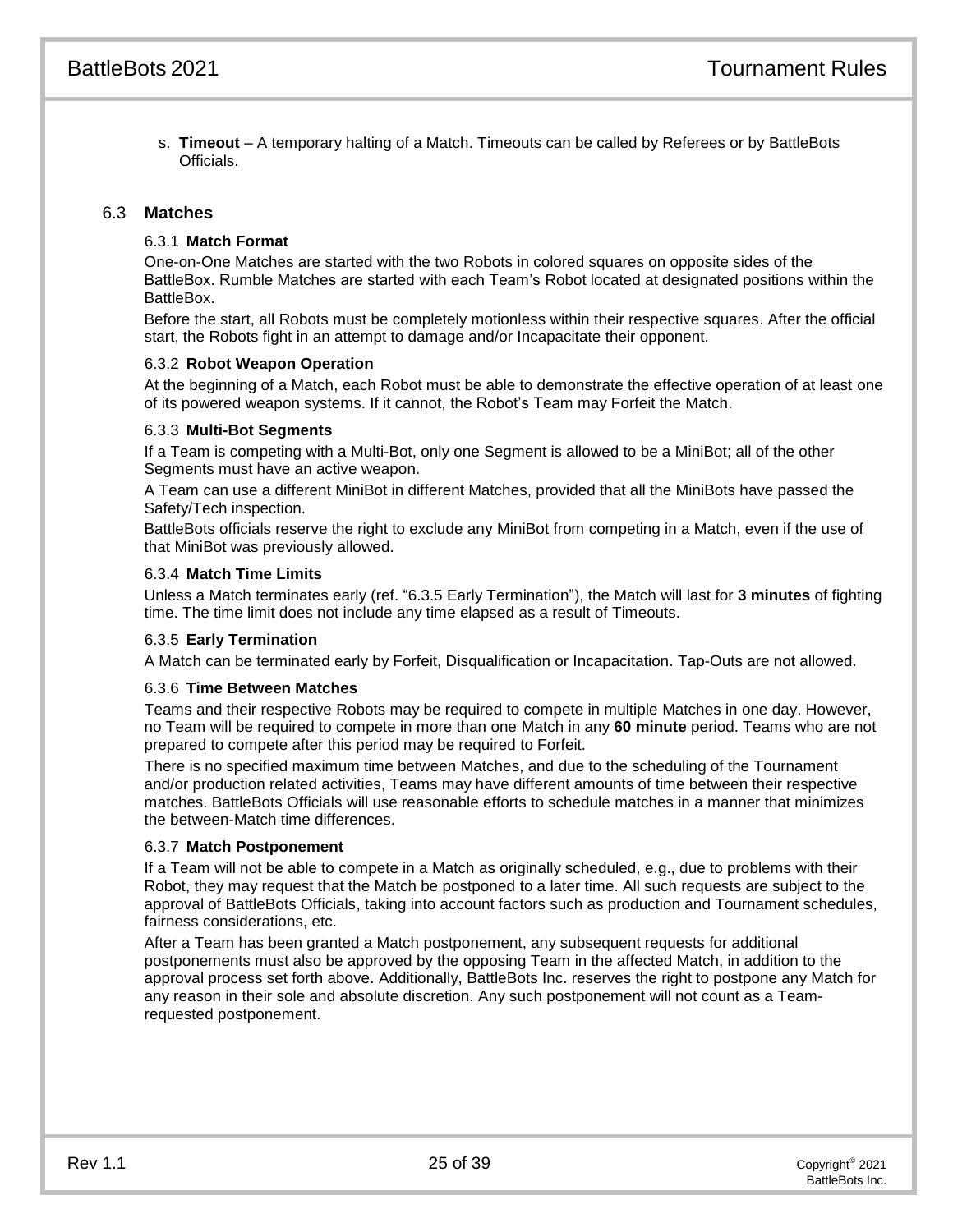# 6.4 **Tournament Judges**

Tournament "Judges" provide informed subjective decisions on the outcome of all Matches that do not terminate early pursuant to "6.3.5 Early Termination".

#### 6.4.1 **Number of Judges**

There will be at least **3 Judges** for each Match. One or more additional "Guest" Judges may be added as determined by BattleBots Officers.

#### <span id="page-26-0"></span>6.4.2 **Designated Head Judge**

BattleBots Officers may appoint one of the Judges to be the "Head Judge". The Head Judge will decide a Match winner in the case of a tie between the Judges.

#### 6.4.3 **Judges' Duties**

Specific Match judging methods and criteria are defined in the chapter: "7.0 Contest Procedures". The Judges' general duties are:

- a. Deciding the outcome of Matches that do not end in Early Termination.
- b. Watching for rules violations during the matches.
- c. Provide information to BattleBots officials regarding the disqualification of Teams and their Robots

#### 6.5 **Referees**

Referees observe and supervise the Competitors before, during and after Matches.

#### 6.5.1 **Referee Assignment**

There will be **2 Referees** assigned to each Match.

#### 6.5.2 **Referees' Duties**

Specific duties and actions of Referees are specified in the chapter: "7.0 Contest Procedures". The general duties of Referees are:

- a. Starting Matches
- b. Stopping Matches early
- c. Declaring a win by Knock-Out
- d. Declaring and administering Timeouts
- e. Watching for safety violations

#### 6.5.3 **Referee Authority**

If at any time before or during a Match, a Referee observes disruptive or other inappropriate behavior by any Operator or Team support person in or around the Arena, the Referee has the authority to require that person to leave the Arena area immediately.

#### 6.6 **CrewBots**

CrewBots coordinate the movement and safety of Robots near and inside the BattleBox.

#### 6.6.1 **Robot Entry and Activation**

Prior to a Match, CrewBots may escort the Robots and appropriate Team members into place within the BattleBox. They then supervise and coordinate the Activation of the Robots and the exit of the Team members form the BattleBox

When the CrewBots are satisfied that everything is ready for the start of the Match, the CrewBot(s) will secure the BattleBox doors.

#### 6.6.2 **BattleBox Entry During a Timeout**

If a Timeout is declared, CrewBots may enter the BattleBox to escort a Team member to their Robot to assist in separating the Robot from a Hazard, from the Arena itself, or from the opponent Robot. CrewBots may also enter the BattleBox for other reasons related to the safety or functioning of a Match.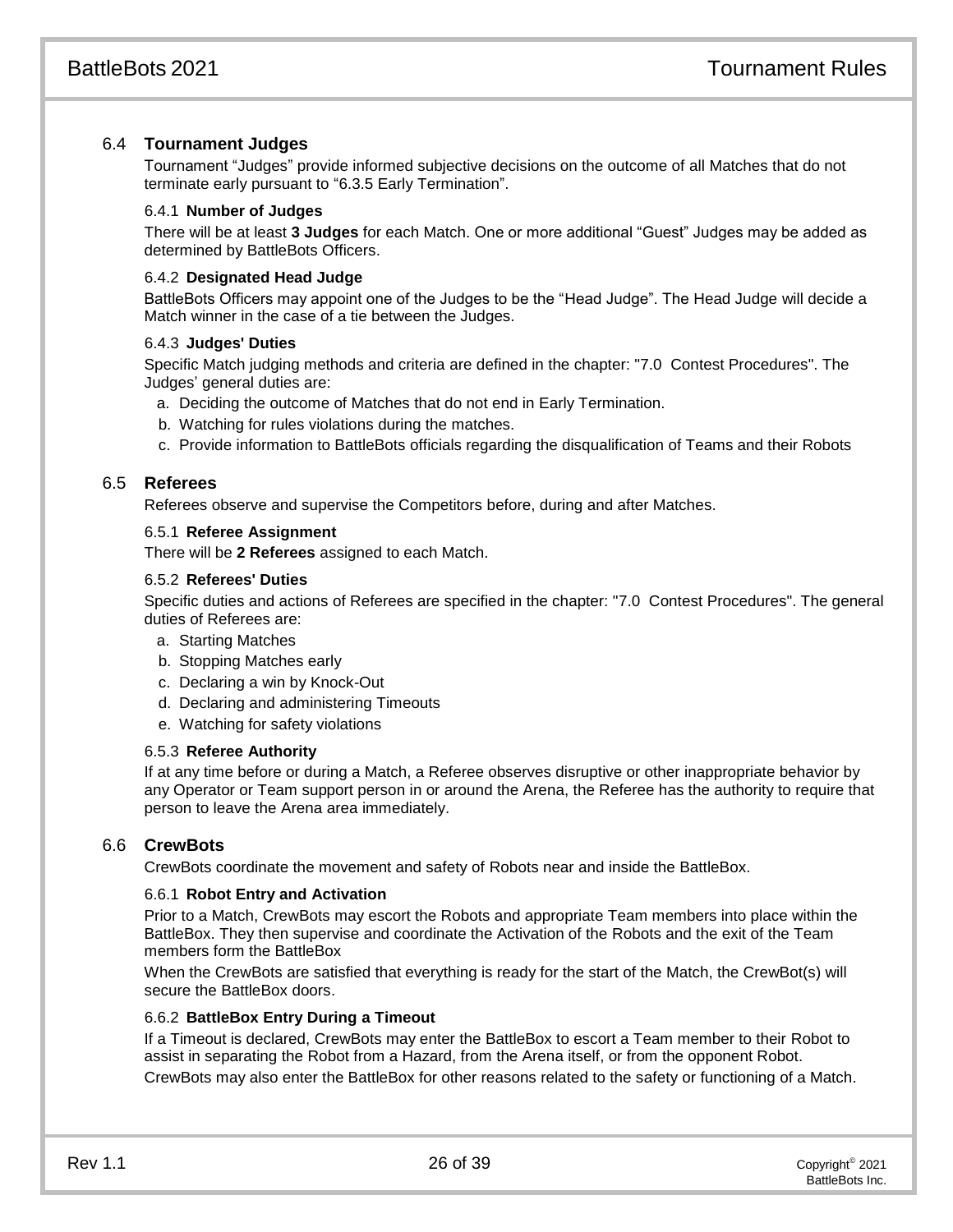# 6.6.3 **Post-Competition Actions**

At the end of the Match, the CrewBots open the BattleBox doors when they deem it safe to do so. No Team member is allowed to open the BattleBox doors.

CrewBots then supervise the Deactivation and damage-checking of the Robots. In certain circumstances a CrewBot, rather than a Team member, will Deactivate the Robot.

After Deactivation, the CrewBots coordinate the exit of the Robots and Team members out of the BattleBox.

#### 6.6.4 **CrewBot Authority**

If at any time during a Tournament, a CrewBot observes disruptive or other inappropriate behavior by any Team member in the Arena area, the CrewBot has the authority to require that Team member to leave the Arena area and/or recommend that the Team be Disqualified from the Tournament.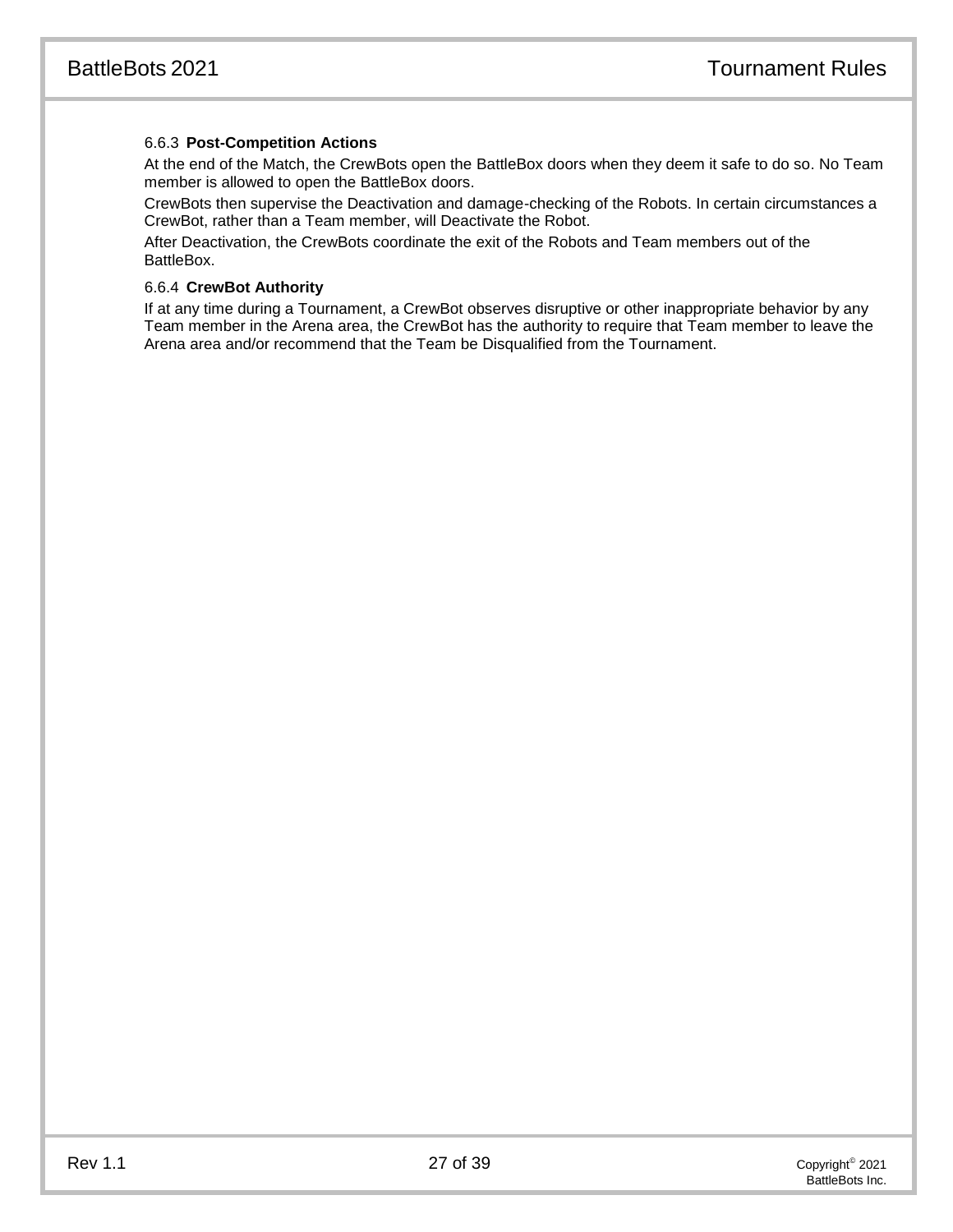# **7.0 Contest Procedures**

# 7.1 **Application of Procedures**

Contest procedures generally apply to both One-on-One and Rumble Matches. However, there are some differences for the Rumble Matches due to the additional Robots and Operators. Distinctions may also be made between an individual Robot and a Multi-Bot Segment.

# 7.2 **Match Information Card**

Prior to each Match, BattleBots officials will provide cards for each competitor to fill out; giving them the opportunity to describe how they plan to use their weapon(s), their attack and defense strategies, fight tactics, Robot configuration changes and any other special considerations about their entry. The cards will be kept in confidence and shown only to the Judges and the announcers. These are intended help the Judges and the announcers better understand the actions during the fight.

# 7.3 **Prior to Match Start**

#### 7.3.1 **BattleBox Pit Crew**

All of a Team's Pit Crew members can be used to move the Robot into and out of the BattleBox. During the Activation and Deactivation of a Robot, at most **one** Pit Crew member per Robot can be present in the BattleBox.

#### 7.3.2 **Multi-Bot Segment Weights**

If a Robot is a Multi-Bot, and if no Segment of the Multi-Bot obviously weighs more than the combined weight of all of the other Segments, then the Judges must be informed prior to the Match of the weights and descriptions of each of the Segments.

#### 7.3.3 **Failure to Start Engine**

If a Team is unable to start their Robot's Fuel-Powered Engine within **60 seconds**, the Team can request a Postponement. The Postponement must be approved by BattleBots Inc. or the Producers.

#### 7.3.4 **Initial Robot States**

Prior to the start of a Match, all Robots must be in position and not moving. Specifically:

- a. For a One-on-One Match, each Robot must start completely inside its starting square.
	- For a Rumble Match, each Robot must start at the location defined by BattleBots officials.
- b. Each Robot must be motionless on the floor.
- c. All external components of weapons must be motionless.
- d. Any Fuel-Powered Engine must be running at idle speed.
- e. Any flame system must not be ignited.
- f. Spring-powered devices may have been armed via remote control.
- g. Autonomous functions may have been remotely enabled.

# 7.4 **Beginning of the Match**

#### 7.4.1 **Starting Lights**

"Starting Lights" are a grouping of lights visible to the Operators. Unless otherwise authorized by the Referees, Robot combat will only take place in the Arena when the Starting Lights are Green.

#### 7.4.2 **Countdown to Start**

The Referees will determine when each Team is ready to start, at which time an Operator from each Team will press a button to indicate their Team's readiness to begin the Match. After both Teams have indicated their readiness, the Match will start when the Starting Lights turn from Red to Green. In some circumstances, the Referees may verbally start the Match.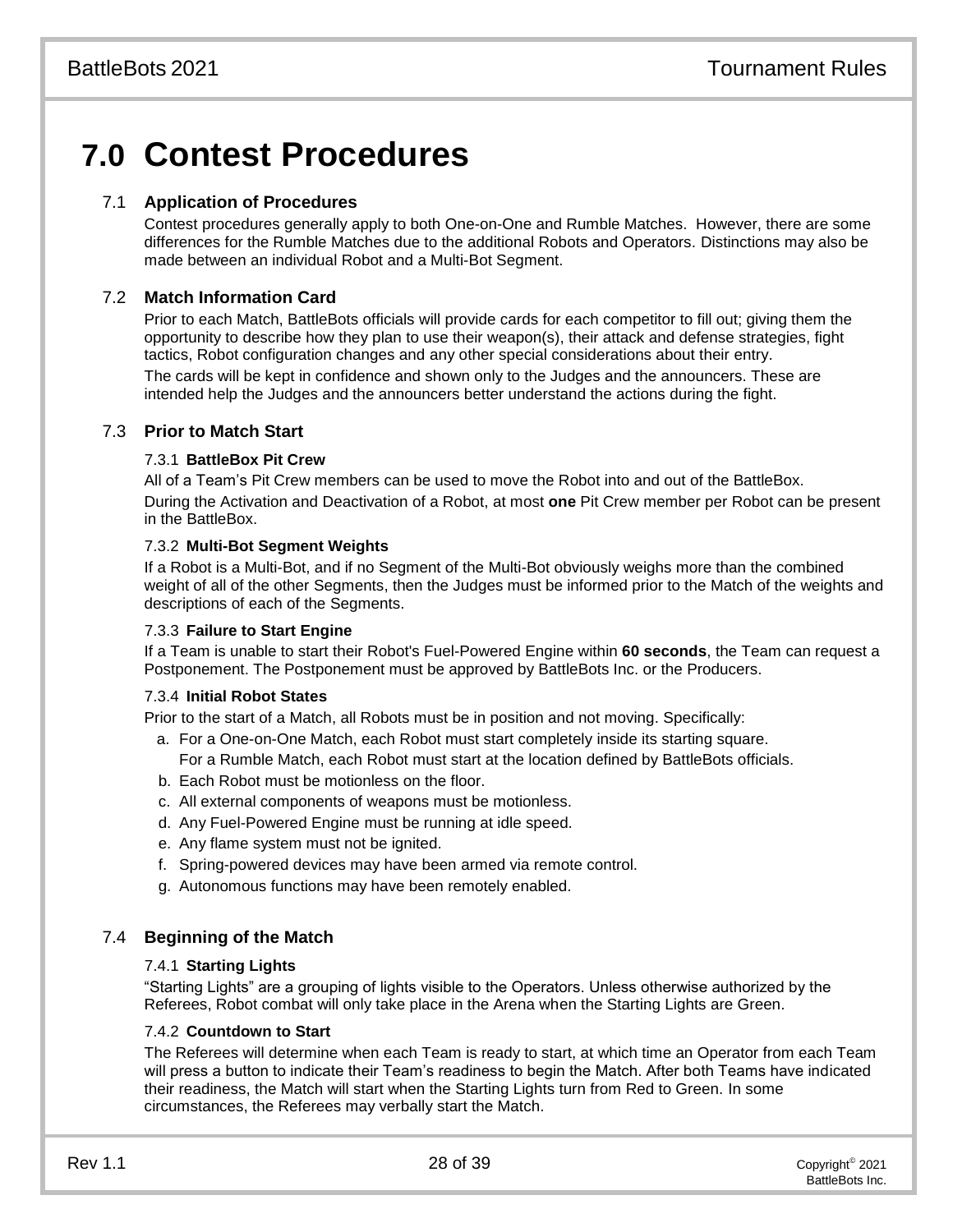# 7.4.3 **Match Start**

The Match officially starts at the moment the Starting Lights first turn to Green, or if the Referees verbally declare the start.

#### 7.4.4 **Fault**

If a Referee or Judge notices premature Robot movement or any other violation of starting procedure, he or she may declare a Fault, and require a Restart. Operators must cease all Robot movement and follow the instructions of the Referees for a Restart.

If a Team's Robot Faults more than **two times** in a single Match, the Team may Forfeit the Match.

#### 7.4.5 **Restart After a Fault**

A Restart must begin with all Robots back in their starting positions and complying with all the requirements of "7.3.4 Initial Robot States". The Referees may choose to verbally restart the Match.

#### 7.5 **During the Match**

The descriptions in this section 7.5 all apply to One-on-One Matches and most apply to Rumble Matches. Differences for the Rumble Matches are described in section 7.8.

## 7.5.1 **Referee Decisions**

Each Referee must observe his or her Operators and their Robot to check and respond to one or more of the following:

- a. Pinning, Lifting or Grappling
- b. One or both Robots Stuck
- c. Incapacitation
- d. Deliberate avoidance
- e. Disallowed flame operation
- f. Radio Interference

Each is described in more detail below.

#### 7.5.2 **Timeouts**

Any Referee can call for a Timeout to stop the Match. All Operators must immediately stop the movement of their Robots and their weapons. Flying Robots must land. The subsequent actions of the Referees, Operators and BattleBots Officials will depend upon the circumstances that resulted in the Timeout.

#### 7.5.3 **The Upper Deck's Screws**

The screws on the Upper Deck are considered to be a hazard, but the Upper Deck's platform floor is not. If no Robot is on the platform, the screws (if operating) will typically be rotating "upward" (blade tops moving inward) which will tend to lift onto the Upper Deck any Robot that hits or lands on the screws. Anytime a Robot is on the platform, the screws will (if operating) typically start rotating in the opposite direction (tops moving outward).

#### <span id="page-29-0"></span>7.5.4 **Robot on the Upper Deck**

If any attached part of a Robot is touching the floor of the Upper Deck, the Robot will be considered to be "on" the Upper Deck. Touching the surrounding spike strips or the screws is not considered to be on the Upper Deck.

If the Referees jointly determine that a Robot has been on the Upper Deck for an unnecessarily excessive amount of time, a Referee will notify the Robot's Operator(s) and then begin a **10-count** count-down. If the Robot fails to be off the Upper Deck before the end of the count-down, it will be declared Incapacitated.

#### 7.5.5 **Pinning**

Robots may not win by pinning their opponents. Referees will allow pinning for a maximum of **10 Counts** per pin then the Referee will instruct the attacker to release. If, after being instructed to do so, the attacker is able to release but does not, the Team may be Disqualified.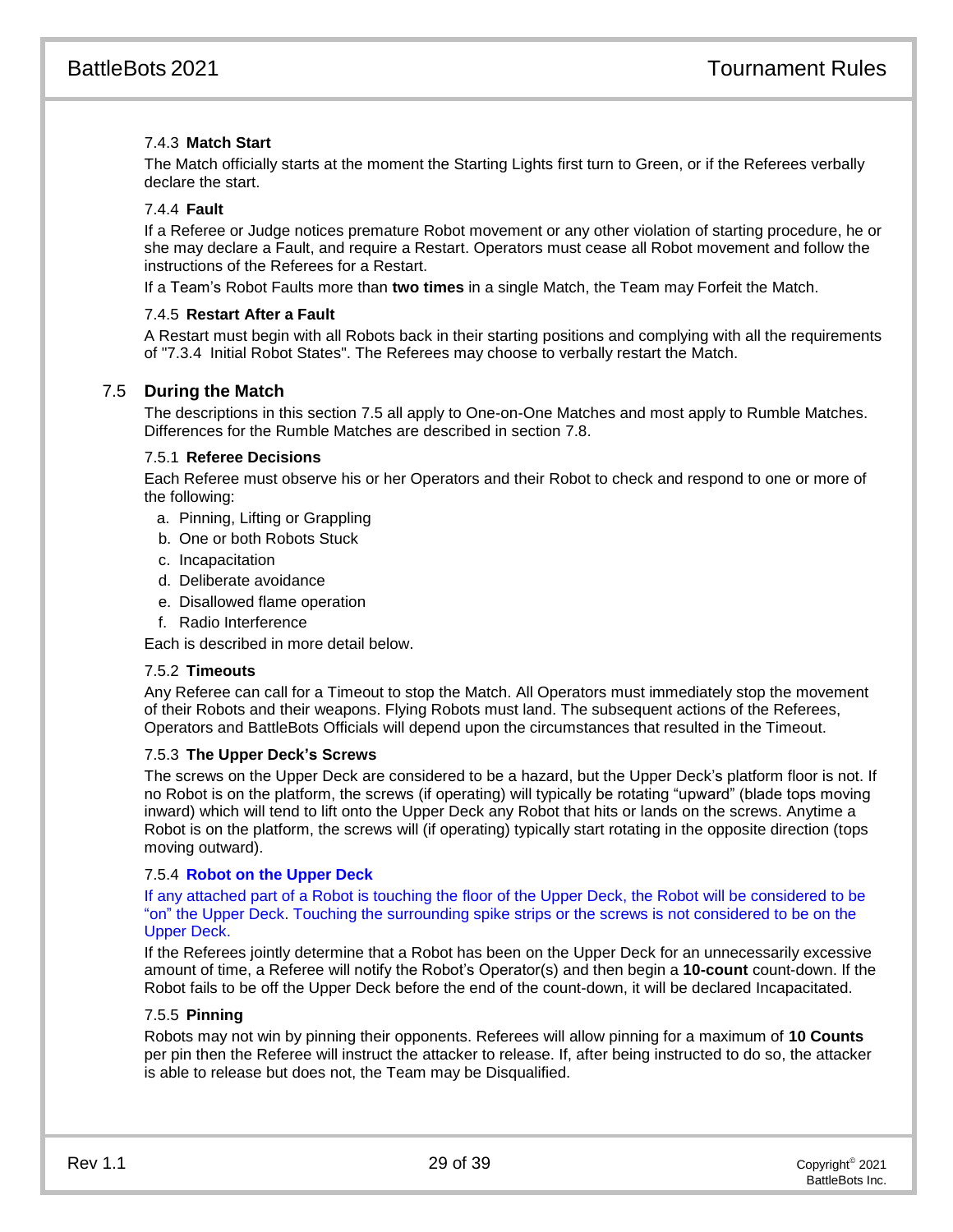A weapon that is designed to partly or completely cover (smother) an opponent Robot is allowed. However, covering a Robot may be considered Pinning, depending upon which Robot is in control.

#### 7.5.6 **Lifting**

Robots may not win by lifting their opponent's Robot off the floor. Referees will allow lifting in one location for a maximum of **10 Counts** per lift unless the lifting Robot is actively moving around the Arena. If the Robot is actively moving during the lift, the time limit is **30 Counts** after the start of the lift. At the end of the count, the Referee will instruct the lifting Robot to stop the lifting. If, after being instructed to do so, the attacker is able to stop the lifting but does not, their Robot may be Disqualified and the Team will Forfeit the Match.

High-centering of an opponent using a MiniBot is considered to be Lifting.

#### 7.5.7 **Grappling**

Robots may not win by using a weapon or other means to grab and hold the opponent Robot. Referees will allow the Grappling to continue for maximum of **30 Counts**. After the count, the Referee will instruct the Grappling Robot to release. If, after being instructed to do so, the attacker is able to release but does not, their Robot may be Disqualified and Forfeit the Match.

#### 7.5.8 **Corralling**

If both Referees jointly determine that one Robot is Corralling another, a Referee will instruct the Operator(s) of the blocking Robot to move to a specific location in the Arena in order to free the blocked Robot. There will be no Timeout during that move.

If the blocking Robot fails to comply, the Referees will issue a warning to that Robot's Operator. If the Operator still refuses to comply, the Referees will start a **10-count** count-down to Incapacitation for the blocking Robot.

#### <span id="page-30-0"></span>7.5.9 **Door Buffer Zones**

With regard to the Door Buffer Zones (DBZs) the outcome of a Match depends upon the actions and intentions of the competing Robots and their Operators.

- a. If BattleBots officials determine that a Robot, entirely through its own actions, has inadvertently put itself into a DBZ, the Robot will be declared to have lost the Match by Knock-Out.
- b. If BattleBots officials determine that in the heat of battle a Robot has unintentionally put its competitor into a DBZ, the competitor Robot in the DBZ will be declared to have lost the Match by Knock-Out.
- c. If BattleBots officials determine that a Robot's Operator has intentionally and purposefully put its competitor into a DBZ, the Team that did that action will be declared to have lost the Match by Knock-Out.
- d. If the Referees determine that a Robot is deliberately staying in close proximity to a DBZ, the Referees will instruct the Robot's Operator to move the Robot away from the DBZ. If the Operator does not comply, the Referees will start a count to Knock-Out for that Robot.

#### 7.5.10 **Pausing a Count**

A Referee can temporarily pause a count if needed to evaluate a Robot's situation, or to consult with a Robot's Operator or with BattleBots officials.

#### 7.5.11 **Early Count Termination**

A Referee has the option of terminating a count early if the Referee determines that the pinning, lifting or grappling is not serving the purpose of damaging or disabling an opponent, but is just delaying the Match progress.

#### <span id="page-30-1"></span>7.5.12 **Stuck Robots**

Whether a Robot is Stuck or not depends upon the circumstances. A Robot (or combination of Robots) will be considered to be Stuck in the following situations.

a. A Robot is jammed or otherwise hung-up on a non-movable part of the Arena environment, such that it is effectively non-Responsive. This includes the surrounding spike strip of the Upper Deck.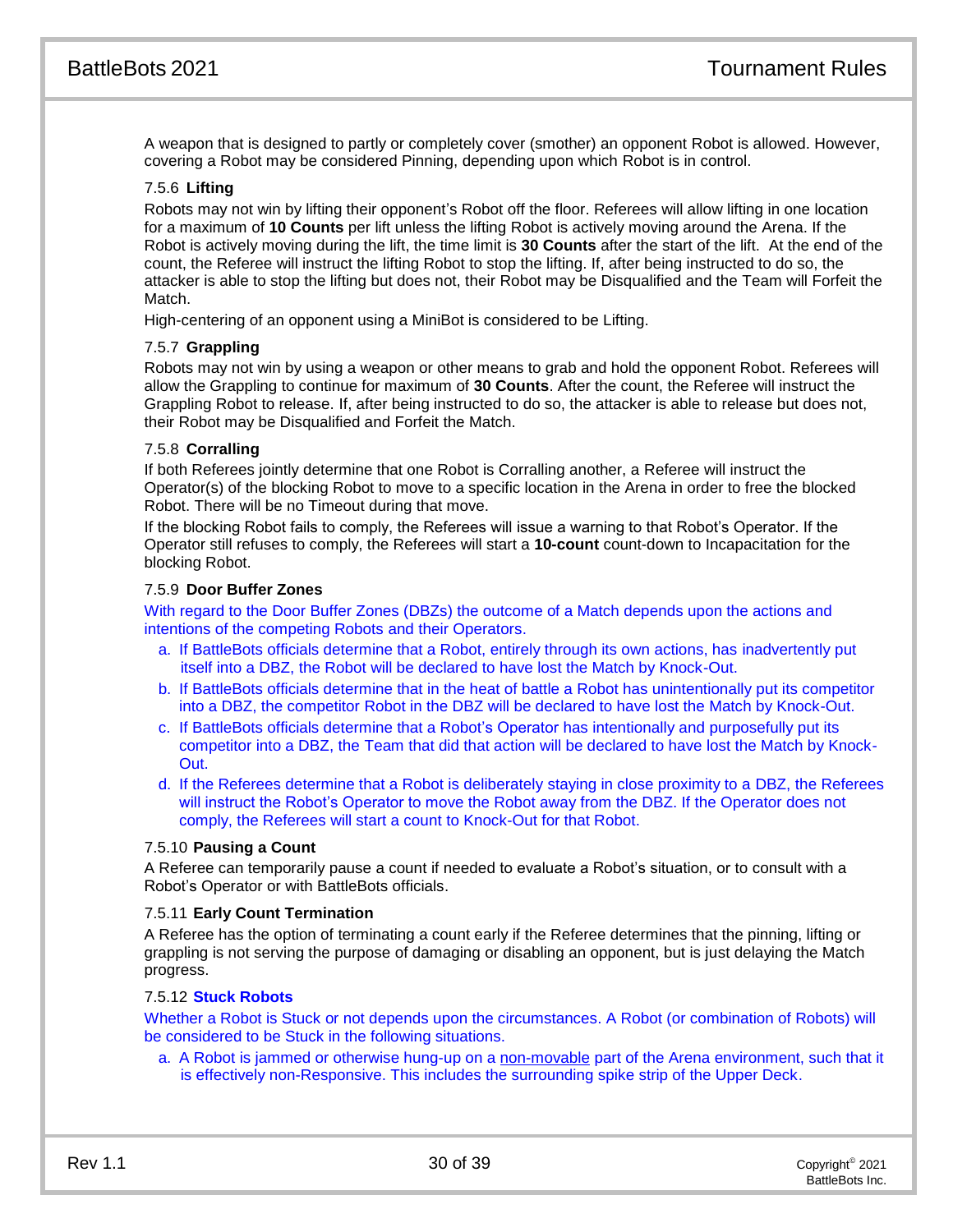b. Two Robots, or an individual Robot and a Multi-Bot Segment from different Teams become entangled with each other, such that both Robots are effectively non-Responsive.

Robots will not be considered Stuck, and will thus be defined as Incapacitated, in the following situations:

- a. The Robot is jammed or hung-up on any movable Arena hazard (screws, kill-saw slots, etc.).
- b. The Robot caught or jammed-up on any loose debris in the Arena.
- c. The Robot can move along the Arena boundary railing, but cannot get back onto the Arena floor.
- d. The Robot is jammed or otherwise hung-up while any attached part is on the top of the Upper Deck.
- e. The Robot is jammed or otherwise hung-up on the Upper Deck screws.
- f. The Robot is caught on the Sneeze-Guard Gap.
- g. The Robot is a MiniBot.
- h. Two Multi-Bot Segments from the same Team become entangled with each other.

#### <span id="page-31-0"></span>7.5.13 **Stuck Robot Procedures**

If at any time during a Match, a Robot or Multi-Bot Segment becomes Stuck, and cannot free itself after 20 seconds, the Referees can call a Timeout.

If a Team has determined that their Robot or Multi-Bot Segment has become Stuck:

- a. The Robot's Team needs to tell the Referee that their Robot is Stuck.
- b. At the Referee's discretion, based on the circumstances, a Timeout will be declared.
- c. If a Robot is Stuck against or under an Arena hazard, BattleBots officials may make a reasonable attempt to unstick the Robot by manipulating the operation of the hazard.
- d. If necessary, CrewBots will enter the Arena and attempt to free the Stuck Robot(s).
- e. If safe to do so, the CrewBots will turn upright any inverted Robots. They will also attempt to locate and orient the Robots such that they cannot immediately make contact on restart without first maneuvering.
- f. The Referees will verbally restart the Match.
- g. The Match will be continued for the remaining Match time

During the Timeout and restart, Teams must follow all instructions from BattleBots officials.

BattleBots Inc. will not be responsible for any inadvertent damage done to Robots when attempting to unstick them.

If no CrewBots are in the Arena, there is no prohibition against a Robot attempting to free a Stuck opponent Robot.

#### 7.5.14 **Failure to Unstick**

Under some circumstances, it may not be possible to attempt to quickly unstick Robots without damaging the Robots or endangering the CrewBots. In such circumstances:

- a. If more than **90 seconds** have elapsed in the Match, the Judges will decide the Match winner.
- b. If less than **90 seconds** have elapsed in the Match, a Rematch will be scheduled. If a Rematch is not possible, the Judges will decide the Match winner.
- c. In the case of a Judge's decision, the winner will not be declared to have won by a Knock-Out.

#### 7.5.15 **Stuck Robot Deception**

If the Referees, CrewBots or other BattleBots officials determine that a Team was pretending that their Robot was Stuck, that Team may face Disqualification.

#### 7.5.16 **Responsiveness**

A Robot is considered Responsive if it can display some kind of controlled translational movement along the Arena floor. A damaged Robot moving about the arena is considered to be non-Responsive if the Operator cannot demonstrate the ability to basically control the direction of movement. Just randomly moving the Robot is not sufficient. A Robot that can only rotate in place due to partial failure of the drive mechanism is also considered to be non-Responsive.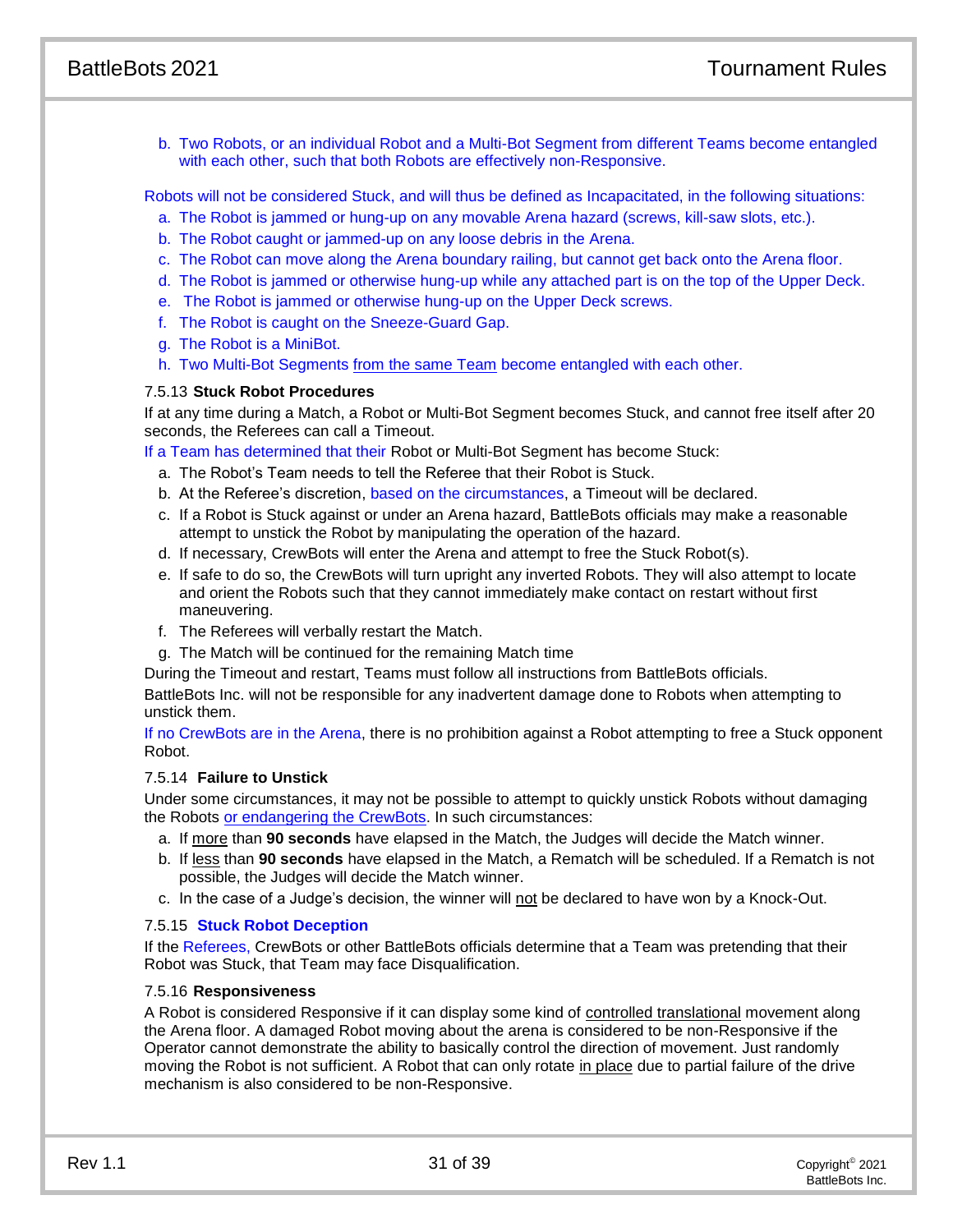#### 7.5.17 **Uncontrolled Robot Movement**

If at any point it appears that a Robot cannot move in a controllable manner during a Match, the Referee will direct the Team to show that the Robot can move forward in an approximate straight line and/or a specific direction. If the Referee determines that the Operator cannot control the Robot's movement or direction, the Referee can start the Count.

#### 7.5.18 **Radio Interference**

If Radio Interference occurs during a Match, a Team must immediately tell the Referee. A Timeout will be called and a reasonable attempt will be made to eliminate the interference. In the case of an unresolved Radio Interference issue, BattleBots Officials reserve the right to declare that one Robot is the Match winner.

#### 7.5.19 **Flame Effects**

Flame effects are intended for "showmanship" rather than as a weapon. However, if a Robot using flame effects damages an opponent, that damage will be considered valid.

#### <span id="page-32-0"></span>7.5.20 **"Flame Off"**

If a Referee notes that a Robot operates its flame system within the No-Flame Zone (ref. 6.1.2), the Referee will declare "Flame Off", and the Operator must turn off the flame immediately. Failure to comply may result in the Team forfeiting their Match.

#### 7.5.21 **Flame Length**

If a Robot's flame length is observed to exceed the maximum length specified in the Builder's Guide, the Team may, at the discretion of BattleBots officials, be barred from using the flame in subsequent matches or alternatively may be Disqualified.

#### 7.5.22 **Flame System Failure**

If an Operator is unable to turn off their flame system, the match will be stopped and the offending Robot is to be driven to the center of the BattleBox (and away from the opponent Robot) until the flame system runs out of gas.

Depending upon the circumstances, BattleBots Officials may chose to re-start the Match, or to declare the other Robot the Match winner by default.

#### 7.5.23 **Robot Fire**

If a Robot begins to smoke or catches fire, the Match may be stopped, and the opponent Robot(s) will be moved as far from the burning Robot as practical.

If safe, CrewBots may attempt to extinguish the fire. However, BattleBots Officials have no obligation to attempt to extinguish the fire, or to permit anyone to enter the Arena while the Robot is burning.

#### 7.6 **One-on-One Match Winner**

At the conclusion of each One-on-One Match, the winner will be decided by the following criteria:

#### 7.6.1 **Forfeit Due To Rules Violation**

If one or more Judges believe that one Team's Robot was violating a Tournament Rule, they will inform BattleBots officials, who may then declare the opposing Team the winner by Forfeit. The Forfeit can be declared either during or immediately following the Match.

#### 7.6.2 **Knock-Out Due To Engagement Avoidance**

If a Referee believes that an Operator is deliberately avoiding the engagement of their Robot with the opponent Robot, the Referee will notify that Operator that their Robot must make physical contact with, or otherwise engage, the opponent Robot. If the Operator does not attempt to comply, the Referee may declare that the Operator's Team has lost due to a Knock-Out.

#### 7.6.3 **Single Incapacitation Knock-Out**

During a Match, a Robot or Multi-Bot must at any time be able to demonstrate that it is Responsive. This is confirmed as follows: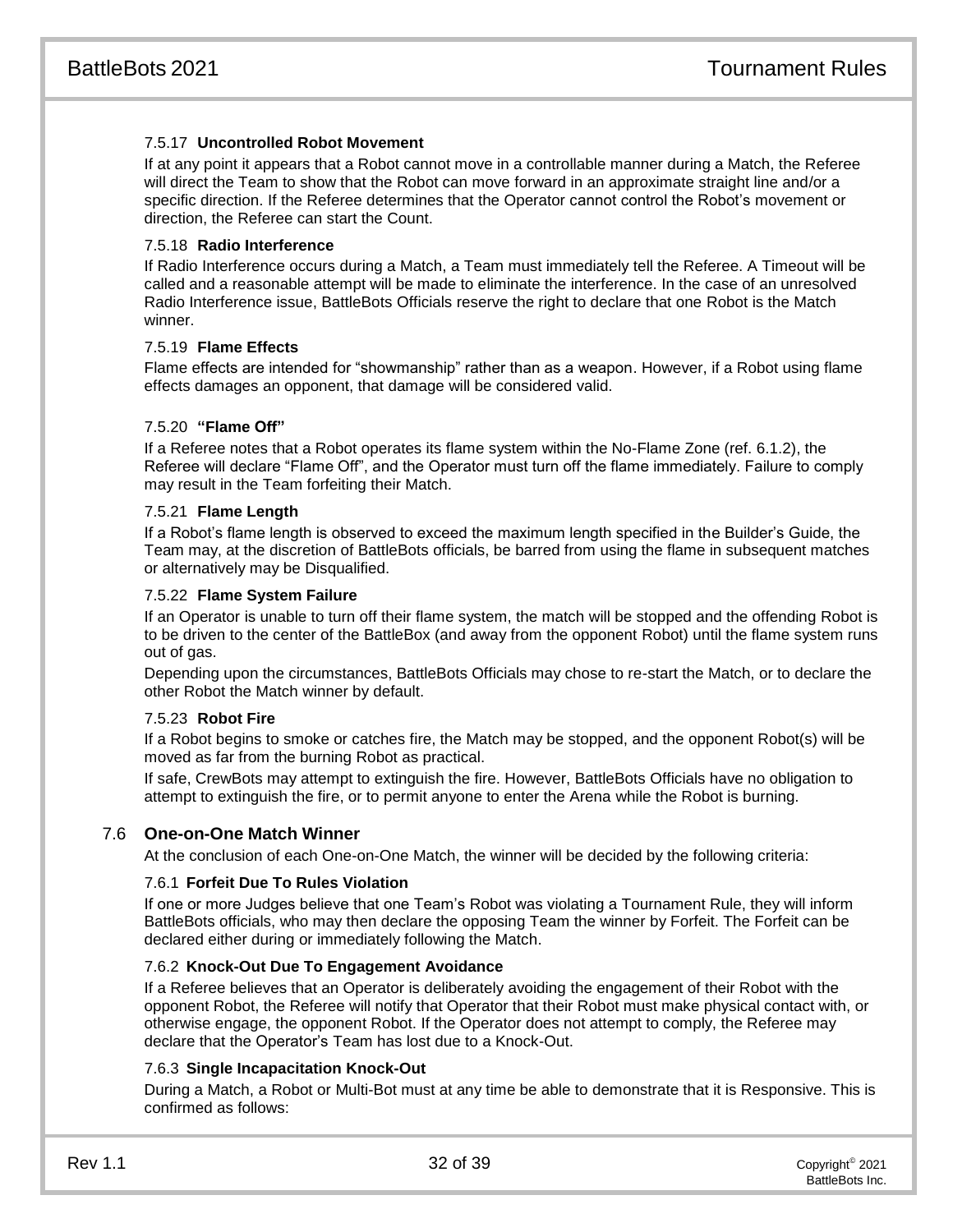- a. At any time and for any reason, a Referee can request that a Team's Operators show that their Robot or Multi-Bot is Responsive.
- b. After the request, the Referee will start a count-down from **20** (of which the final **10** counts will be called out loud) for the Operators to demonstrate that the Robot or Multi-Bot can exhibit controlled translational movement.
- c. If the Robot or Multi-Bot cannot demonstrate that it is Responsive before the end of the count-down, it will be declared Incapacitated.

If one Team's Robot becomes Incapacitated, then the opponent Team will be declared the winner. The win will be considered a Knock-Out.

The Referees' decision in regards to when an Incapacitated Robot is deemed Knocked Out shall be final and not subject to challenge or appeal.

#### 7.6.4 **Non-Responsive Count Termination**

Referees have the option of terminating a count early if both Referees agree that a Robot or Multi-Bot is non-Responsive and obviously will not recover.

#### 7.6.5 **Multi-Bot Incapacitation**

A Multi-Bot will be considered Incapacitated when more than **60% by weight** of the combined Multi-Bot Segments have been declared Incapacitated.

#### 7.6.6 **Flying Robot Incapacitation**

A flying Robot will be considered Incapacitated when it can no longer fly or move along the Arena floor in a controlled fashion.

#### 7.6.7 **Multiple Incapacitation**

If both Robots become Incapacitated, but not simultaneously, the Robot that became Incapacitated last will be declared the winner. The determination of which Robot was last-Incapacitated will be decided by the Judges in their sole and absolute discretion. The Judges may review Match video footage to determine the order of Incapacitation.

A win due to Multiple Incapacitation will be considered a Technical Knock-Out.

#### 7.6.8 **Simultaneous-Action Incapacitation**

If some action by one or both of the Robots ("Action") causes both Robots to become Incapacitated within **5 seconds** of the Action, a "Simultaneous-Action" Incapacitation will be declared, and the following procedure will be used to determine a winner:

- a. If the Action occurred more than **60 seconds** after the start of the Match, the Judges will decide the winner.
- b. If less than **60 seconds** have elapsed during the Match, a rematch may be scheduled. If a rematch is not possible, BattleBots officials will decide the winner.

A win due to Simultaneous-Action Incapacitation will be considered a Technical Knock-Out.

#### 7.6.9 **Multiple KO**

If two or more Robots become disabled, and it's not obvious which Robot became disabled last, the decision may be put to the Judges. However, BattleBots officials have the option to declare that both (or all) Robots in the match have lost due to a Knock-Out.

#### 7.7 **Judges' Determination of Match Winner**

Certain criteria and methods are used by the Judges to decide a Match winner in the event a winner is not determined during the course of a Match (i.e., neither Robot is Incapacitated, Knocked Out, Disqualified, etc. during the duration of the Match).

#### 7.7.1 **Judging Criteria**

The judging criteria uses three factors, each which is assigned a point value, as follows:

#### **Damage – 5** Points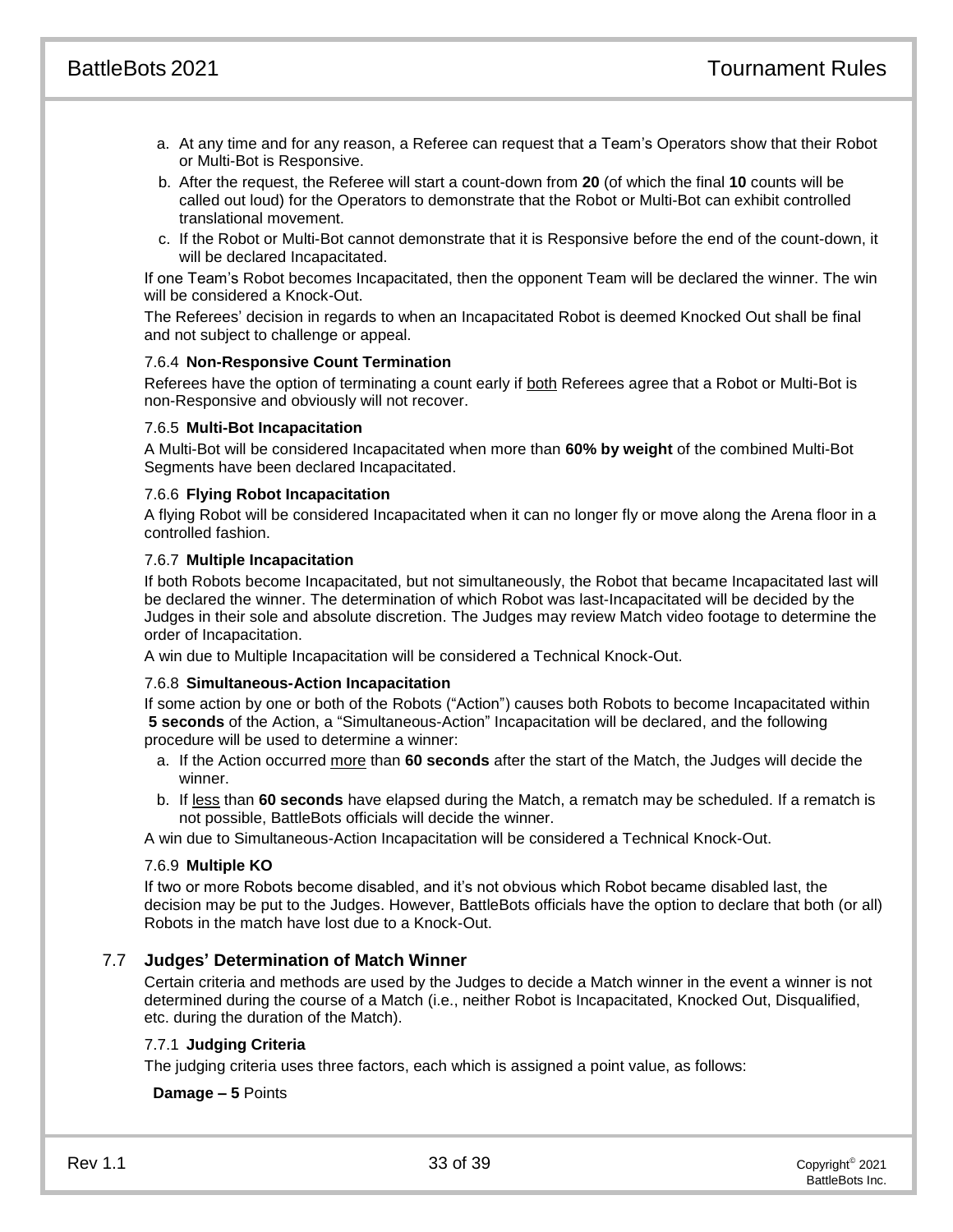"Damage" means that a BattleBot has sustained a reduction in effectiveness or a loss of functionality. It is considered to be Damage to a BattleBot even if the Robot inadvertently harms itself.

#### **Aggression – 3** Points

The "Aggression" of a BattleBot is judged based on the frequency, severity and boldness of attacks deliberately initiated by the BattleBot against its opponent.

Continuous ramming attacks using a wedge or other passive armor and without using a powered weapon can reduce a Robot's comparative Aggression score.

#### **Control – 3** Points

The Control of a BattleBot is about the ability of the Robot's Operators to attack an opponent at its weakest points, use their Robot's weapons in the most effective way, and avoid being damaged by the opponent or the Arena hazards. Control may also be a factor when two BattleBot are in a "shoving match" if one Robot is able to have more influence on the combined movement of the two Robots.

Additional descriptions of these terms are provided in the BattleBots Judges' Guide.

## 7.7.2 **Points Calculation**

For each of the above criteria, the Judge assigns points to one Robot or the other.

Each Judge then adds up their points, and the Robot with the most points is that Judge's choice for the winner. The Match winner is then selected as the choice of the majority of the Judges.

If no Robot has a majority vote of the Judges, the outcome of the Match will be decided by the Head Judge (ref. ["6.4.2](#page-26-0) [Designated Head](#page-26-0) Judge").

#### 7.7.3 **Decisions are Final**

All Judges' decisions in regards to the outcome of a Match are final and binding upon all Competitors. Judges' decisions are not subject to challenge or appeal.

#### 7.8 **Rumble Match Differences**

When three or more Teams compete in a Rumble Match, some of the rules and procedures are different to account for the larger number of Robots and Operators.

#### 7.8.1 **Starting Positions**

Robots start the Match in assigned positions located around the edges of the Arena. All Multi-Bot Segments (including any MiniBot) must be touching each other.

#### 7.8.2 **Match Start**

When all of the Teams indicate to the Referees that they are ready, the Referees will verbally start the Match, rather than using the Starting Lights.

#### 7.8.3 **Faulting Robot**

If the Referees or Judges determine that a Robot Faulted at the start of the Match, then that Robot cannot be declared the winner. There will be no Restart as the result of a Fault.

#### 7.8.4 **Stuck Robots**

If one or more Robots or Multi-Bot Segments become Stuck, no Timeout will be declared to free the Stuck Robot(s).

#### 7.8.5 **Temporarily Disabled Robot**

If a Robot is temporarily unable to move or operate its weapon, but later recovers, it can re-join the Rumble. This also applies if a Team pretends that their Robot is disabled in order to lure in other Robots. However, such a tactic can reduce their comparative Aggression score.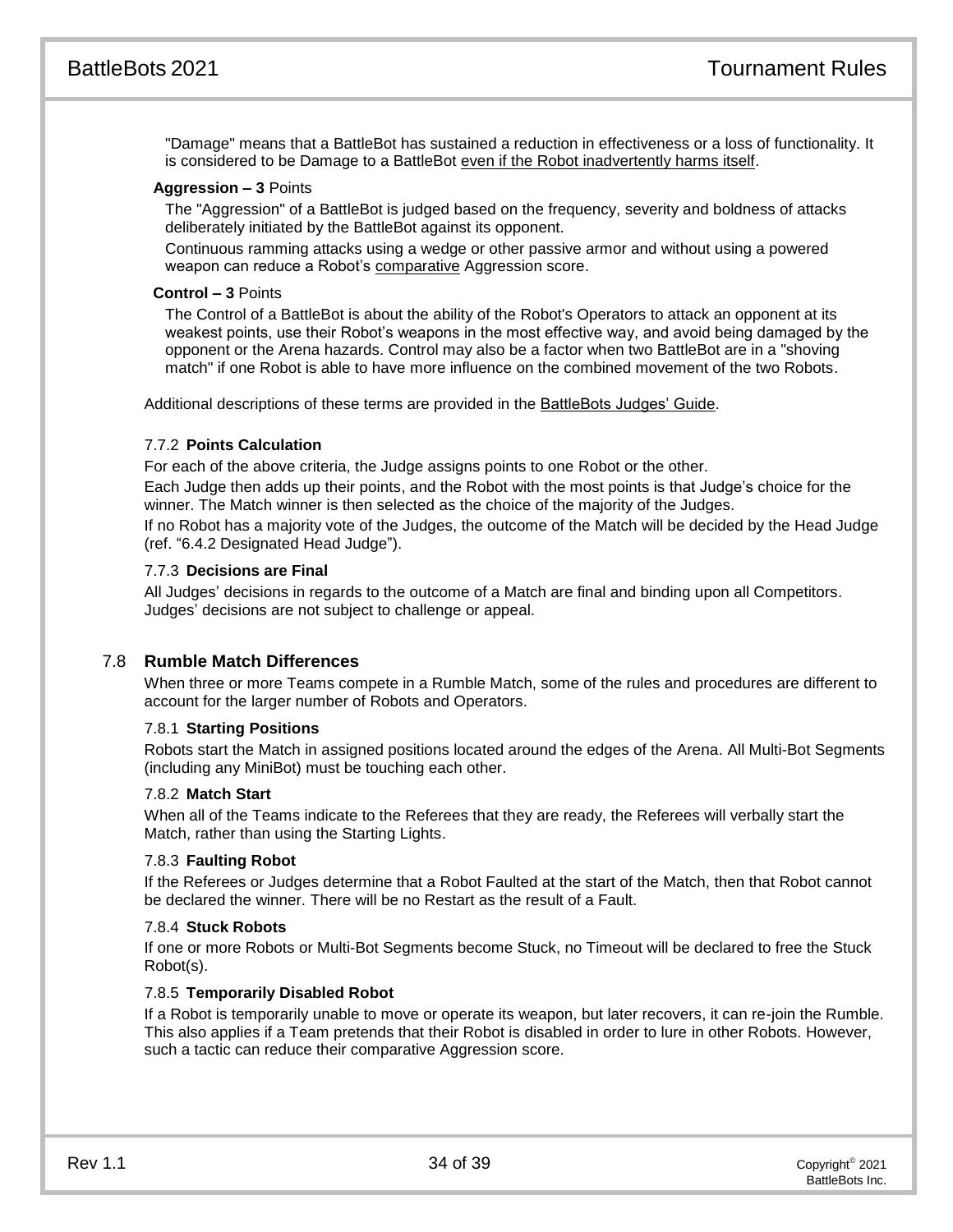## 7.8.6 **Single Robot Responsive**

In the specific case where only one Robot is Responsive at the end of a Rumble Match, that Robot will be declared the winner by Knock-Out.

#### 7.8.7 **Multiple Responsive Robots**

If at the end of the Match, more than one Robot is Responsive, or it cannot be determined which Robot was last-Responsive, the winner will be selected from the Responsive or the last-Responsive Robots as follows:

- a. Each Judge, based on their subjective evaluations of Damage, Aggression, and Control, will vote for the Robot they think won the Match.
- b. If one Robot receives more votes than any of the others, it will be declared the Winner.
- c. If there is a Judge's tie between two or more Robots, a BattleBots Executive Officer will break the tie by adding his vote.

The winner in this case will not be considered to have won by a Knock-Out.

#### 7.8.8 **No Robots Responsive**

If no Robot is Responsive at the conclusion of the Rumble Match, the last Robot to become non-Responsive will be declared the winner. The Judges will decide by majority which of the Robots was the last to become non-Responsive.

If it cannot be determined which Robot became non-Responsive last, the Judges will declare a winner selected from the last-Responsive Robots, using the method described in "7.8.7 Multiple Responsive Robots".

#### 7.8.9 **Multi-Bot Responsiveness**

If more than **60% by weight** of a Multi-Bot's Segments are declared Incapacitated, the Team's Multi-Bot will be declared Incapacitated. In this case, any remaining Responsive Segments cannot offensively engage any opponent Robot. However, if any remaining Multi-Bot Segment can make one or more nonresponsive Multi-Bot Segments Responsive (e.g., by up-righting an inverted Segment), such that less than 60% of the Segments by weight are Incapacitated, then the Multi-Bot will be declared as once again Responsive.

#### 7.9 **Disqualification and Forfeit**

#### 7.9.1 **Complying with Officials**

During a Match, any Team member who deliberately fails to comply with any Referee's or CrewBot's instruction may be Disqualified.

#### 7.9.2 **Safety/Tech Violation**

If a Judge, Referee or other BattleBots Official observes a safety or technical violation, he or she may declare a Timeout to discuss the matter with other BattleBots Officials and the Judges. If the Officials and Judges reach a unanimous decision, they may Disqualify the applicable Team.

#### 7.9.3 **Operator/Team Behavior**

If a Referee observes disruptive or other inappropriate behavior by a Competitor on the Arena platform, the Referee can call a Timeout to instruct the Team member to leave the platform. If the affected Competitor is an Operator, and the Robot cannot compete without that Operator, the Team may be declared to have lost by Forfeit.

#### 7.9.4 **Attacking Arena Hazards**

The deliberate attacking of any Arena Hazard by a Robot is strictly prohibited. If any Judge, Referee or other BattleBots Official believes that a Robot is deliberately attacking a Hazard, a Timeout may be called to discuss the situation with the Judges. If it is determined that the Robot was deliberately attacking a Hazard, the Team may be declared to have lost by Forfeit.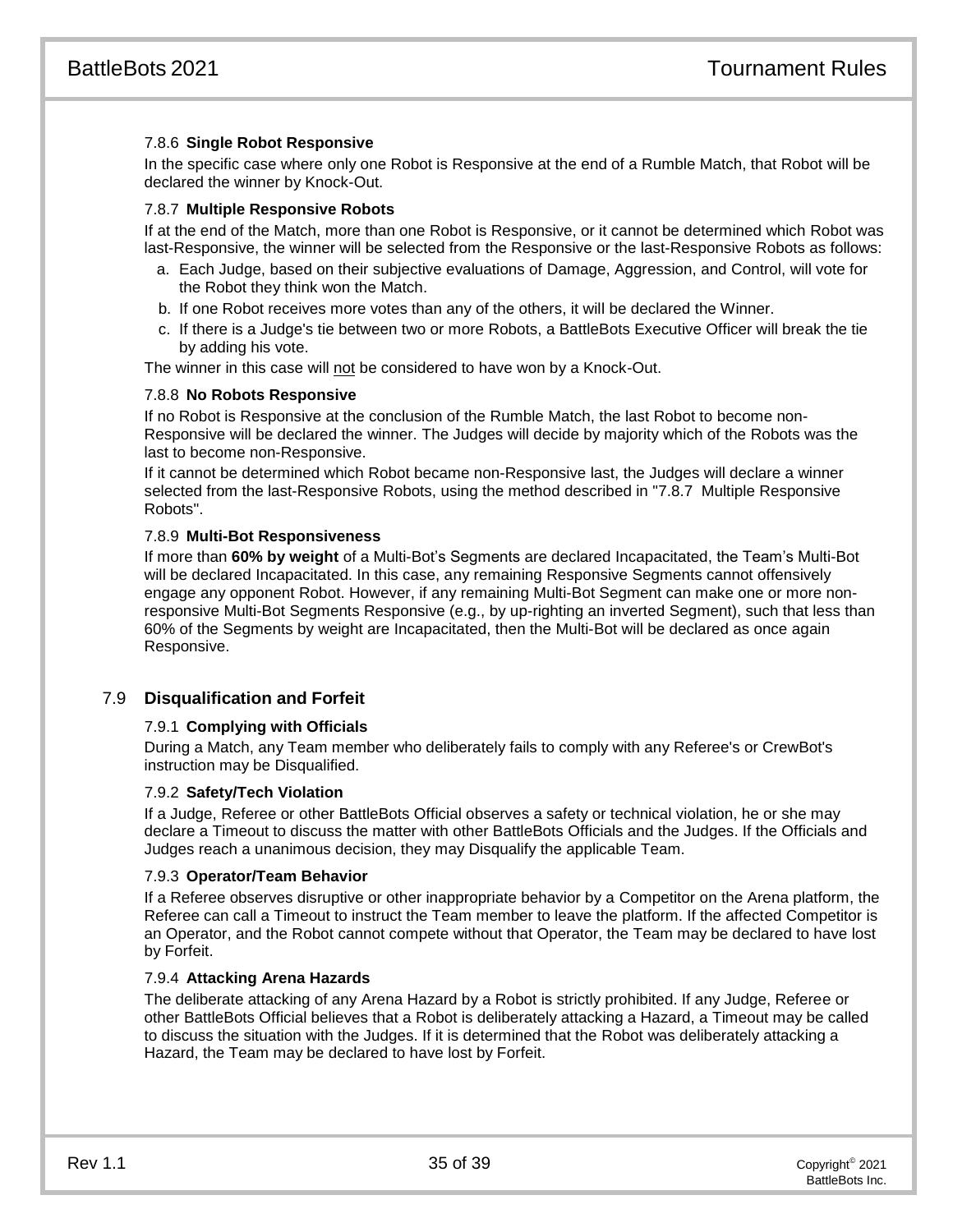# 7.9.5 **Attacking After a Match**

After a Match has concluded, if a Robot deliberately attacks an opponent Robot, the Team of the attacking Robot may be Disqualified or Expelled, at the judgment of BattleBots Officials.

# 7.10 **BattleBots Authority**

BattleBots Officials may at any time, including during a Match, Disqualify any Team that they believe has committed a safety or technical violation.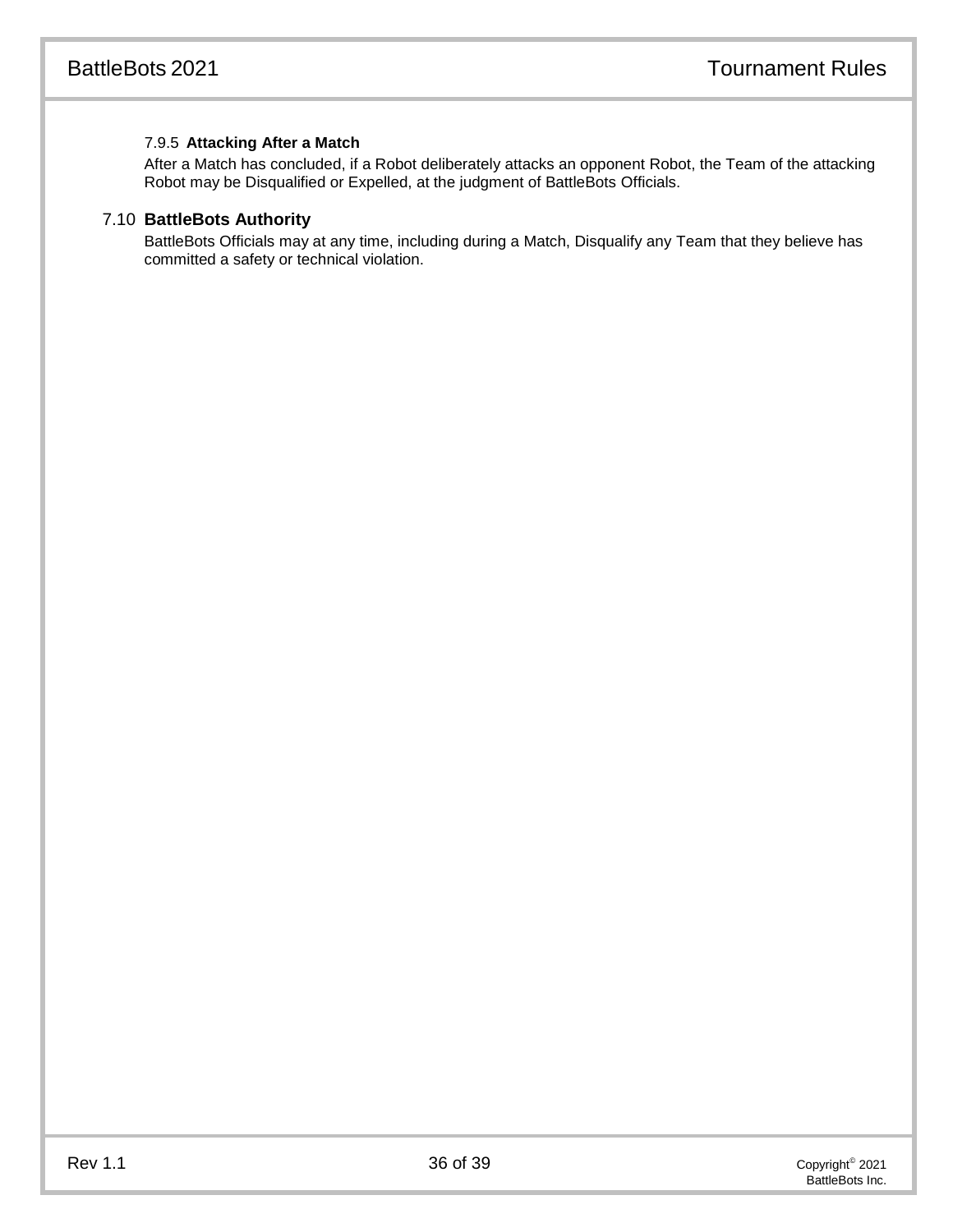# **8.0 Tournament Format**

# 8.1 **Contestants**

The contestants in the Tournament are initially composed of:

- a) **"**Entrant" Teams
- b) "Backup" Teams

The number of Entrant and Backup Teams will be announced by BattleBots Inc. prior to the Tournament.

# 8.2 **Activity Types**

The Tournament consists of the following types of activities:

- 1. Fight Card.
- 2. Championship Rounds.

3. Other possible formats.

Each is described below.

# 8.3 **Fight Card**

The Fight Card is used to determine new rankings for the BattleBots. It works as follows:

- a) Entrant and Backup Teams will each compete in up to four Matches.
- b) Matches can be in One-on-One or Rumble format.
- c) The Producer determines the match-ups, based on the existing rankings
- d) The results of the Matches will be used to calculate new rankings, described farther below.

# 8.4 **Championship Rounds**

The Championship Rounds use a standard single-elimination, 4-round format with One-on-One Matches. Selection criteria for participating Teams are described below in paragraph 8.7.

- 8.4.1 **Round 1 ("Top 32")** This first round will consist of **16 Matches** between **32 Teams.**
- 8.4.2 **Round 2 ("Sweet 16")** The **16 winners** of Round 1 will compete in **8 Matches**.
- 8.4.3 **Round 3 Quarter Finals ("Great 8")** The **8 winners** of Round 2 will compete in **4 Matches**.
- 8.4.4 **Round 4 Semi-Finals ("Final Four")** The **4 winners** of Round 3 will compete in **2 Matches**.

#### 8.4.5 **Tournament Finals "Championship Match"** The **2 winners** of the Semi-Finals will compete for the Tournament Championship.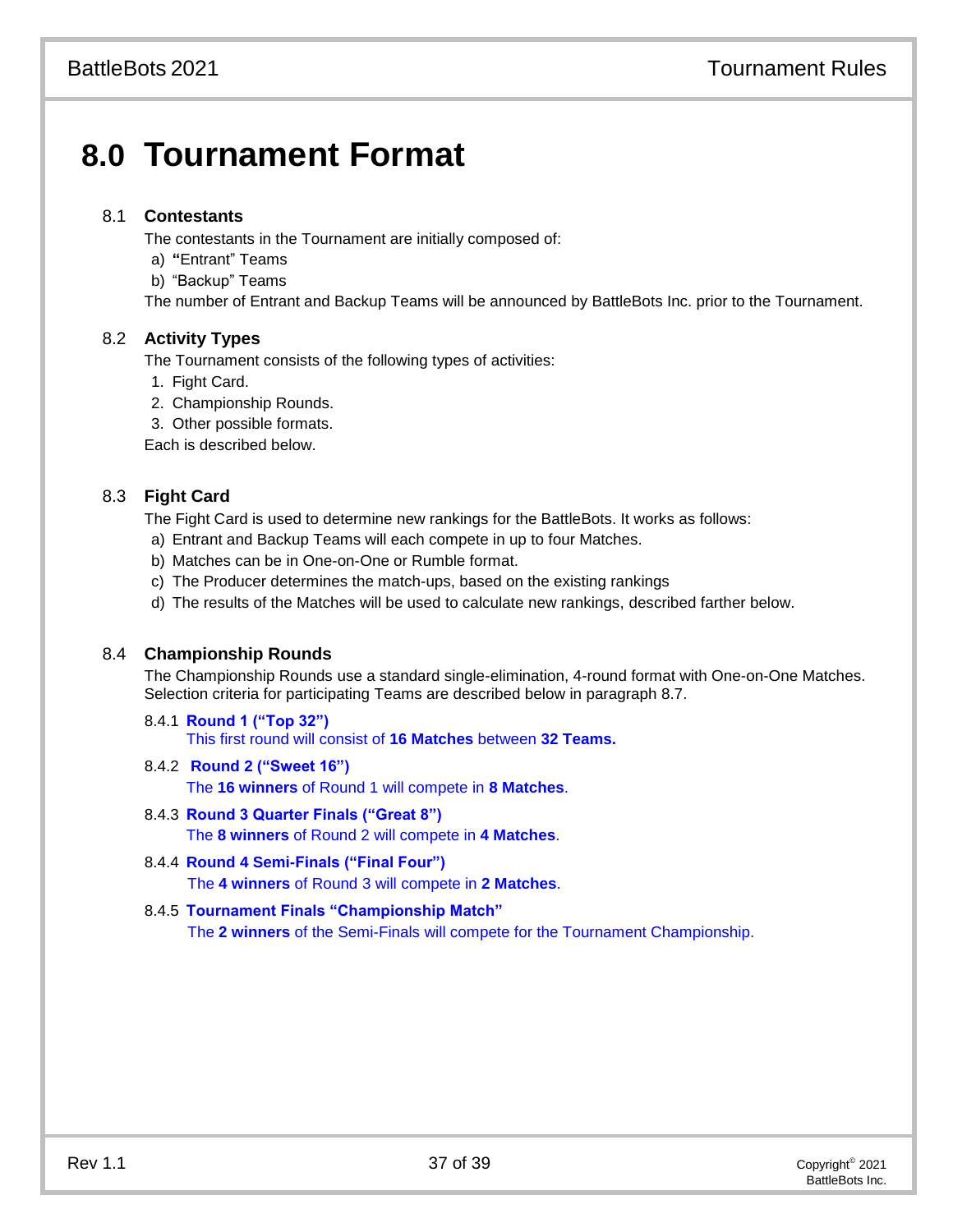# 8.5 **Other Possible Formats**

At Producer's discretion, other types of competition formats may be included in the Tournament. Some format possibilities are:

- 1. Bounty One-on-One.
- 2. Tag-Team.
- 3. Round-Robin.
- 4. Grudge Match
- 5. Exhibition

# 8.6 **Robot Rankings**

New rankings for each Robot at the Tournament will be computed based on performance in the Fight Card Matches.

#### 8.6.1 **Ranking Factors**

Multiple factors are used to compute the new rankings. Some of these are:

- a. Average number of wins
- b. Average Knock-Outs
- c. Average time to Knock-Out
- d. Highest "Knock-Out Against" time
- e. Strength of schedule
- f. Judge's scores

# 8.7 **Championship Rounds Selection**

The Producers will select the **16** Teams for the Championship Rounds.

#### 8.7.1 **Selection Criteria**

The selection criteria include, but are not limited to:

- a. New Robot rankings
- b. Safety considerations
- c. Team/Robot history
- d. Robot design and capabilities
- e. Robot appearance and/or originality
- f. Robot functionality
- g. Entertainment value of the Robot
- h. Entertainment value of potential Matches

All decisions in regards to selections will be final and not subject to challenge or appeal.

# 8.8 **Championship Replacement Team Selection**

BattleBots Inc. reserves the right (but not the obligation) to select a Replacement Team for any Round of the Tournament in which there is not an equal number of Robots due to Forfeit or Disqualification. Selection will be based upon the criteria defined above in [8.7.1], but can also include other factors at the Producer's discretion.

Typically, BattleBots Inc. will choose a replacement Team from one of the Teams that lost in the immediately preceding round of the Tournament, but reserves the right to select from any of the Backup Teams. For example, if one of the semi-finalist (Final Four) Teams cannot compete, the replacement Team might be selected from a Team eliminated in the Quarter Finals.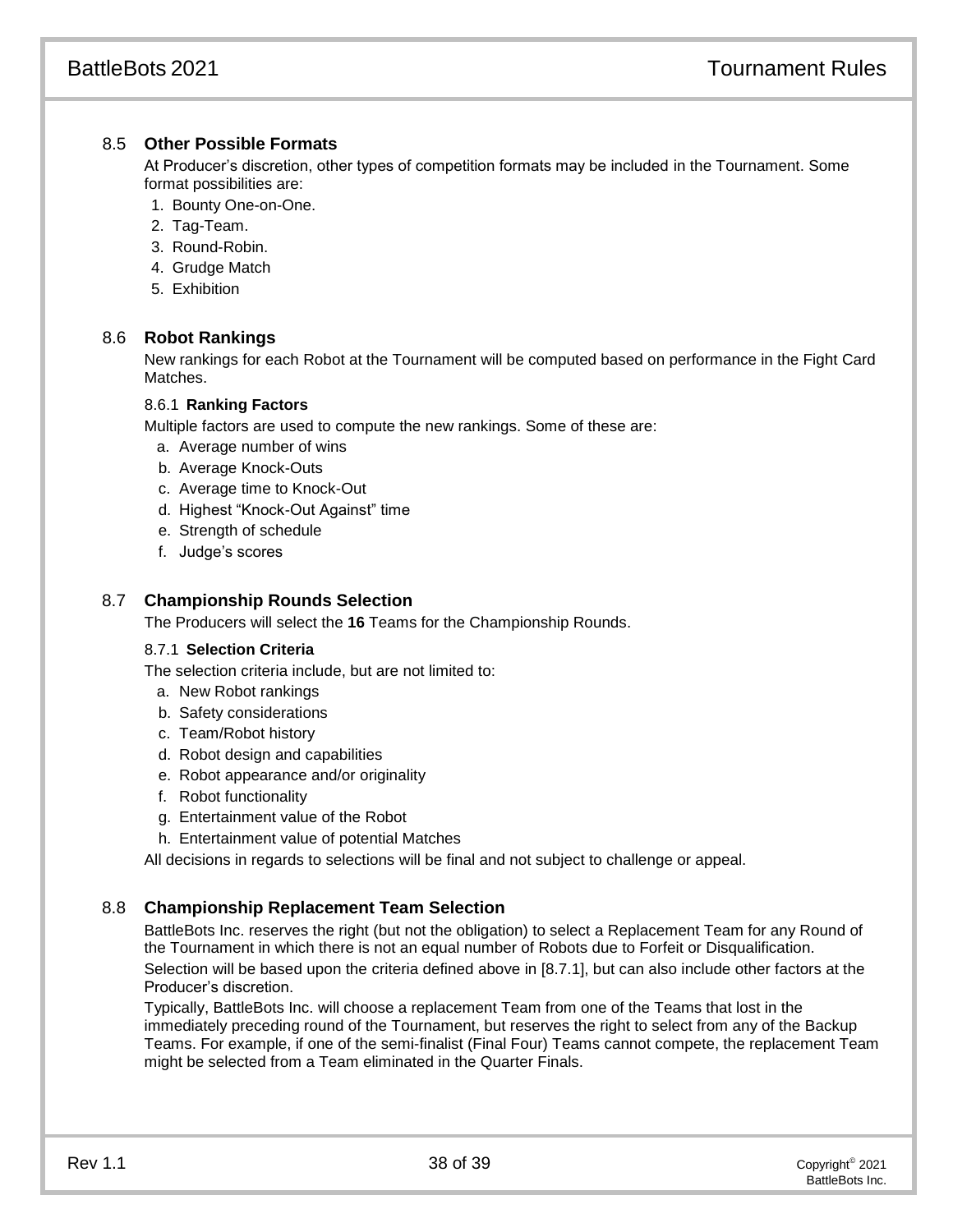# 8.9 **Prize Structure**

There are prizes for all Robots that compete in combat at the Tournament. In addition, there will be trophies awarded to Teams based on their Robot's design and operation.

#### 8.9.1 **Tournament Prizes**

The Tournament shall award cash prizes as follows:

|                           | Win \$     | Lose \$    |
|---------------------------|------------|------------|
| <b>Exhibition Matches</b> | TBD        | TBD        |
| <b>Fight Card Matches</b> | TBD        | TBD        |
| Sweet 16                  | TBD        | TBD        |
| <b>Quarter Finals</b>     | <b>TBD</b> | <b>TBD</b> |
| <b>Semi-Finals</b>        | <b>TBD</b> | TBD        |
| <b>Finals</b>             | TBD        | TBD        |

In addition, the Tournament Championship winning Team will receive the **Giant Nut Trophy**.

Producer, BattleBots Inc. and Network reserve the right to make changes to the total prize pool amount and/or the prize pool allocation prior to the commencement of the Tournament.

#### 8.9.2 **Design Awards**

A **Giant Bolt Trophy** will be awarded to certain artistic, innovative or otherwise exceptional Robots regardless of their performance in the Tournament.

The awards are designated and determined as follows:

#### **Most Destructive Robot**

The Judges as a group will decide this Award winner.

#### **Best Designer**

The winner for this award will be decided by a poll of all of the Entrant and Backup Teams. The Robot with the most votes wins. In case of a tie, BattleBots officials will make the tie-breaking vote.

#### **Founder's Award**

This award will be decided by BattleBots Inc. Officials.

No Robot will be eligible for more than one Design Award.